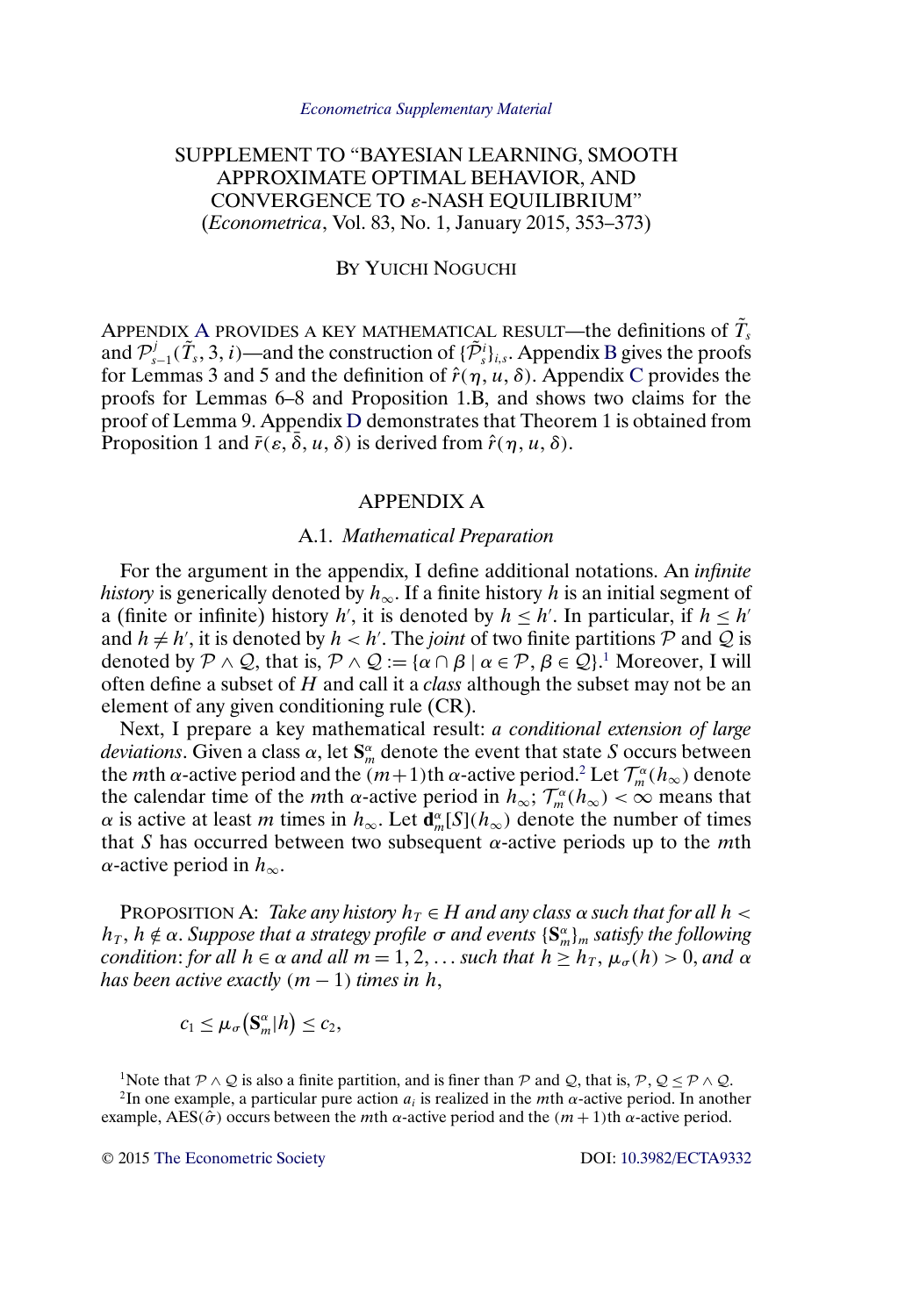<span id="page-1-0"></span>*where*  $c_1$  *and*  $c_2$  *are nonnegative constants. Then, for all*  $\varepsilon > 0$  *and all*  $m =$  $1, 2, \ldots,$ 

$$
\mu_{\sigma}\bigg(\mathcal{T}_{m}^{\alpha} < \infty, \frac{\mathbf{d}_{m}^{\alpha}[S]}{m} \leq c_{1} - \varepsilon \text{ or } \frac{\mathbf{d}_{m}^{\alpha}[S]}{m} \geq c_{2} + \varepsilon \Big| h_{T} \bigg) \\ \leq 2 \exp\left(-2m\varepsilon^{2}\right).
$$

PROOF: This is a straightforward generalization of Proposition A in [Noguchi](#page-24-0) [\(2015\),](#page-24-0) and the proof is just the same as that of Proposition A in [Noguchi](#page-24-0) [\(2015\).](#page-24-0) *Q.E.D.*

#### A.2. *Periodic Conditioning Rules*

Given  $\mathcal{P}_s^j$  and  $\tilde{T}$ , I define a conditioning rule  $\mathcal{P}_s^j(\tilde{T}, 3, i)$  to construct temporary beliefs. First, I define a  $\tilde{T}$ -periodic conditioning rule  $\mathcal{P}^j_s(\tilde{T})$  by partitioning each class  $\alpha$  in  $\mathcal{P}_s^j$  into two subclasses  $\alpha_A$  and  $\alpha_B$ :  $h_T \in \alpha_A$  if  $h_T \in \alpha$  and  $T = n\tilde{T}$ for some integer n, and  $h_T \in \alpha_B$  otherwise, that is,  $h_T \in \alpha$  and  $T \neq n\tilde{T}$  for any integer *n*. Let  $\mathcal{P}_s^j(\tilde{T}) := {\alpha_A, \alpha_B \mid \alpha \in \mathcal{P}_s^j}$ . Next, I construct a  $(\tilde{T}, \tilde{J})$ -periodic conditioning rule  $\mathcal{P}_s^j(\tilde{T}, 3)$  by partitioning each  $\alpha_A$  and  $\alpha_B$  in  $\mathcal{P}_s^j(\tilde{T})$  into three subclasses:  $h_T \in \alpha_{AF}$  if  $h_T \in \alpha_A$  and  $#{T'} \mid h_{T'} < h_T, h_{T'} \in \alpha_A$  = 3n for some integer n,  $h_T \in \alpha_{AS}$  if  $h_T \in \alpha_A$  and  $# \{T' \mid h_{T'} < h_T, h_{T'} \in \alpha_A\} = 3n + 1$  for some integer *n*, and  $h_T \in \alpha_{AT}$  if  $h_T \in \alpha_A$  and  $#{T' | h_{T'} < h_T, h_{T'} \in \alpha_A} = 3n + 2$ for some integer *n*. Let  $AF_s^j := \bigcup_{\alpha} \alpha_{AF}$ ,  $AS_s^j := \bigcup_{\alpha} \alpha_{AS}$ , and  $AT_s^j := \bigcup_{\alpha} \alpha_{AT}$ . Define  $A_s^j := AF_s^j \cup AS_s^j \cup AT_s^j$ ;  $h_T \in A_s^j$  if and only if  $T = n\tilde{T}$  for some integer *n*. I also define  $\alpha_{BF}$  as follows:  $h_T \in \alpha_{BF}$  if  $h_T \in \alpha_B$  and the most recent  $A_s^j$ active period is  $AF_s^j$ -active in  $h_T$ , that is,  $h_{M(T)} \in AF_s^j$ , where  $M(T) := \max\{T' \mid$  $T' < T$ ,  $T' = n\tilde{T}$  for some integer n;  $\alpha_{BS}$  and  $\alpha_{BT}$  are defined similarly. Then let  $\mathcal{P}_s^j(\tilde{T}, 3) := {\alpha_{AF}, \alpha_{AS}, \alpha_{AT}, \alpha_{BF}, \alpha_{BS}, \alpha_{BT} | \alpha \in \mathcal{P}_s^j}, \text{ and let } BF_s^j := \bigcup_{\alpha} \alpha_{BF},$  $BS_s^j := \bigcup_{\alpha} \alpha_{BS}$ , and  $BT_s^j := \bigcup_{\alpha} \alpha_{BT}$ . Define  $B_s^j := BF_s^j \cup BS_s^j \cup BT_s^j$ ;  $h_T \in B_s^j$  if and only if  $T \neq n\tilde{T}$  for any integer *n*. Finally, I define an action-based conditioning rule  $\mathcal{P}_s^j(\tilde{T},3,i)$  by partitioning  $\alpha_{\text{BF}}$  and  $\alpha_{\text{BS}}$  in  $\mathcal{P}_s^j(\tilde{T},3)$  according to player i's ( $\neq j$ ) action:  $h_T \in \alpha_{BF}(a_i)$  (resp.  $\alpha_{BS}(a_i)$ ) if  $h_T \in \alpha_{BF}$  (resp.  $\alpha_{BS}$ ) and player *i* played  $a_i$  in the most recent  $A_s^j$ -active period in  $h_T$ . Then let  $\mathcal{P}_s^j(\tilde{T}, 3, i) := {\alpha_{AF}, \alpha_{AS}, \alpha_{AT}, \alpha_{BF}(a_i), \alpha_{BS}(a_i), \alpha_{BT} | \alpha \in \mathcal{P}_s^j, a_i \in A_i}$ . Clearly,  $\mathcal{P}_{s}^{j} \leq \mathcal{P}_{s}^{j}(\tilde{T}) \leq \mathcal{P}_{s}^{j}(\tilde{T},3) \leq \mathcal{P}_{s}^{j}(\tilde{T},3,i)$  for all  $j$ , all  $i \neq j$ , all  $s$ , and all  $\tilde{T}$ .

Next, I arbitrarily take positive integers  $\{\tilde{T}_s\}_s$  such that (T.1)  $\tilde{T}_{s-1} \leq \tilde{T}_s$  for all s and (T.2)  $s(1-\frac{1}{s})^{\tilde{T}_s} \to 0$  as  $s \to \infty$ .

Finally, given any  $\{\mathcal{P}_s^i\}_{i,s}$ , I construct CRs  $\{\tilde{\mathcal{P}}_s^i\}_{i,s}$  such that  $\{\tilde{\mathcal{P}}_s^i\}_{i,s}$  satisfy (P.1)– (P.3), and for all  $i, \mathcal{P}_s^i \leq \tilde{\mathcal{P}}_s^i$  for all s. Let  $\tilde{\mathcal{P}}_0^i := \mathcal{P}_0^i$  for all i. For any  $s \geq 1$ , define  $\{\tilde{\mathcal{P}}^i_s\}_i$  inductively as follows: for all i, let  $\tilde{\mathcal{P}}^i_s := \mathcal{P}^i_s \wedge (\bigwedge_{\substack{(m,n) \ m \neq n}} \tilde{\mathcal{P}}^m_{s-1}(\tilde{T}_s,3,n)) \wedge$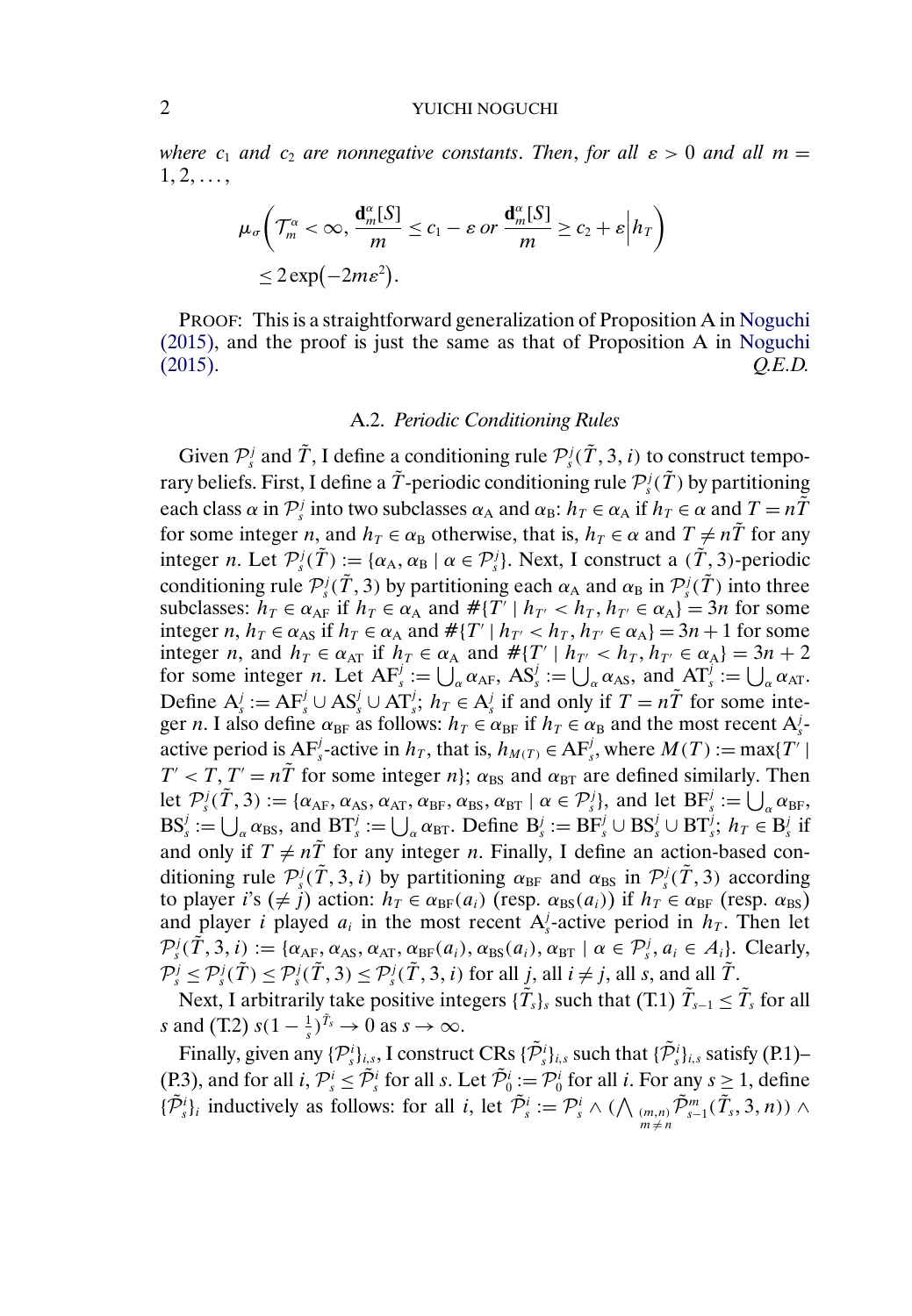<span id="page-2-0"></span> $(\bigwedge_{j\neq i} \mathcal{F}_s \tilde{\mathcal{P}}_{s-1}^j)$ . Clearly, from the definition of  $\tilde{\mathcal{P}}_s^i$  and the joint property,  $\mathcal{P}_s^i \leq$  $\tilde{\mathcal{P}}_s^i$  for all *i* and all *s*. Furthermore, by the definitions of  $\tilde{\mathcal{P}}_s^i$  and  $\tilde{\mathcal{P}}_{s-1}^m(\tilde{T}_s,3,n)$ and the joint property,  $\tilde{\mathcal{P}}_{s-1}^i \leq \tilde{\mathcal{P}}_{s-1}^i(\tilde{T}_s, 3, j) \leq \tilde{\mathcal{P}}_s^i$  for all  $i$ , all  $j \neq i$ , and all s. Hence,  $\{\tilde{\mathcal{P}}_s^i\}_{i,s}$  satisfy (P.1). Next, take any *i*, any *j*  $\neq$  *i*, any *s*, and any *T*. Then let  $k := \max[s, T]$ . From (P.1), the property of  $\mathcal{F}_T \mathcal{P}$ , the definition of  $\tilde{\mathcal{P}}_{s}^i$ , and the joint property, it follows that  $\mathcal{F}_T \tilde{\mathcal{P}}_s^j \leq \mathcal{F}_k \tilde{\mathcal{P}}_k^j \leq \mathcal{F}_{k+1} \tilde{\mathcal{P}}_k^j \leq \tilde{\mathcal{P}}_{k+1}^i$ . Thus,  $\{\tilde{\mathcal{P}}_s^i\}_{i,s}$ satisfy (P.2). Finally, by the definitions of  $\tilde{\mathcal{P}}_{s}^{i}$  and  $\tilde{\mathcal{P}}_{s-1}^{m}(\tilde{T}_{s},3,n)$  and the joint property, for all *i*, all  $j \neq i$ , and all *s*,  $\tilde{\mathcal{P}}_{s-1}^j \leq \tilde{\mathcal{P}}_{s-1}^j(\tilde{T}_s, 3, i) \leq \tilde{\mathcal{P}}_s^i$ . Therefore,  $\{\tilde{\mathcal{P}}_s^i\}_{i,s}$  satisfy (P.3).

#### APPENDIX B

## B.1. *Temporary Belief Leading to Opponent's Belief Rejection*

For the proof of Lemma 3, I first construct player *i*'s temporary beliefs and strategies according to her stage game payoff and discount factor. I assume that  $\tilde{T}$  is large. Let  $U_i^*$  denote player *i*'s maximum stage game payoff, that is,  $U_i^* := \max_a u_i(a)$ , and let  $\underline{U}_i$  denote player *i*'s minmax stage game payoff, that is,  $\underline{U}_i := \min_{\pi_{-i}} \max_{a_i} u_i(a_i, \pi_{-i})$ . Clearly,  $U_i^* \ge \underline{U}_i$ .

*The Case of a Unique Weakly Dominant Action.* Let a<sup>∗</sup> <sup>i</sup> denote a unique weakly dominant action. Note that for some  $a_{-i}^*$ ,  $(a_i^*, a_{-i}^*) \in \arg \max_a u_i(a)$  and  $U_i^* = u_i(a_i^*, a_{-i}^*)$ . Furthermore, there exists a *pure* minmax action profile:  $\underline{a}_{-i}$  $\arg \min_{\pi_{-i}} \max_{a_i} u_i(a_i, \pi_{-i})$ . Let  $\bar{a}_{-i} \in \arg \min_{a_{-i}} [u_i(a_i^*, a_{-i}) - \max_{a_i \neq a_i^*} u_i(a_i, a_{-i})]$  $[a_{-i})]$ . Define  $u_i^* := \max_{a_i} u_i(a_i, \bar{a}_{-i})$   $(= u_i(a_i^*, \bar{a}_{-i}))$  and  $\bar{u}_i := \max_{a_i \neq a_i^*} u_i(a_i, \bar{a}_{-i})$  $\bar{a}_{-i}$ ); let  $\bar{a}_i \in \arg \max_{a_i \neq a_i^*} u_i(a_i, \bar{a}_{-i})$ . Clearly,  $u_i^* \ge \bar{u}_i$ .

*Case 1.*  $\delta_i > 0$  *and*  $U_i^* > \underline{U}_i$ <sup>3</sup> Given any  $a_{-i}$ , let  $\pi_i^a$  denote the mixed action of player  $j \neq i$ ) such that  $\pi_j^a[b_j] = 1$  if  $b_j = a_j$  and  $\pi_j^a[b_j] = 0$  otherwise, that is,  $b_j \neq a_j$ , and let  $\pi_{-i}^a := (\pi_j^a)_{j \neq i}$ . Then define  $\pi_{-i}(t) := t \pi_{-i}^{a^*} + (1 - t) \pi_{-i}^{\bar{a}}$  $( := (t \pi_j^{a^*} + (1 - t) \pi_j^{\bar{a}})_{j \neq i}).$  I consider three subcases.

*Subcase 1.*  $(1 - \delta_i)\bar{u}_i + \delta_i U_i^* > (1 - \delta_i)u_i^* + \delta_i \underline{U}_i$ . Given  $\mathcal{P}_{s-1}^j(\tilde{T}, 3, i)$ , define player *i*'s temporary belief  $\rho_{(t,t',\pi'')}^i$  as follows: let  $\pi_{-i}''$  denote a mixed action profile of player *i*'s opponents. Then, for any  $0 \le t$ ,  $t' \le 1$  and any  $\pi_{-i}^{\prime\prime}$ , let

$$
\rho_{(t,t',\pi'')}^i(h) := \begin{cases} \pi_{-i}(t) & \text{in any } AF_{s-1}^j \text{-active period,} \\ \pi_{-i}(t') & \text{in any } AS_{s-1}^j \text{-active period,} \\ \pi_{-i}'' & \text{in any } AF_{s-1}^j \text{-active period.} \end{cases}
$$

<sup>3</sup>The prisoner's dilemma stage game payoff is one example.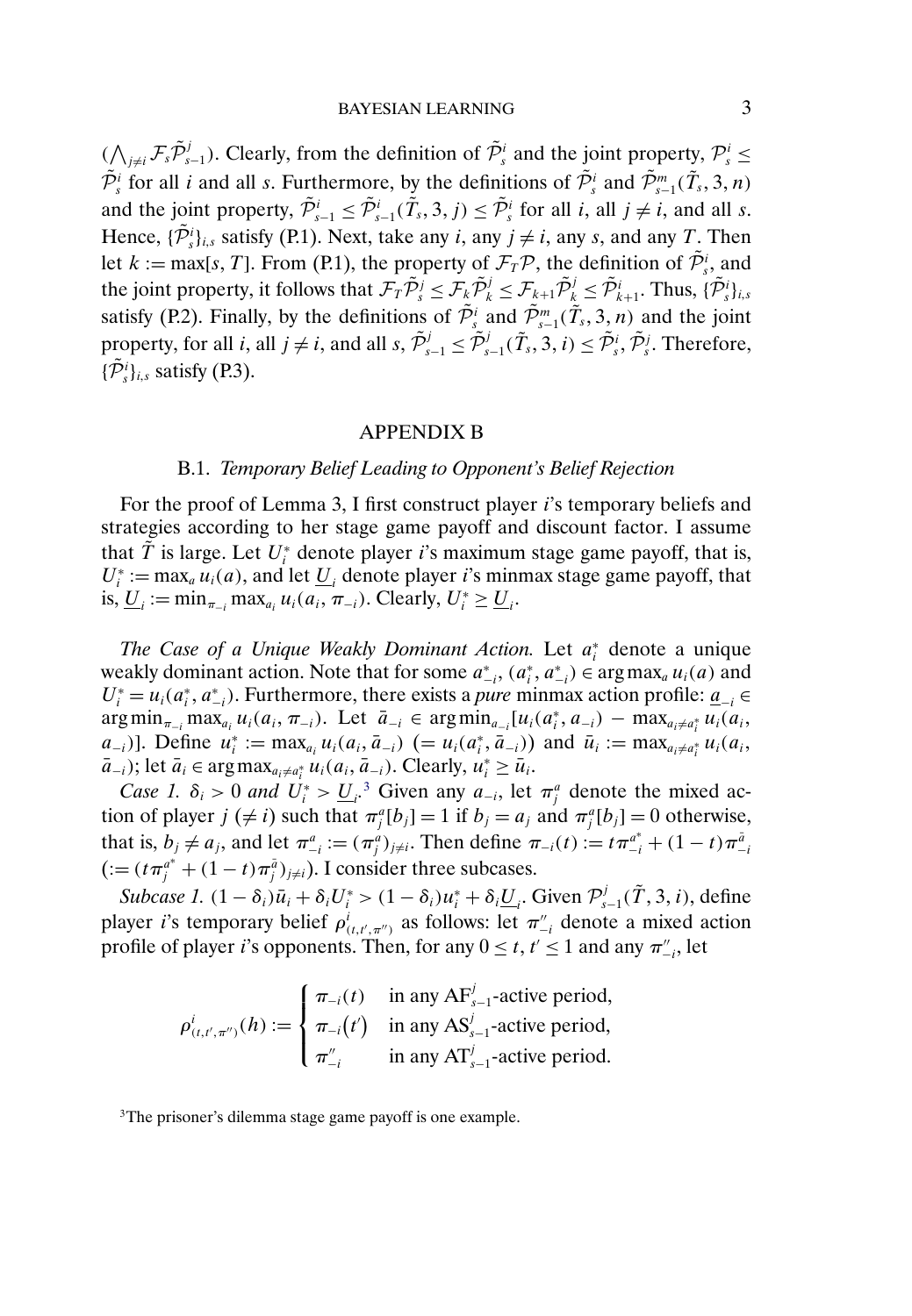<span id="page-3-0"></span>Furthermore, in any  $BF_{s-1}^{j}$ -active period (resp. any  $BS_{s-1}^{j}$ -active period), all players other than *i* play  $t\pi_{-i}^{a^*} + (1-t)\pi_{-i}^a$  (resp.  $t'\pi_{-i}^{a^*} + (1-t')\pi_{-i}^a$ ) if player *i* took  $a_i^*$  in the most recent  $A_{s-1}^j$ -active period, they play  $t \pi_{-i}^a + (1-t) \pi_{-i}^{a^*}$  (resp.  $t'\pi_{-i}^{\underline{a}} + (1-t')\pi_{-i}^{a^*}$ ) if player *i* took  $\bar{a}_i$  in the most recent  $A_{s-1}^j$ -active period, and they play  $\pi_{-i}^{\underline{a}}$  (resp.  $\pi_{-i}^{\underline{a}}$ ) if player *i* took any other action than  $a_i^*$  or  $\bar{a}_i$  in the most recent  $A_{s-1}^j$ -active period. In any  $BT_{s-1}^j$ -active period, they play  $\pi_{-i}^{\prime\prime}$ . Thus,  $\rho^i_{(t,t',\pi'')}$  is generated by  $\mathcal{P}^j_{s-1}(\tilde{T},3,i)$ .

From the first-order condition and Lemma 1, there exists an upper bound  $\hat{r}_i(\eta, u_i, \delta_i) > 0$  such that<sup>4</sup> for any  $0 < r_i \leq \hat{r}_i(\eta, u_i, \delta_i)$  and any large  $\tilde{T}$ , player i's best response  $\sigma_i^{t,t',\pi''}$  to  $\rho_{(t,t',\pi'')}^i$  has the following property: for all t' and all  $\pi_{-i}^{\prime\prime}$ ,  $\sigma_i^{0,t',\pi}$ <sup>"</sup> $(h)[a_i^*] \approx 0$  and  $\sigma_i^{1,t',\pi}$ " $(h)[a_i^*] \approx 1$  in any AF<sub>s-1</sub>-active period. Similarly, for all t and all  $\pi_{-i}^{\prime\prime}$ ,  $\sigma_i^{t,0,\pi^{\prime\prime}}(h)[a_i^*] \approx 0$  and  $\sigma_i^{t,1,\pi^{\prime\prime}}(h)[a_i^*] \approx 1$  in any AS<sup>j</sup><sub>s-1</sub>-active period. Therefore, for any  $0 < c, c' < 1$ , there exist  $0 \le t_c, t'_{c'} \le$ 1 such that for all  $\pi''_{-i}$ ,  $\sigma_i^{t_c, t'_{c'}, \pi''}(h)[a_i^*] \approx c$  in any  $AF_{s-1}^j$ -active period and  $\sigma_i^{t_c, t'_{c'}, \pi''}(h)[a_i^*] \approx c'$  in any AS<sup>*j*</sup><sub>s-1</sub>-active period.

*Subcase* 2.<sup>5</sup>  $(1 - \delta_i)\bar{u}_i + \delta_i U_i^* = (1 - \delta_i)u_i^* + \delta_i \underline{U}_i$ . Given  $\mathcal{P}_{s-1}^j(\tilde{T}, 3, i)$ , consider the same belief  $\rho_{(t,t',\pi'')}^i$  as in Subcase 1. From the first-order condition and Lemma 1, there exists  $\hat{r}_i(\eta, u_i, \delta_i) > 0$  such that, for any  $0 < r_i \leq \hat{r}_i(\eta, u_i, \delta_i)$ and any large  $\tilde{T}$ ,  $\sigma_i^{t,t',\pi''}$  has the following property:<sup>6</sup> for all t' and all  $\pi''_{-i}$ ,  $\sigma_i^{0,t',\pi''}(h)[a_i^*] \approx 1/2$  and  $\sigma_i^{1,t',\pi''}(h)[a_i^*] \approx 1$  in any A $F_{s-1}^j$ -active period. Similarly, for all t and all  $\pi_{-i}^{\prime\prime}$ ,  $\sigma_i^{t,0,\pi^{\prime\prime}}(h)[a_i^*] \approx 1/2$  and  $\sigma_i^{t,1,\pi^{\prime\prime}}(h)[a_i^*] \approx 1$  in any AS<sup>j</sup><sub>s-1</sub>-active period. Hence, for any  $1/2 < c, c' < 1$ , there exist  $0 \le t_c, t'_{c'} \le$ 1 such that for all  $\pi''_{-i}$ ,  $\sigma_i^{t_c, t'_{c'}, \pi''}(h)[a_i^*] \approx c$  in any  $AF_{s-1}^j$ -active period and  $\sigma_i^{t_c, t'_{c'}, \pi''}(h)[a_i^*] \approx c'$  in any  $AS_{s-1}^j$ -active period.

*Subcase 3.*  $(1 - \delta_i)\bar{u}_i + \delta_i U_i^* < (1 - \delta_i)u_i^* + \delta_i \underline{U}_i$ . There exists  $\hat{r}_i(\eta, u_i, \delta_i) > 0$ such that for all  $0 < r_i \leq \hat{r}_i(\eta, u_i, \delta_i)$ , player *i* always plays almost the same

<sup>4</sup>Strictly speaking, the upper bound  $\hat{r}_i(\eta, u_i, \delta_i)$  does not depend on  $\eta$  in this subcase (and Subcases 2, 4, 6, and 7 and the case of no weakly dominant action). However, it depends on  $\eta$ in the case in which player  $i$  always plays almost the same mixed action regardless of her prior belief. See Subcases 3, 5, and 8.

5As noted in footnote 9 in the paper, there are several *nongeneric* cases where the property of assigning almost equal probability is used. Subcase 2 is one of them. See Subcases 4, 7, and 8 and the case of no weakly dominant action for the other cases.

<sup>6</sup>By the property of assigning almost equal probability, for all t' and all  $\pi''_{-i}$ ,  $\sigma_i^{0,t',\pi''}(h)[a_i^*] \approx \frac{1}{2}$ and  $\sigma_i^{0,t',\pi''}(h)[\bar{a}_i] \approx \frac{1}{2}$  in any A $F_{s-1}^j$ -active period. Similarly, for all t and all  $\pi_{-i}'$ ,  $\sigma_i^{t,0,\pi''}(h)[a_i^*] \approx \frac{1}{2}$ and  $\sigma_i^{t,0,\pi''}(h)[\bar{a}_i] \approx \frac{1}{2}$  in any AS<sup>*j*</sup><sub>s-1</sub>-active period.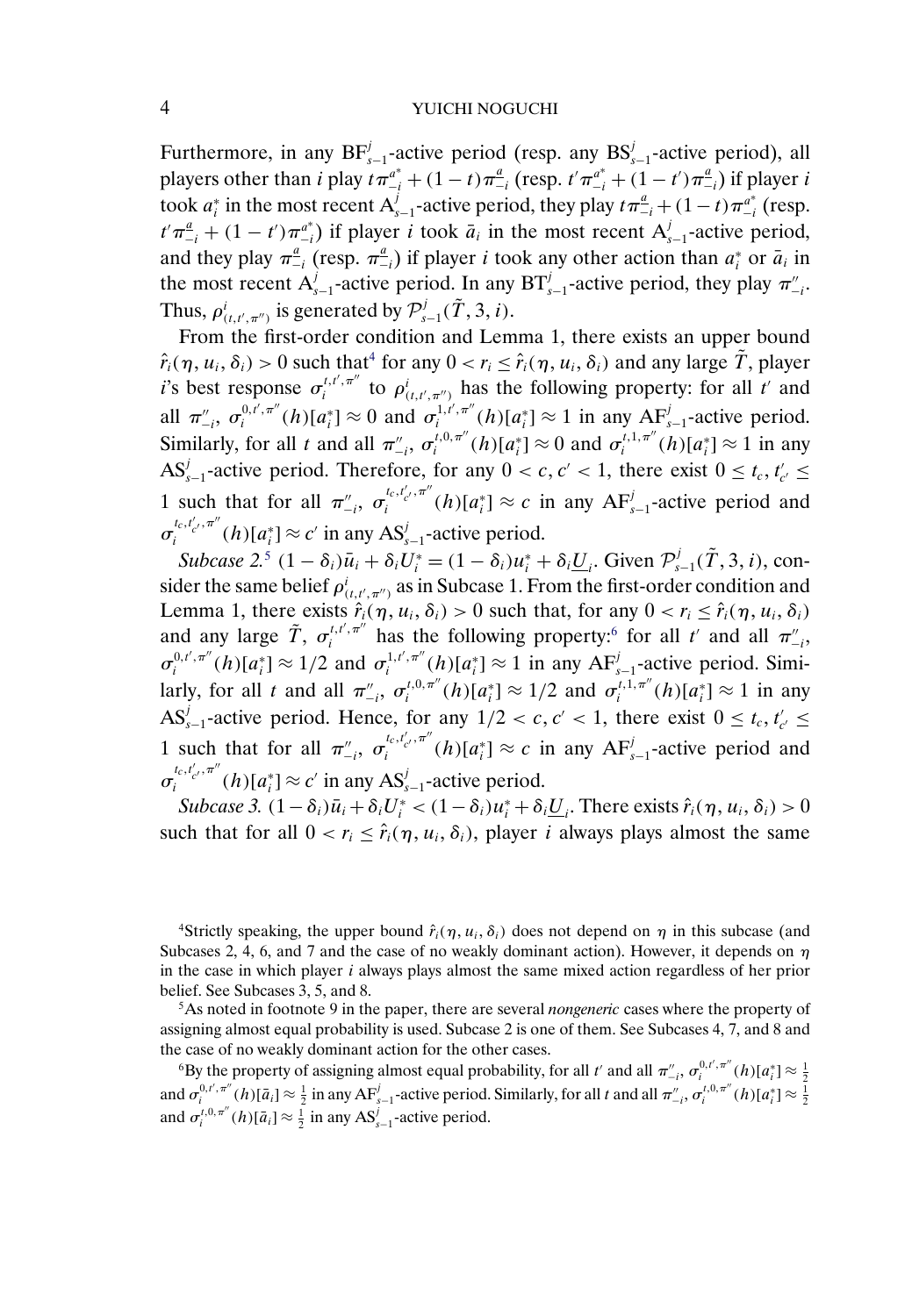mixed action, which puts almost all the weight on  $a_i^*$ , regardless of her prior belief. This allows us to ignore player  $i$  throughout my argument.<sup>7</sup>

*Case 2. Either*  $\delta_i = 0$  *or*  $\delta_i > 0$  *and*  $U_i^* = \underline{U_i}$ . I consider two subcases.

*Subcase 4.*  $u_i^* = \bar{u}_i$ . Let  $\bar{A}_i := \arg \max_{a_i \neq a_i^*} u_i(a_i, \bar{a}_{-i})$ , and take an arbitrary action  $\bar{a}_i$  in  $\bar{A}_i$ . Since  $\bar{a}_i \neq a_i^*$ , there exists  $\tilde{a}_{-i}$  such that  $u_i(\bar{a}_i, \tilde{a}_{-i})$  $\max_{a_i} u_i(a_i, \tilde{a}_{-i}) = u_i(a_i^*, \tilde{a}_{-i}).$  Then let  $\bar{\pi}_{-i}(t) := t\pi_{-i}^{\bar{a}} + (1-t)\pi_{-i}^{\tilde{a}}$ . Given  $\mathcal{P}_{s-1}^j(\tilde{T},3,i)$ , define  $\rho_{(t,t',\pi'')}^i$  as follows: for any  $0 \le t, t' \le 1$  and any  $\pi_{-i}''$ , let  $\rho_{(t,t',\pi'')}^i(h) := \overline{\pi}_{-i}(t)$  in any  $AF_{s-1}^j$ -active period, let  $\rho_{(t,t',\pi'')}^i(h) := \overline{\pi}_{-i}(t')$  in any AS<sup>j</sup><sub>s-1</sub>-active period, and let  $\rho_{(t,t',\pi'')}^i := \pi_{-i}''$  in any other period. Clearly,  $\rho_{(t,t',\pi'')}^i$  is generated by  $\mathcal{P}_{s-1}^j(\tilde{T},3,i)$ . Then, from the first-order condition and Lemma 1, there exists  $\hat{r}_i(\eta, u_i, \delta_i) > 0$  such that for any  $0 < r_i \leq \hat{r}_i(\eta, u_i, \delta_i)$ and any large  $\tilde{T}$ ,  $\sigma_i^{t,t',\pi''}$  has the following property:<sup>8</sup> for all t' and all  $\pi''_{-i}$ ,  $\sigma_i^{0,t',\pi''}(h)[\bar{a}_i] \approx 0$  and  $\sigma_i^{1,t',\pi''}(h)[\bar{a}_i] \approx 1/(\# \bar{A}_i + 1)$  in any AF<sub>s-1</sub>-active period. Similarly, for all t and all  $\pi_{-i}^{n}$ ,  $\sigma_i^{t,0,\pi^n}(h)[\bar{a}_i] \approx 0$  and  $\sigma_i^{t,1,\pi^n}(h)[\bar{a}_i] \approx$  $1/(\# \bar{A}_i+1)$  in any  $AS'_{s-1}$ -active period. Hence, for any  $0 < c, c' < 1/(\# \bar{A}_i+1)$ , there exist  $0 \le t_c$ ,  $t'_{c'} \le 1$  such that for all  $\pi''_{-i}$ ,  $\sigma_i^{t_c, t'_{c'}, \pi''}(h)[\bar{a}_i] \approx c$  in any  $AF'_{s-1}$ active period and  $\sigma_i^{t_c, t'_{c'}, \pi''}(h)[\bar{a}_i] \approx c'$  in any  $AS_{s-1}^j$ -active period.

*Subcase 5.*  $u_i^* > \bar{u}_i$ . This subcase is similar to Subcase 3.

*The Case of Multiple Weakly Dominant Actions.* Let A<sup>∗</sup> <sup>i</sup> denote the set of weakly dominant actions, and take any two (weakly dominant) actions  $a_i^*$  and  $b_i^*$  in  $A_i^*$ .

*Case* 3.  $\delta_i > 0$  *and*  $U_i^* > U_i$ .

*Subcase 6.* Note that for some  $a_{-i}^*$ ,  $U_i^* = u_i(a_i^*, a_{-i}^*) = u_i(b_i^*, a_{-i}^*)$ . Given  $\mathcal{P}_{s-1}^j(\tilde{T},3,i)$ , define  $\rho_{(t,t',\pi'')}^i$  as follows: for any  $0 \le t, t' \le 1$  and any  $\pi_{-i}''$ , let  $\rho_{(t,t',\pi'')}^i(h) := a_{-i}^*$  in any A $F_{s-1}^j$ -active period and in any A $S_{s-1}^j$ -active period, and let  $\rho^i_{(t,t',\pi'')}(h) := \pi''_{-i}$  in any  $AT'_{s-1}$ -active period. Further, in any  $BF'_{s-1}$ active period (resp. any  $BS_{s-1}^j$ -active period), all players other than i play  $t\pi_{-i}^{a^*} + (1-t)\pi_{-i}^{a}$  (resp.  $t'\pi_{-i}^{a^*} + (1-t')\pi_{-i}^{a}$ ) if player i took  $a_i^*$  in the most recent  $A_{s-1}^j$ -active period, they play  $t\pi_{-i}^a+(1-t)\pi_{-i}^{a^*}$  (resp.  $t'\pi_{-i}^a+(1-t')\pi_{-i}^{a^*}$ ) if player *i* took  $b_i^*$  in the most recent  $A_{s-1}^j$ -active period, and they play  $\pi_{-i}^a$  (resp.  $\pi_{-i}^a$ )

<sup>7</sup>Given player *i*'s opponents' tolerance levels  $(\bar{\xi}^j)_{j\neq i}$ , I can take a small  $\hat{r}_i(\eta, u_i, \delta_i) > 0$  such that the difference between player i's (mixed) actions is far less than any  $\bar{\xi}^j$  ( $\leq \eta/3$ ) regardless of her prior belief. Hence, the opponents are statistically convinced that player  $i$  always plays (almost) the same action.

<sup>8</sup>Note that  $\bar{A}_i \cup \{a_i^*\} = \arg \max_{a_i} u_i(a_i, \bar{a}_{-i})$ . Hence, by the property of assigning almost equal probability, for all t' and all  $\pi''_{-i}$ ,  $\sigma_i^{1,t',\pi''}(h)[a_i] \approx 1/(\# \bar{A}_i + 1)$  for all  $a_i \in \bar{A}_i$  in any  $AF_{s-1}^j$ -active period. Similarly, for all t and all  $\pi''_{-i}$ ,  $\sigma_i^{t,1,\pi''}(h)[a_i] \approx 1/(\# \bar{A}_i + 1)$  for all  $a_i \in \bar{A}_i$  in any  $AS_{s-1}^j$ active period.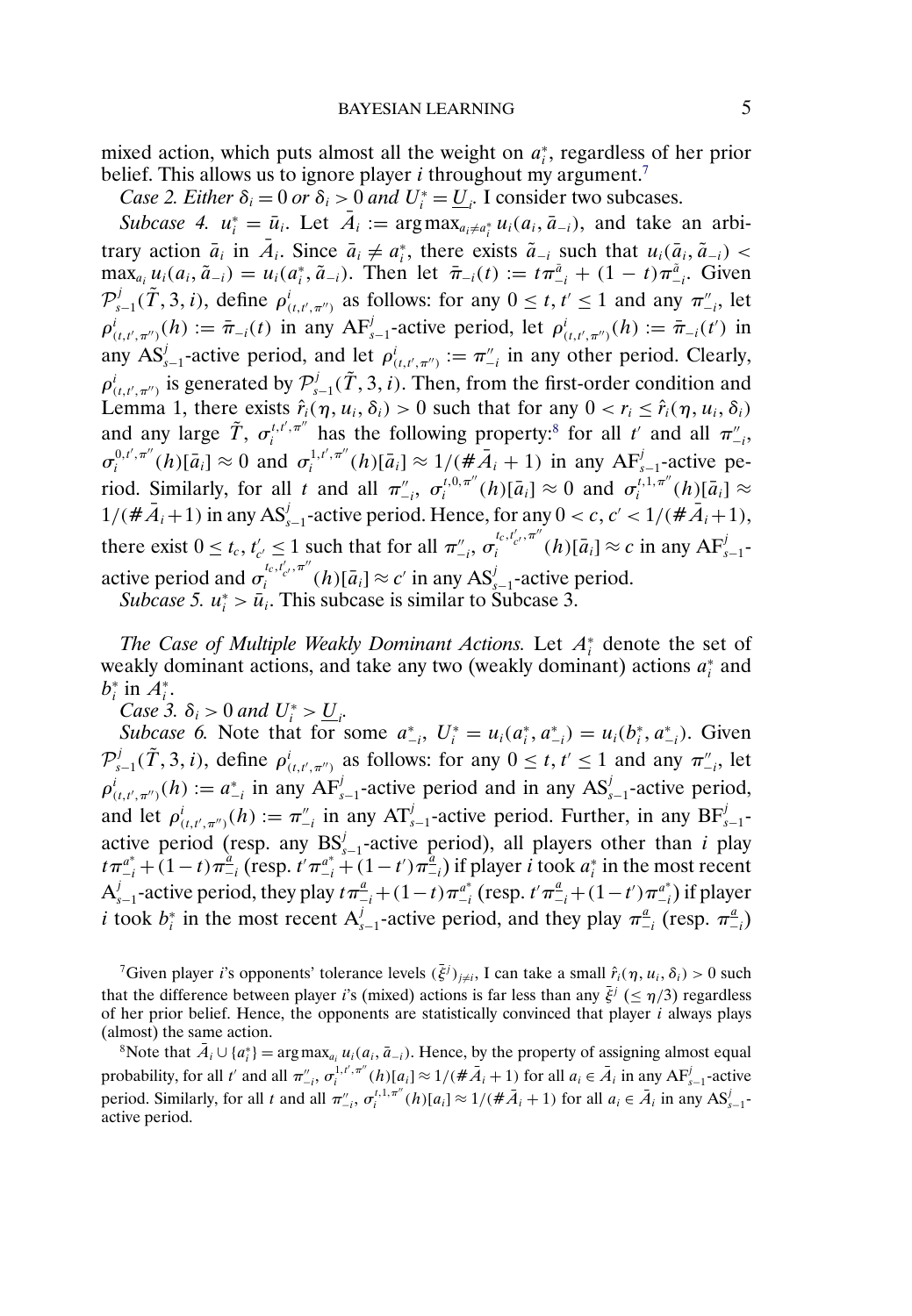if player *i* took any other action than  $a_i^*$  or  $b_i^*$  in the most recent  $A_{s-1}^j$ -active period. In any  $BT'_{s-1}$ -active period, they play  $\pi''_{-i}$ . Thus,  $\rho^i_{(t,t',\pi'')}$  is generated by  $\mathcal{P}_{s-1}^j(\tilde{T}, 3, i)$ . The rest of the argument is the same as in Subcase 1.

*Case 4. Either*  $\delta_i = 0$  *or*  $\delta_i > 0$  *and*  $U_i^* = \underline{U_i}$ .<sup>9</sup>

*Subcase 7.*  $u_i^* = \bar{u}_i$ . Note that  $\bar{A}_i \cup \bar{A}_i^* = \arg \max_{a_i} u_i(a_i, \bar{a}_{-i})$ , where  $\bar{A}_i :=$ arg max<sub>a<sub>i</sub>∉<sub>A</sub><sup>\*</sup></sup>  $u_i(a_i, \bar{a}_{-i})$ . Take any  $\bar{a}_i \in \bar{A}_i$ . Then an argument similar to Sub-</sub> case 4 holds.<sup>10</sup> Accordingly, there exists  $\hat{r}_i(\eta, u_i, \delta_i) > 0$  such that for any  $0 < r_i \leq \hat{r}_i(\eta, u_i, \delta_i)$  and any large  $\tilde{T}, \sigma_i^{t, t', \pi^{t'}}$  has the following property: for all t' and all  $\pi_{-i}^{n}$ ,  $\sigma_{i}^{0,t',\pi^{n}}(h)[\bar{a}_{i}] \approx 0$  and  $\sigma_{i}^{1,t',\pi^{n}}(h)[\bar{a}_{i}] \approx 1/(\# \bar{A}_{i} + \# A_{i}^{*})$  in any AF<sup>*j*</sup><sub>s−1</sub>-active period. Similarly, for all t and all  $\pi_{-i}^{n}$ ,  $\sigma_i^{t,0,\pi}(h)[\bar{a}_i] \approx 0$  and  $\sigma_i^{t,1,\pi''}(h)[\bar{a}_i] \approx 1/(\# \bar{A}_i + \# A_i^*)$  in any  $AS_{s-1}^j$ -active period. Hence, for any  $0 < c, c' < 1/(\#\overline{A}_i + \#A_i^*)$ , there exist  $0 \leq t_c, t'_{c'} \leq 1$  such that for all  $\pi_{-i}^{''},$  $\sigma_i^{t_c,t'_{c'},\pi''}(h)[\bar{a}_i] \approx c$  in any  $AF_{s-1}^j$ -active period and  $\sigma_i^{t_c,t'_{c'},\pi''}(h)[\bar{a}_i] \approx c'$  in any AS $_{s-1}^{j}$ -active period.

*Subcase 8.*  $u_i^* > \bar{u}_i$ . This subcase is similar to Subcases 3 and 5: player *i* always plays almost the same mixed action that assigns almost equal probability to each weakly dominant action.

*The Case of No Weakly Dominant Action.*<sup>11</sup> Let  $(a_i^*, a_{-i}^*) \in \arg \max_a u_i(a)$ ; thus,  $U_i^* = u_i(a_i^*, a_{-i}^*)$ . Further, let  $\hat{A}_i := \arg \max_{a_i} u_i(a_i, a_{-i}^*)$ .<sup>12</sup> Clearly,  $a_i^* \in$  $\hat{A}_i$ . Since  $a_i^*$  is not a weakly dominant action, there exists  $\tilde{a}_{-i}$  such that  $u_i(a_i^*, \tilde{a}_{-i})$  < max<sub>a<sub>i</sub></sub>  $u_i(a_i, \tilde{a}_{-i})$ . Define  $\tilde{\pi}_{-i}(t) := t \pi_{-i}^{a^*} + (1-t) \pi_{-i}^{\tilde{a}}$ . Then replace  $\bar{\pi}_{-i}(\cdot)$  by  $\tilde{\pi}_{-i}(\cdot)$  in the definition of  $\rho_{(t,t',\pi'')}^{i}$  in Subcase 4. Accordingly, an argument similar to Subcase 4 holds. That is, there exists  $\hat{r}_i(\eta, u_i, \delta_i) > 0$  such that for any  $0 < r_i \leq \hat{r}_i(\eta, u_i, \delta_i)$  and any large  $\tilde{T}$ ,  $\sigma_i^{t, t', \pi''}$  has the following property: for all t' and all  $\pi_{-i}^{\prime\prime}$ ,  $\sigma_i^{0,t',\pi^{\prime\prime}}(h)[a_i^*] \approx 0$  and  $\sigma_i^{1,t',\pi^{\prime\prime}}(h)[a_i^*] \approx 1/\#\hat{A}_i$  in any AF<sup>j</sup><sub>s-1</sub>-active period. Similarly, for all t and all  $\pi_{-i}^{n}$ ,  $\sigma_i^{t,0,\pi}(h)[a_i^*] \approx 0$  and  $\sigma_i^{t,1,\pi''}(h)[a_i^*] \approx 1/\#\hat{A}_i$  in any  $AS_{s-1}^j$ -active period. Hence, for any  $0 < c, c' <$  $1/\hat{\pi} \hat{A}_i$ , there exist  $0 \le t_c$ ,  $t'_{c'} \le 1$  such that for all  $\pi''_{-i}$ ,  $\sigma_i^{t_c, t'_{c'}, \pi''}(h)[a_i^*] \approx c$  in any  $AF'_{s-1}$ -active period and  $\sigma_i^{i_c, t'_{c'}}, \pi''(h)[a_i^*] \approx c'$  in any  $AS'_{s-1}$ -active period.

From the above argument, define  $\hat{r}(\eta, u, \delta)$  (in Proposition 1) as  $\hat{r}(\eta, u, \delta) := \min_i \hat{r}_i(\eta, u_i, \delta_i).$ 

 ${}^{9}$ Let  $\bar{a}_{-i} \in \arg \min_{a_{-i}} [u_i(a_i^*, a_{-i}) - \max_{a_i \notin A_i^*} u_i(a_i, a_{-i})], u_i^* := \max_{a_i} u_i(a_i, \bar{a}_{-i}) (= u_i(a_i^*, \bar{a}_{-i})),$ and  $\bar{u}_i := \max_{a_i \notin A_i^*} u_i(a_i, \bar{a}_{-i})$ , as in the case of a unique weakly dominant action.

d  $\bar{u}_i := \max_{a_i \notin A_i^*} u_i(a_i, \bar{a}_{-i})$ , as in the case of a unique weakly dominant action. <sup>10</sup>Recall that the weakly dominant action is unique in Subcase 4; that is,  $A_i^* = \{a_i^*\}\$ . <sup>11</sup>The matching pennies stage game pay

<sup>&</sup>lt;sup>12</sup>As noted in footnote [5,](#page-3-0) the case that  $\#\hat{A}_i \geq 2$  is *nongeneric*.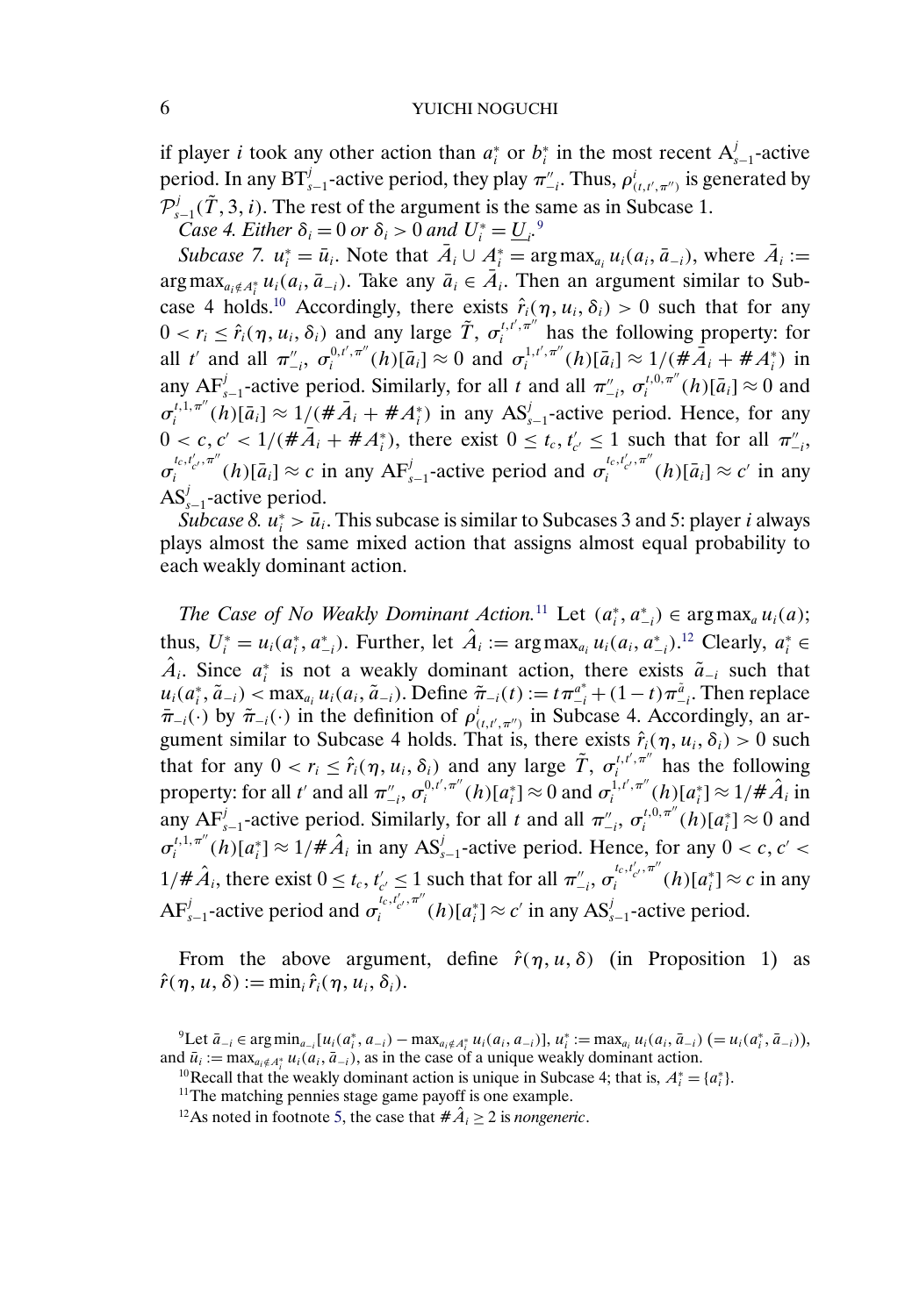#### B.2. *Proof of Lemma 3*

I can form player i's belief  $f^i[j]$  on the basis of Appendix [B.1.](#page-2-0) I only consider Subcase 1 in Appendix [B.1.](#page-2-0) All other cases are similar, and I have omitted them. I use the following facts to prove Lemma 3.

Given  $\mathcal{P}_{s-1}^j(\tilde{T}_s,3,i)$ , consider player *i*'s belief  $\rho_{(t,t',\tau_{s'}^{n'})}^i$  defined in Subcase 1 in Appendix [B.1.](#page-2-0) Thus,  $\rho^i_{(t,t',\pi'')}$  is generated by  $\mathcal{P}^j_{s-1}(\tilde{T}_s, 3, i)$ . Then, from Ap-pendix [B.1,](#page-2-0) Lemma 1, and (T.2), player i's best response  $\sigma_i^{t,t',\pi''}$  to  $\rho_{(t,t',\pi'')}^{i}$ has the following property: (b.1) there exists  $s_1$  such that for any  $i$ , any  $j \neq i$ , any  $s \geq s_1$ , any  $1/8(\text{H}A_i + 1) < c_0 < 1/4(\text{H}A_i + 1)$ , and any  $3/4(\text{H}A_i + 1) <$  $c'_0$  < 7/8(# $A_i$  + 1), there exist  $0 \le t_0, t'_0 \le 1$  such that for all  $\pi_{-i}^{\prime\prime}$ ,  $c_0$  –  $\frac{1}{6}\bar{\xi}^j \leq \sigma_i^{t_0, t_0', \pi''}(h)[a_i^*] \leq c_0 + \frac{1}{6}\bar{\xi}^j$  in any  $AF_{s-1}^j$ -active period and  $c_0' - \frac{1}{6}\bar{\xi}^j \leq$  $\sigma_i^{t_0, t'_0, \pi''}(h)[a_i^*] \leq c_0' + \frac{1}{6}\bar{\xi}^j$  in any  $AS_{s-1}^j$ -active period, where  $a_i^*$  is the unique weakly dominant action in Subcase 1 in Appendix [B.1.](#page-2-0) Furthermore, for each *i*, let  $\pi_{0,-i}^{\prime\prime}$  be any mixed action profile such that for any  $j \neq i$ ,  $\pi_{0,j}^{\prime\prime}[a_j^*] := 1$  if  $\hat{\pi}_j[a_j^*] \le 1/2$  and  $\pi_{0,j}^{\prime\prime}[a_j^*] := 0$  otherwise, where  $a_{-i}^*$  is taken from Subcase 1 in Appendix [B.1.](#page-2-0) Therefore, (b.2) for any  $i$ , any  $j \neq i$ , any s, and any  $0 \leq t, t' \leq 1$ ,  $\|\tilde{\sigma}_j(h)-\rho^i_{(t,t',\pi''_0),j}(h)\|\geq|\hat{\sigma}_j(h)[a_j^*]-\rho^i_{(t,t',\pi''_0),j}(h)[a_j^*]|=|\hat{\pi}_j[a_j^*]-\pi''_{0,j}[a_j^*]|\geq$  $1/2$  in any  $AT_{s-1}^j$ -active period.

I also use the following facts: from (P.1) and (P.3), it follows that (b.3) for all *i*, all  $j \neq i$ , and all  $s, \mathcal{P}_{s-1}^j(\tilde{T}_s, 3, i) \leq \mathcal{P}_{s'}^i, \mathcal{P}_{s''}^j$  for all  $s', s'' \geq s$ . Thus,  $\rho_{(t,t',\pi'')}^i$ is also generated by  $\mathcal{P}_{s'}^i$  and  $\mathcal{P}_{s''}^j$ . Since  $\lim_{s\to\infty} \underline{n}_s^i = \infty$  for all *i*, (b.4) there exists  $s_2$  such that for all  $s \geq s_2$ , all i, and all  $j \neq i$ ,  $1/n_s \leq \overline{\xi^j}/12B_i$ , where  $B_i :=$ max[1,  $C_i/(1 - \delta_i)^2$ ] and  $C_i$  is taken from Lemma 1. Since  $\lim_{m \to \infty} K^i(m) = \infty$ for all *i*, Lemma 2 induces that (b.5) there exists  $s_3$  such that for any  $s \geq s_3$ , any *i*, any  $f^i$ , and any  $h \in H_{f^i}(s)$ ,  $\|\sigma_i^f(h) - \sigma_i^*(h)\| \le \overline{\xi}^j/16$  for all  $j \ne i$ .<sup>13</sup> Finally, it is obvious that (b.6) there exists  $s_4$  such that for all  $s \geq s_4$ ,  $\#\overline{A}$  exp( $-s$ )  $\leq 1$ , where  $\sharp \bar{A} := \max_i \sharp A_i$ .

PROOF OF LEMMA 3: Let  $\bar{s}_1 := \max_{1 \le k \le 4} s_k$ . Suppose that  $s^i \ge s^j$  and  $s^i, s^j +$  $q^{j} \geq \bar{s}_1$ . Then let  $\hat{s} := \min[s^i, s^j + q^j]$ . Thus,  $\bar{s}_1, s^j \leq \hat{s} \leq s^i, s^j + q^j$ . Given  $\mathcal{P}_{\hat{s}-1}^j(\tilde{T}_s,3,i)$ , consider  $\rho_{(t_0,t'_0,\pi''_0)}^i$ , where  $t_0$  and  $t'_0$  are taken from (b.1) and  $\pi_{0,-i}''$ is taken from (b.2).<sup>14</sup> Then, from the  $1/\underline{n_s}$ -density of  $G(\mathcal{P}_s^i, \underline{n_s}^i)$ , (b.3), and (b.4), it follows that player i can form  $f^{i}[j]$  in any formation phase during epoch  $s^{i}$ such that (b.7) for all  $h$ , all  $j' \neq i$ , and all  $j'' \neq i$ ,  $\|\rho_{(t_0,t'_0,\pi''_0),j'}^i(h) - f_j^i[j](h)\| \leq$  $1/\underline{n}_{s'}^i \leq \bar{\xi}^{j''}/12B_i$ , where  $B_i := \max[1, C_i/(1-\delta_i)^2]$ : there exists  $h_{-i,N_{s'}^i}$  such that

<sup>13</sup>Define  $H_{f_i}(s)$  as follows:  $h_T \in H_{f_i}(s)$  if and only if  $h_T \in H_{f_i}$  and time  $T + 1$  is in epoch s of player i.

<sup>14</sup>I arbitrarily fix  $c_0$  and  $c'_0$  such that  $1/8(\#A_i + 1) < c_0 < 1/4(\#A_i + 1)$  and  $3/4(\#A_i + 1) <$  $c'_0 < 7/8(\#A_i+1).$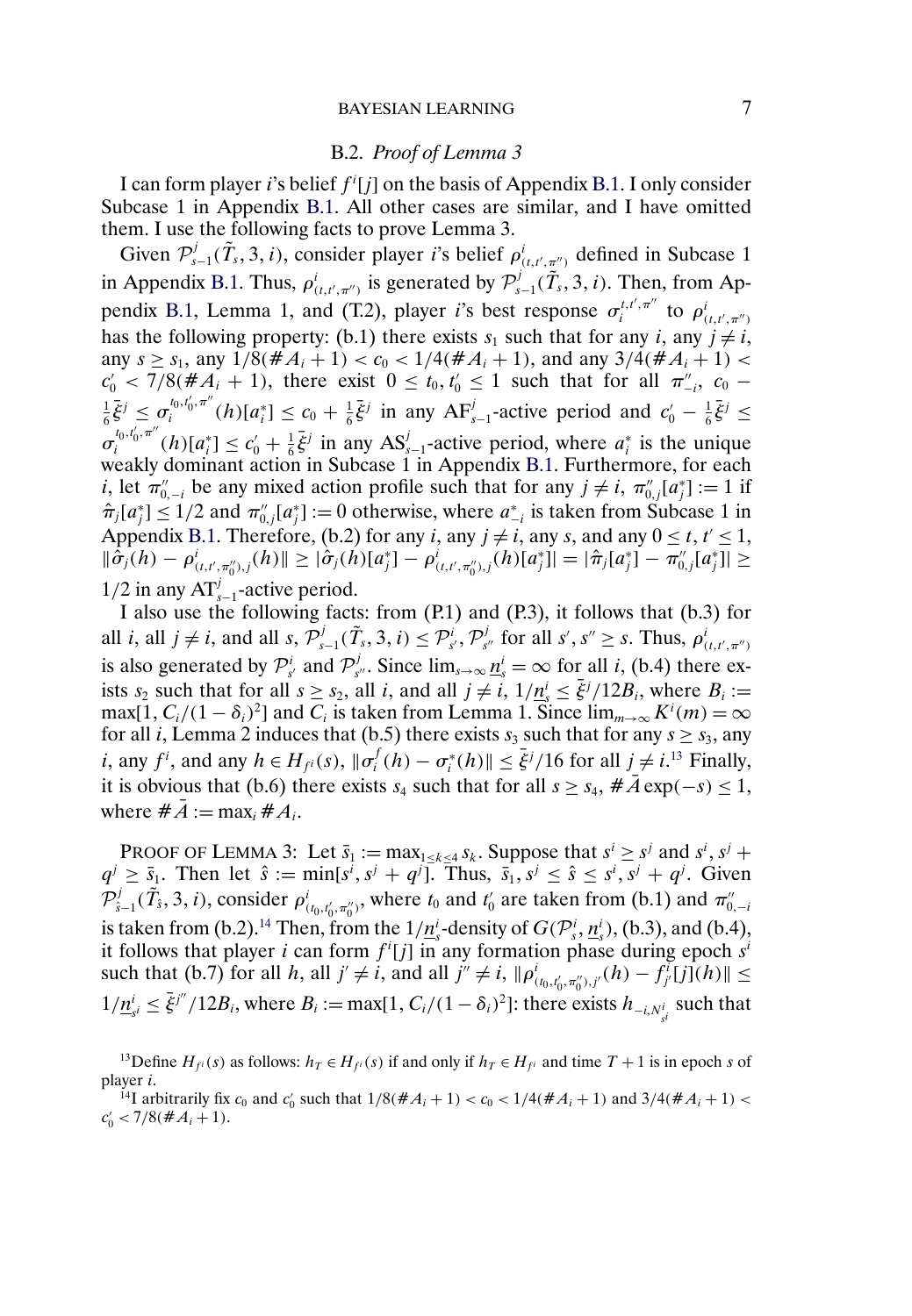<span id="page-7-0"></span> $f^i[j] = \mathcal{B}_{s^i}^i(h_{-i,N_{s^i}^i})$ . Furthermore, this, along with Lemma 1, implies that for all  $h$ ,  $\|\sigma_i^{t_0, t_0', \pi_0''}(h) - \sigma_i^{f[j]}(h)\| \leq \bar{\xi}^{j''}/12$  for all  $j'' \neq i$ . As for  $\sigma_i^*$ , from (b.5), for all  $h \in H_{f^i[j]}(s^i)$ ,  $\|\sigma_i^{f[j]}(h) - \sigma_i^*(h)\| \leq \bar{\xi}^{j'}/16$  for all  $j' \neq i$ . From these, it follows that (b.8) for all  $h \in H_{f^i[j]}(s^i)$ ,  $\|\sigma_i^{t_0, t_0', \pi_0''}(h) - \sigma_i^*(h)\| \leq \bar{\xi}^{j'}/6$  for all  $j' \neq i$ .

Now, I prove Lemma  $3(i)$ . Consider any player j's test phase in epoch  $s^j$  in which player *j* employs  $f^j$  that is generated by  $\mathcal{P}^j_{s^j}$ , and let  $(\mathcal{P}^j_{s^j+q^j}, \underline{m}^j_{s^j+q^j} + d)$ denote the CR and the smallest sample size used in the test phase. Suppose that player *i* employs  $f^{i}[j]$  at the beginning of the test phase. Let  $\bar{h}_{\bar{T}}$  be the finite history realized just before the above test phase.

For each  $\beta \in \mathcal{P}_{\hat{s}-1}^j$ , define a class  $\beta_{AF}^f$  such that  $h_T \in \beta_{AF}^f$  if and only if (a)  $h_T \in \beta_{AF}$ , (b)  $\bar{h}_{\bar{T}} \leq h_T$ , and (c) time  $T + 1$  is in the test phase;  $\beta_{\text{AS}}^f$  is defined similarly.<sup>15</sup> Let  $L_f^{\beta_{\text{AF}}}[a_i^*] := \sup_{h \in \beta_{\text{AE}}^f} \sigma_i^*(h)[a_i^*]$  and  $l_f^{\beta_{\text{AF}}}[a_i^*] :=$  $\inf_{h \in \beta_{AF}^f} \sigma_i^*(h)[a_i^*]; L_f^{\beta_{AS}}[a_i^*]$  and  $l_f^{\beta_{AS}}[a_i^*]$  are defined similarly. Furthermore, for each  $\alpha \in \mathcal{P}^j_{s^j+q^j}$ , define a class  $\alpha_f$  such that  $h_T \in \alpha_f$  if and only if (d)  $h_T \in \alpha$ , (e)  $\bar{h}_{\bar{T}} \leq h_T$ , and (f) time  $T + 1$  is in the test phase. Let  $\mathbf{d}_{m}^{\alpha_f}[a_i^*]$  denote the number of times that  $a_i^*$  has been realized in the first  $m \alpha_f$ -active periods.

CLAIM B.1: *With* (*conditional*) *probability at least*  $1/2$ *, there exist*  $\alpha'$ *,*  $\alpha'' \in$  $\mathcal{P}^j_{s^j+q^j}$  and  $\bar{\beta} \in \mathcal{P}^j_{\hat{s}-1}$  such that (i)  $\alpha' \subseteq \bar{\beta}_{AF}$ , (ii)  $\alpha'' \subseteq \bar{\beta}_{AS}$ , (iii) both  $\alpha'$  and  $\alpha''$  obtain enough samples during the test phase, that is,  $\tilde{m}^{\alpha'}$ ,  $\tilde{m}^{\alpha''}\geq \underline{m}_{s^j+q^j}^j+d,$ *and* (iv)  $l_f^{\tilde{\beta}_{\rm AF}}[a_i^*] - \frac{1}{4}\bar{\xi}^j \leq \tilde{D}_i^j(\alpha')[a_i^*] \leq L_f^{\tilde{\beta}_{\rm AF}}[a_i^*] + \frac{1}{4}\bar{\xi}^j$  *and*  $l_f^{\tilde{\beta}_{\rm AS}}[a_i^*] - \frac{1}{4}\bar{\xi}^j \leq$  $\tilde{D}_i^j(\alpha'')[a_i^*] \leq L_f^{\tilde{\beta}_{AS}}[a_i^*] + \frac{1}{4}\bar{\xi}^j$ , where  $\tilde{D}^j(\alpha')$   $(:=(\tilde{D}_k^j(\alpha'))_{k\neq j})$  (resp.  $\tilde{D}^j(\alpha'')$ ) de*notes the empirical distributions of the samples collected in the* α *-active periods*  $(resp.$  *the*  $\alpha$ <sup>*''*-active periods) during the test phase.</sup>

PROOF: Let  $\mathbf{M}(\alpha', \alpha'', \bar{\beta}) := \{h_{\infty} \mid (i) - (iv) \text{ hold in } h_{\infty}\}.$  Furthermore, let  $\mathbf{M} := \bigcup_{\alpha' \in \mathcal{P}_{s^j+q^j}^j} \bigcup_{\alpha'' \in \mathcal{P}_{s^j+q^j}^j} \bigcup_{\bar{\beta} \in \mathcal{P}_{s-1}^j} \mathbf{M}(\alpha', \alpha'', \bar{\beta})$ . Then it suffices to prove that  $\mu_{\sigma^*}(\mathbf{M}|\bar{h}_{\bar{T}}) \geq 1/2$ . Note that  $\mathcal{P}_{\hat{s}-1}^j \leq \mathcal{P}_{\hat{s}-1}^j(\tilde{T}_{\hat{s}}, 3, i) \leq \mathcal{P}_{\hat{s}^j+q^j}^j$  by (P.1) and (P.3). Furthermore, for each  $\alpha \in \mathcal{P}^j_{s^j+q^j}$ , if  $\alpha \subseteq \beta_{AF}$  for some (unique)  $\beta \in \mathcal{P}^j_{s-1}$ , let  $\mathbf{N}_{m}^{\alpha} := \{h_{\infty} \mid \mathcal{T}_{m}^{\alpha_{f}} < \infty, \mathbf{d}_{m}^{\alpha_{f}}[a_{i}^{*}]/m \leq l_{f}^{\beta_{\text{AF}}}[a_{i}^{*}] - \bar{\xi}^{j}/4 \text{ or } \mathbf{d}_{m}^{\alpha_{f}}[a_{i}^{*}]/m \geq L_{f}^{\beta_{\text{AF}}}[a_{i}^{*}] +$  $\bar{\xi}^j/4$ . If  $\alpha \subseteq \beta_{AS}$  for some (unique)  $\beta \in \mathcal{P}_{\hat{s}-1}^j$ , let  $\mathbf{N}_m^{\alpha} := \{h_{\infty} | \mathcal{T}_m^{\alpha} < \infty, \mathbf{d}_m^{\alpha} [a_i^*]\}$  $m \le l_f^{\beta_{AS}}[a_i^*] - \bar{\xi}^j/4$  or  $\mathbf{d}_m^{\alpha_f}[a_i^*]/m \ge L_f^{\beta_{AS}}[a_i^*] + \bar{\xi}^j/4$ . Otherwise, let  $\mathbf{N}_m^{\alpha} := \emptyset$ . Then, from Proposition [A,](#page-0-0) it follows that  $\mu_{\sigma^*}(\mathbf{N}_m^{\alpha}|\bar{h}_{\bar{T}}) \leq 2 \exp(-\frac{1}{8}m(\bar{\xi}^j)^2)$  for

<sup>&</sup>lt;sup>15</sup>Note that when  $h_T \in \beta_{AF}^f$ , player *i* employs  $f'[j]$  at time  $T + 1$ . Similarly, when  $h_T \in \beta_{AS}^f$ , player *i* employs  $f^{i}[j]$  at time  $T + 1$ .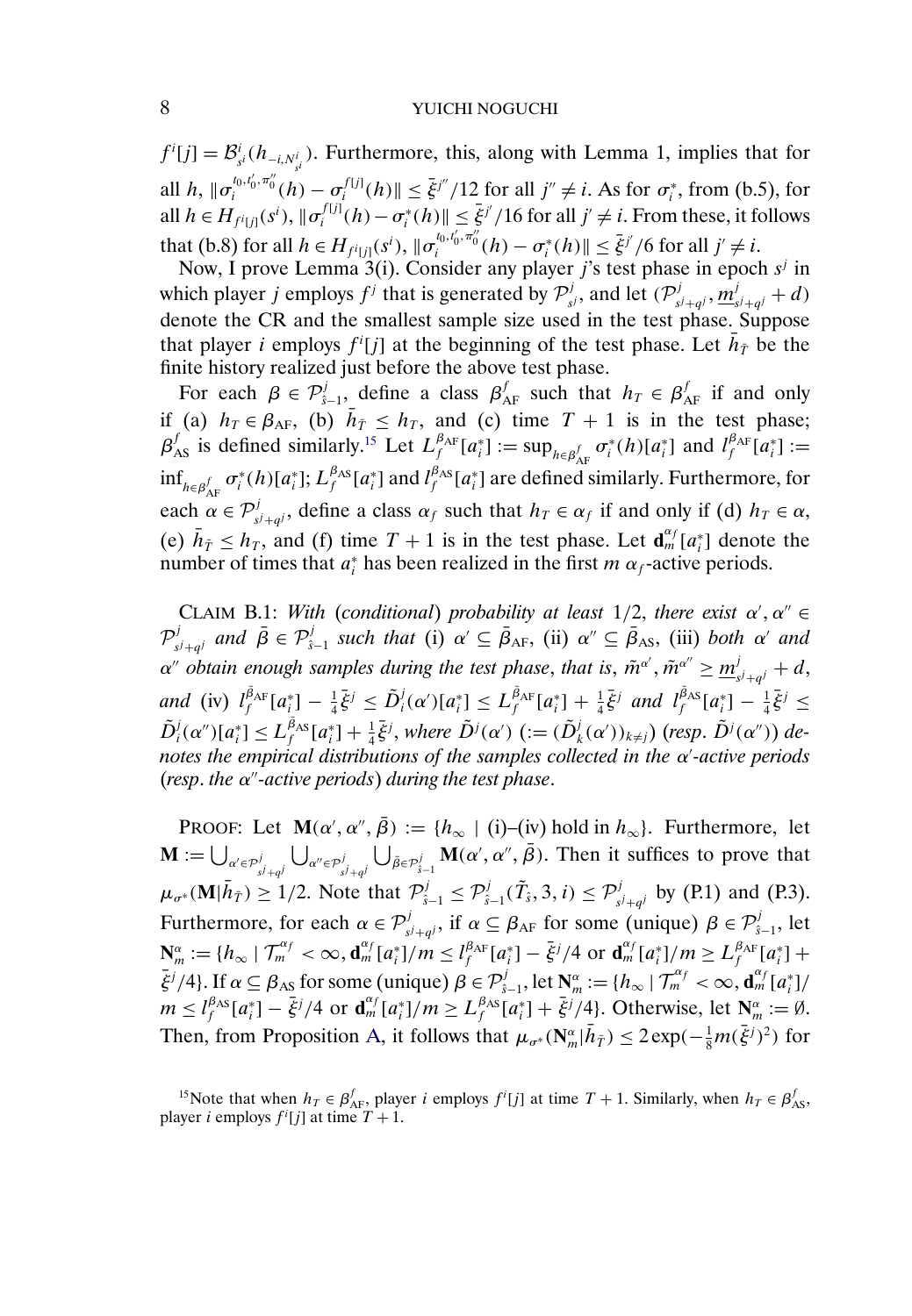all *m* and all  $\alpha \in \mathcal{P}^{j}_{s^{j}+q^{j}}$ . Therefore,

$$
\mu_{\sigma^*}\bigg(\bigcup_{\alpha\in\mathcal{P}_{s^j+q^j}^j}\bigcup_{m\geq \underline{m}_{s^j+q^j}^j+d}\mathbf{N}_m^{\alpha}\big|\bar{h}_{\bar{T}}\bigg)
$$
\n
$$
\leq \sum_{\alpha\in\mathcal{P}_{s^j+q^j}^j}\sum_{m\geq \underline{m}_{s^j+q^j}^j+d}\mu_{\sigma^*}\big(\mathbf{N}_m^{\alpha}\big|\bar{h}_{\bar{T}}\big)
$$
\n
$$
\leq \sum_{\alpha\in\mathcal{P}_{s^j+q^j}^j}\sum_{m\geq \underline{m}_{s^j+q^j}^j+d}\frac{2\exp\bigg(-\frac{1}{8}m\big(\bar{\xi}^j\big)^2\bigg)}{\frac{1}{2}\bigg[4\big(\#\mathcal{P}_{s^j+q^j}^j\big)\sum_{m\geq \underline{m}_{s^j+q^j}^j}\exp\bigg(-\frac{1}{8}m\big(\bar{\xi}^j\big)^2\bigg)\bigg]} \leq \frac{1}{2}\exp\bigg(-s^j-q^j\big)\leq \frac{1}{2}.
$$

The fourth inequality holds by the LS condition. All other inequalities are obvious. Let  $\mathbf{N} := \bigcap_{\alpha \in \mathcal{P}_{s^j+q^j}} \bigcap_{m \geq \frac{m^j}{s^j+q^j}} \bigcap_{j \neq j} (\mathbf{N}^{\alpha}_{m})^c$ , where  $(\mathbf{N}^{\alpha}_{m})^c$  is the complement of  $\mathbf{N}_{m}^{\alpha}$ . Then  $\mu_{\sigma^*}(\mathbf{N}|\bar{h}_{\bar{T}}) \geq 1/2$ .

I show that  $N ⊆ M$ . Suppose that  $h<sub>∞</sub> ∈ N$ . Note that the length of the test phase is at least  $3\tilde{T}_{s^j+q^j}(\underline{m}_{s^j+q^j}^j + d)(\# \mathcal{P}_{s^j+q^j}^j)^2$  periods. Furthermore,  $\tilde{T}_{\hat{s}} \leq \tilde{T}_{s^j+q^j}$  by (T.1). Recall that  $\mathcal{P}_{\hat{s}-1}^j \leq \mathcal{P}_{\hat{s}-1}^j(\tilde{T}_{\hat{s}}, 3, i) \leq \mathcal{P}_{s^j+q^j}^j$ . Therefore, the test phase is long enough so that there always exist  $\alpha', \alpha'' \in \mathcal{P}^j_{s^j + q^j}$  and  $\bar{\beta} \in \mathcal{P}_{\hat{s}-1}^j$  such that (i)  $\alpha' \subseteq \bar{\beta}_{AF}$ , (ii)  $\alpha'' \subseteq \bar{\beta}_{AS}$ , and (iii)  $\alpha'$  and  $\alpha''$  obtain *enough* samples *during* the test phase, that is,  $\tilde{m}^{\alpha'}$ ,  $\tilde{m}^{\alpha''} \ge \underline{m}^j_{s^j + q^j} + d$ . Since  $h_{\infty} \in \mathbb{N}$ , these imply that  $l_f^{\tilde{\beta}_{\text{AF}}}[a_i^*] - \bar{\xi}^j/4 \leq \mathbf{d}_{m'}^{a'}[a_i^*]/m' \leq L_f^{\tilde{\beta}_{\text{AF}}}[a_i^*] + \bar{\xi}^j/4$  and  $l_f^{\bar{\beta}_{AS}}[a_i^*] - \bar{\xi}^j/4 \leq \mathbf{d}_{m''}^{\alpha''_f}[a_i^*]/m'' \leq L_f^{\bar{\beta}_{AS}}[a_i^*] + \bar{\xi}^j/4$ , where  $m' := \tilde{m}^{\alpha'}$  and  $m'' := \tilde{m}^{\alpha''}.$ By the definitions of  $\tilde{D}_i^j(\alpha') [a_i^*]$  and  $\mathbf{d}_{m'}^{\alpha'}[a_i^*]/m', \tilde{D}_i^j(\alpha')[a_i^*] = \mathbf{d}_{m'}^{\alpha'}[a_i^*]/m'$ ; similarly,  $\tilde{D}_i^j(\alpha'')[a_i^*]=\mathbf{d}_{m''}^{a''_j}[a_i^*]/m''$ . Thus, I obtain (iv). Hence,  $h_{\infty} \in \mathbf{M}(\alpha', \alpha'', \bar{\beta})$ . Therefore,  $N \subseteq M$ . Let  $C(h_{\bar{T}})$  denote the cylinder set based on  $\bar{h}_{\bar{T}}$ :  $C(\bar{h}_{\bar{T}})$  :=  ${h_{\infty}}$  |  $\bar{h}_{\bar{T}} \leq h_{\infty}$ . Then  $\mu_{\sigma^*}(\mathbf{M}|\bar{h}_{\bar{T}}) = \mu_{\sigma^*}(\mathbf{M} \cap \mathbf{C}(\bar{h}_{\bar{T}}))/\mu_{\sigma^*}(\mathbf{C}(\bar{h}_{\bar{T}})) \geq$  $\mu_{\sigma^*}(\mathbf{N} \cap \mathbf{C}(\bar{h}_{\bar{T}}))/\mu_{\sigma^*}(\mathbf{C}(\bar{h}_{\bar{T}})) = \mu_{\sigma^*}(\mathbf{N} | \bar{h}_{\bar{T}}) \geq 1/2$ . This completes the proof. *Q.E.D.*

From (b.1) and (b.8), it follows that  $L_f^{\bar{\beta}_{AF}}[a_i^*] \le c_0 + \frac{1}{3}\bar{\xi}^j$  and  $l_f^{\bar{\beta}_{AS}}[a_i^*] \ge c'_0$  –  $\frac{1}{3}\bar{\xi}^j$ . Since  $c'_0 - c_0 > \frac{1}{2(\#A_i+1)}$ , this implies that  $l_f^{\tilde{\beta}_{AS}}[a_i^*] - L_f^{\tilde{\beta}_{AF}}[a_i^*] \ge c'_0 - c_0 - \frac{1}{3}\bar{\xi}^j$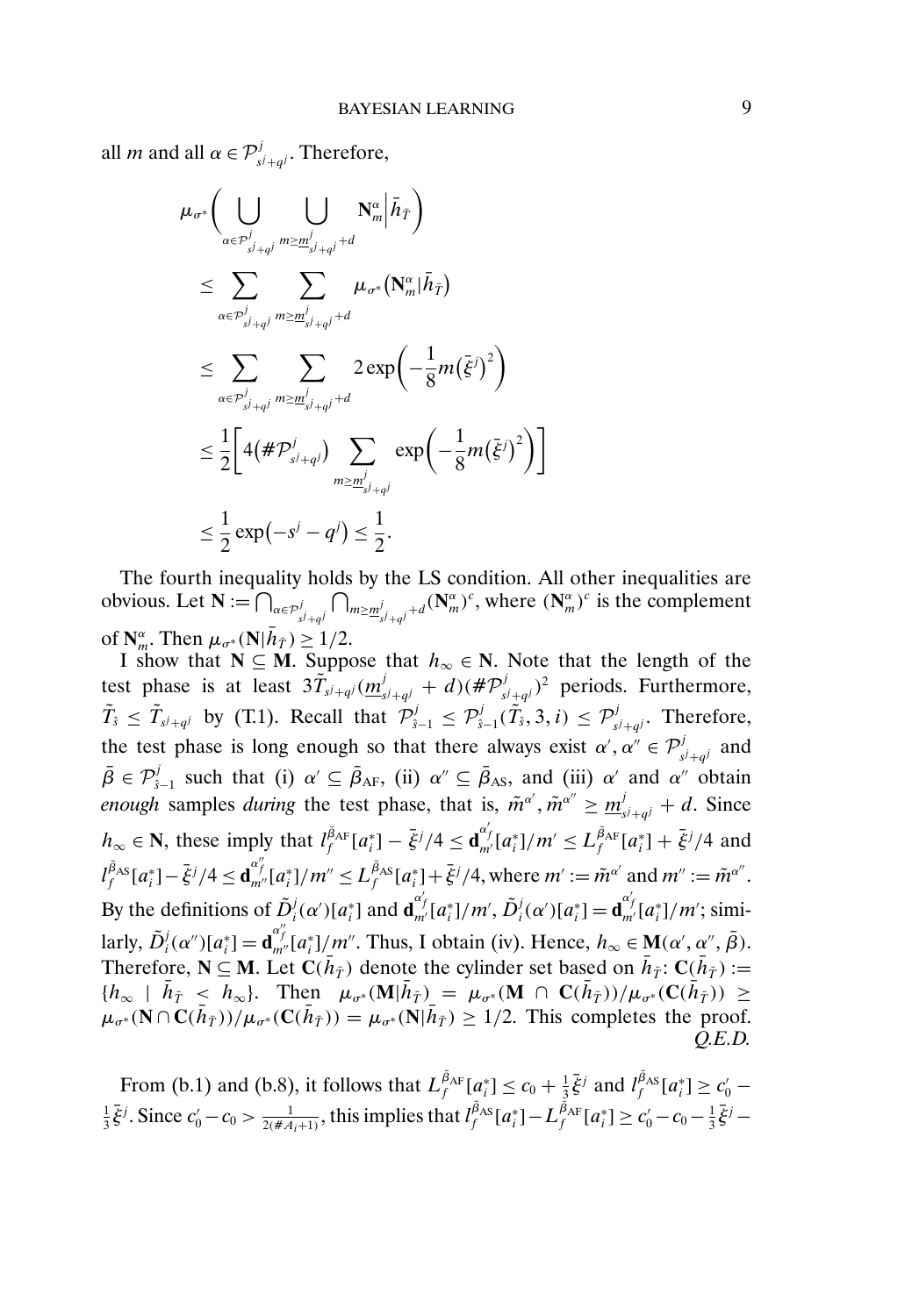<span id="page-9-0"></span> $\frac{1}{3}\bar{\xi}^j > \frac{1}{2(\#A_i+1)} - \frac{2}{3}\bar{\xi}^j$ . Recall that  $\bar{\xi}^j \le \min[\eta/3, 1/8(\#A+1)]$ . From these and Claim [B.1\(](#page-7-0)iv), it follows that  $|\tilde{D}_i^j(\alpha')[a_i^*] - \tilde{D}_i^j(\alpha'')[a_i^*]| > \frac{1}{2(\#\mathcal{A}_i+1)} - \frac{2}{3}\bar{\xi}^j - \frac{1}{4}\bar{\xi}^j$  $\frac{1}{4}\bar{\xi}^j = \frac{1}{2(\#A_i+1)} - \frac{7}{6}\bar{\xi}^j \ge \frac{1}{2(\#A_i+1)} - \frac{7}{6}\frac{1}{8(\#A_i+1)} = \frac{17}{6}\frac{1}{8(\#A_i+1)} > \bar{\xi}^j$ . From Claim [B.1\(](#page-7-0)i)-(ii), it follows that there exists  $\beta' \in \mathcal{P}_{s^j-1}^j$  such that  $\alpha', \alpha'' \subseteq \beta'$  because  $\mathcal{P}_{s^j-1}^j \leq$  $\mathcal{P}_{\hat{s}-1}^{j}$  by (P.1). These, along with Claim [B.1\(](#page-7-0)iii), imply that the complexity test rejects  $f^j$  at the end of the test phase with (conditional) probability at least 1/2. This completes the proof of Lemma 3(i).

Next, I prove Lemma 3(ii). As an additional assumption, let  $s^j \ge \bar{s}_1$ . Then consider any player *i*'s test phase in epoch  $s^i$  in which player *i* employs  $f^i[j]$ that is generated by  $\mathcal{P}_{s^i}^i$ , and let  $(\mathcal{P}_{s^i+q^i}^i, \underline{m}_{s^i+q^i}^i + d')$  denote the CR and the smallest sample size used in the test phase. Suppose that player  $j$  employs an AEB  $\hat{g}^j$  (near  $\hat{\sigma}$ ) at the beginning of the test phase. Let  $\hat{h}_{\hat{T}}$  be the (finite) history realized just before the above test phase.

By (4.1) in Section 4.3, for all h,  $\|\sigma_j^{\hat{g}}(h) - \hat{\sigma}_j(h)\| \leq \bar{\xi}^{i'}/18$  for all  $i' \neq j$ . However, then, since  $s^j \ge \bar{s}_1$ , (b.5) induces that for all  $h \in H_{\hat{g}^j}(s^j)$ ,  $\|\sigma_j^*(h) \sigma_j^{\hat{g}}(h)$   $\leq \bar{\xi}^{i'}/16$  for all  $i' \neq j$ . These imply that for all  $h \in H_{\hat{g}^j}(s^j)$ ,  $\|\sigma_j^*(h) \hat{\sigma}_j(h)$   $\leq \bar{\xi}^{i'}/8$  for all  $i' \neq j$ . Accordingly, for each  $\beta \in \mathcal{P}_{\hat{s}-1}^j$ , define a class  $\beta_{AT}^{\hat{g}}$  such that  $h_T \in \beta_{AT}^{\hat{g}}$  if and only if (a)  $h_T \in \beta_{AT}$ , (b)  $\hat{h}_{\hat{T}} \leq h_T$ , and (c) time T + 1 is in the test phase.<sup>16</sup> Let  $L_{\hat{g}}^{\beta_{AT}}[a_j] := \sup_{h \in \beta_{AT}} \sigma_j^*(h)[a_j]$  and  $l_{\hat{g}}^{\beta_{AT}}[a_j] :=$  $\inf_{h \in \beta_{\text{AT}}^{\hat{g}}} \sigma_j^*(h)[a_j]$  for all  $a_j$ . Furthermore, for each  $\alpha \in \mathcal{P}_{s^i+q^i}^i$ , define a class  $\alpha_{\hat{g}}$ such that  $h_T \in \alpha_{\hat{g}}$  if and only if (d)  $h_T \in \alpha$ , (e)  $\hat{h}_{\hat{T}} \leq h_T$ , and (f) time  $T + 1$  is in the test phase. Let  $\mathbf{d}_{m}^{\alpha_{\hat{g}}}[a_j]$  denote the number of times that  $a_j$  has been realized in the first  $m \alpha_{\hat{g}}$ -active periods.

CLAIM B.2: *With (conditional) probability at least*  $1/2$ , *there exist*  $\alpha''' \in \mathcal{P}^i_{s^i+q^i}$ and  $\hat{\beta} \in \mathcal{P}_{\hat{s}-1}^j$  *such that* (i)  $\alpha''' \subseteq \hat{\beta}_{AT}$ , (ii)  $\alpha'''$  *obtains enough samples during the* test phase, that is,  $\tilde{m}^{\alpha'''} \ge \underline{m}^i_{s^i+q^i} + d'$ , and (iii)  $l^{\hat{\beta}_{\text{AT}}}_\hat{g}[a_j] - \frac{1}{4}\bar{\xi}^i \le \tilde{D}^i_j(\alpha''')[a_j] \le$  $L_{\hat{g}}^{\hat{\beta}_{\text{AT}}}[a_j] + \frac{1}{4}\bar{\xi}^i$  for all  $a_j$ , where  $\tilde{D}^i(\alpha'')$   $(:=(\tilde{D}^i_k(\alpha'''))_{k\neq i})$  denotes the empirical distributions of the samples collected in the α<sup>*--*</sup> active periods during the test phase.

**PROOF:** Let  $\mathbf{Q}(\alpha^{\prime\prime}, \hat{\beta}) := \{h_{\infty} \mid (\mathbf{i})-(\mathbf{iii}) \text{ hold in } h_{\infty}\}.$  Furthermore, let  $\mathbf{Q} :=$  $\bigcup_{\alpha'''\in\mathcal{P}^i_{\tilde{s}^i+q^i}}\bigcup_{\hat{\beta}\in\mathcal{P}^j_{\tilde{s}-1}}\mathbf{Q}(\alpha''',\hat{\beta})$ . Then it suffices to prove that  $\mu_{\sigma^*}(\mathbf{Q}|\hat{h}_{\hat{T}}) \geq 1/2$ . Note that  $\mathcal{P}_{\hat{s}-1}^j \leq \mathcal{P}_{\hat{s}-1}^j(\tilde{T}_{\hat{s}},3,i) \leq \mathcal{P}_{s^i+q^i}^i$  by (P.1) and (P.3). Then, for each  $\alpha \in \mathcal{P}^{i}_{s^i+q^i}$ , if  $\alpha \subseteq \beta_{AT}$  for some (unique)  $\beta \in \mathcal{P}^{j}_{\hat{s}-1}$ , let  $\mathbf{R}^{\alpha}_{m}[a_j] := \{h_{\infty} | \mathcal{T}^{\alpha_{\hat{\beta}}}_{m} \leq$  $\infty, \mathbf{d}_{m}^{\alpha_{\hat{g}}}[a_{j}]/m \leq l_{\hat{g}}^{\beta_{\text{AT}}}[a_{j}] - \bar{\xi}^{i}/4$  or  $\mathbf{d}_{m}^{\alpha_{\hat{g}}}[a_{j}]/m \geq L_{\hat{g}}^{\beta_{\text{AT}}}[a_{j}] + \bar{\xi}^{i}/4$  for all  $a_{j}$ .

<sup>16</sup>Note that when  $h_T \in \beta_{AT}^{\hat{g}}$ , player *j* employs  $\hat{g}^j$  at time  $T + 1$ .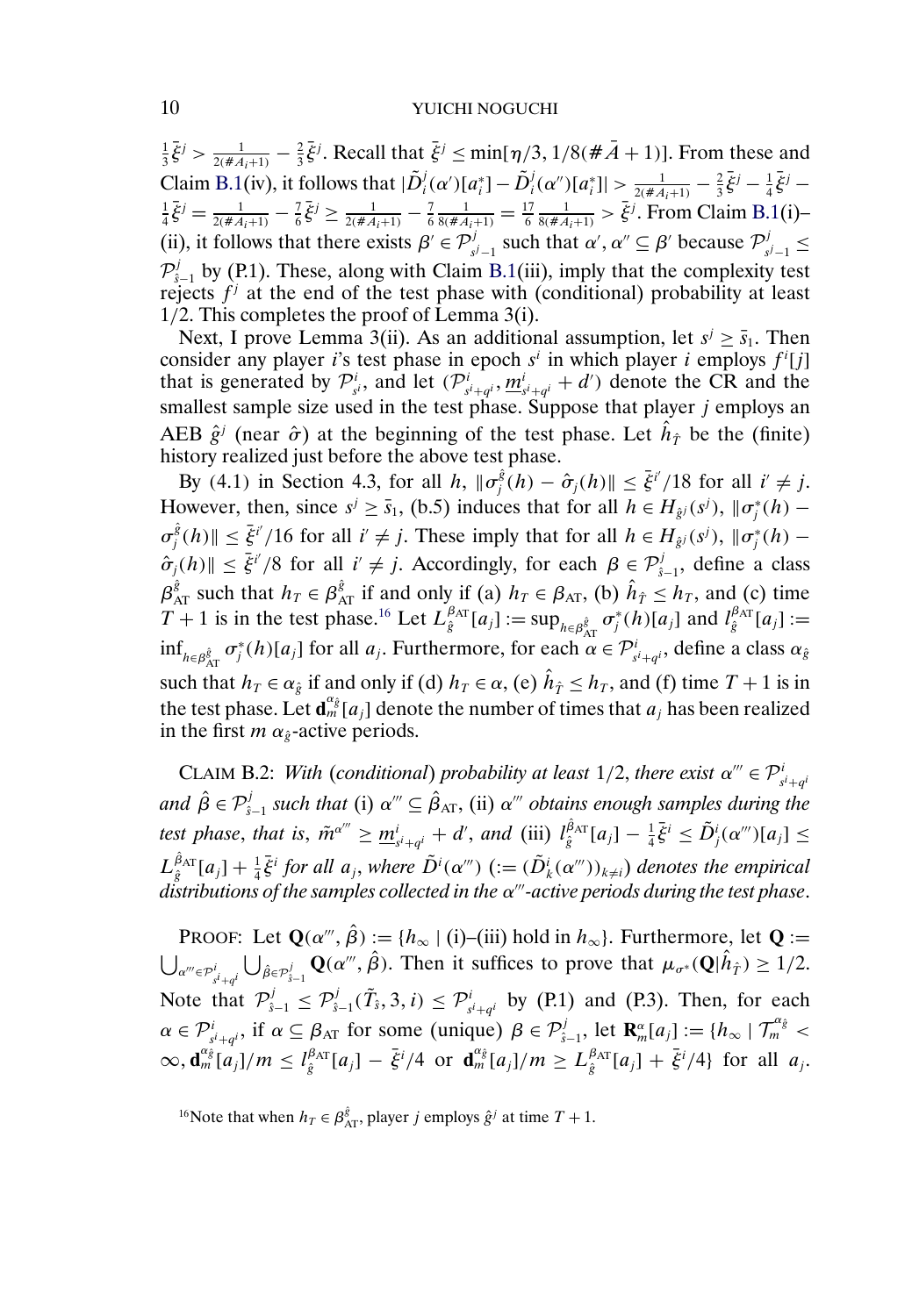Otherwise, let  $\mathbf{R}_{m}^{\alpha}[a_j] := \emptyset$  for all  $a_j$ . The remainder of the proof is quite similar to that of Claim [B.1.](#page-7-0) Indeed, by Proposition [A,](#page-0-0) the LS condition, and (b.6),  $\mu_{\sigma^*}(\bigcup_{\alpha \in \mathcal{P}_{s^i+q^i}^i} \bigcup_{m \geq m_{s^i+q^i}^i + d'} \bigcup_{a_j \in A_j} \mathbf{R}_m^{\alpha}[a_j] | \hat{h}_{\hat{T}}) \leq 1/2$ . Then let  $\mathbf{R} :=$  $\bigcap_{\alpha \in \mathcal{P}^i_{s^i+q^i}} \bigcap_{m \geq m^i_{s^i+q^i}} \bigcap_{a_j \in A_j} (\mathbf{R}^{\alpha}_{m}[a_j])^c$ , where  $(\mathbf{R}^{\alpha}_{m}[a_j])^c$  is the complement of **R**<sub>*m*</sub><sup> $\alpha$ </sup> $[n]$ . Thus,  $\mu_{\sigma^*}(\mathbf{R}|\hat{h}_{\hat{T}}) \ge 1/2$ . Furthermore, it is easy to show that **R**  $\subseteq$  **Q**. Hence,  $\mu_{\sigma^*}(\mathbf{Q}|\hat{h}_{\hat{T}}) \ge \mu_{\sigma^*}(\mathbf{R}|\hat{h}_{\hat{T}}) \ge 1/2$ . This completes the proof.  $Q.E.D.$ 

Note that  $\hat{\sigma}_i$  takes the *same* (mixed) action  $\hat{\sigma}_i(\hat{\beta})$  (=  $\hat{\pi}_i$ ) in *all*  $\hat{\beta}$ -active periods. Since  $\|\sigma_j^*(h) - \hat{\sigma}_j(h)\| \leq \bar{\xi}^i/8$  for all  $h \in H_{\hat{g}^j}(s^j)$ , this means that  $L_{\hat{g}}^{\hat{\beta}_{AT}}[a_j] \leq \hat{\sigma}_j(\hat{\beta})[a_j] + \frac{1}{8}\bar{\xi}^i$  and  $\hat{\sigma}_j(\hat{\beta})[a_j] - \frac{1}{8}\bar{\xi}^i \leq l_{\hat{g}}^{\hat{\beta}_{AT}}[a_j]$  for all  $a_j$ . Furthermore,  $\hat{\sigma}_i(\alpha^{\prime\prime}) = \hat{\sigma}_i(\hat{\beta})$  (=  $\hat{\pi}_i$ ) because of Claim [B.2\(](#page-9-0)i). These, along with Claim [B.2\(](#page-9-0)iii), imply that  $\|\hat{\sigma}_j(\alpha^m) - \tilde{D}_j^i(\alpha^m)\| \leq \frac{1}{8}\bar{\xi}^i + \frac{1}{4}\bar{\xi}^i = \frac{3}{8}\bar{\xi}^i$ . Next, recall from (b.7) that for all  $h$ ,  $||f_j^i[j](h) - \rho_{(t_0, t'_0, \pi''_0), j}(h)|| \leq \bar{\xi}^j/12B_i$ . Therefore,  $||f_j^i[j](\alpha''') - \rho_{(t_0,t'_0,\pi_0''),j}^i(\alpha'')|| \leq \bar{\xi}^j/12B_i^{17}$  In addition, from (b.2),  $||\hat{\sigma}_j(h) \rho_{(t_0,t'_0,\pi''_0),j}^i(h)$   $\geq 1/2$  in any  $AT_{\hat{s}-1}^j$ -active period. Thus, by Claim [B.2\(](#page-9-0)i),  $\|\hat{\sigma}_j(\alpha^{\prime\prime\prime}) - \rho^i_{(t_0,t_0',\pi_0''),j}(\alpha^{\prime\prime\prime})\| \geq 1/2 > 1/2(\#\bar{A}+1)$ . Finally, recall that  $\bar{\xi}^i, \bar{\xi}^j \leq$  $\min[\eta/3, 1/8(\hat{\#A}+1)]$ . These imply that

$$
\|\tilde{D}_{j}^{i}(\alpha''') - f_{j}^{i}[j](\alpha''')\|
$$
\n
$$
\geq \|\hat{\sigma}_{j}(\alpha''') - \rho_{(t_{0},t'_{0},\pi''_{0}),j}^{i}(\alpha''')\| - \|f_{j}^{i}[j](\alpha''') - \rho_{(t_{0},t'_{0},\pi''_{0}),j}^{i}(\alpha''')\|
$$
\n
$$
- \|\hat{\sigma}_{j}(\alpha''') - \tilde{D}_{j}^{i}(\alpha''')\|
$$
\n
$$
\geq \frac{1}{2(\#\bar{A}+1)} - \frac{\bar{\xi}^{j}}{12B_{i}} - \frac{3}{8}\bar{\xi}^{i}
$$
\n
$$
\geq \frac{1}{2(\#\bar{A}+1)} - \frac{11}{24}\frac{1}{8(\#\bar{A}+1)}
$$
\n
$$
> \frac{3}{8(\#\bar{A}+1)} > \bar{\xi}^{i}.
$$

This, along with Claim [B.2\(](#page-9-0)ii), implies that (even if the complexity test is passed)  $f^i[j]$  is rejected by some current class (i.e., class  $\alpha^{ij}$ ) at the end of the test phase with (conditional) probability at least 1/2. This completes the proof of Lemma 3(ii). *Q.E.D.*

<sup>17</sup>Since  $f^i[j]$  and  $\rho^i_{(t_0,t'_0,\pi''_0)}$  are generated by  $\mathcal{P}^i_{s^i+q^i}, f^i[j](\alpha''')$  and  $\rho^i_{(t_0,t'_0,\pi''_0)}(\alpha''')$  are well defined.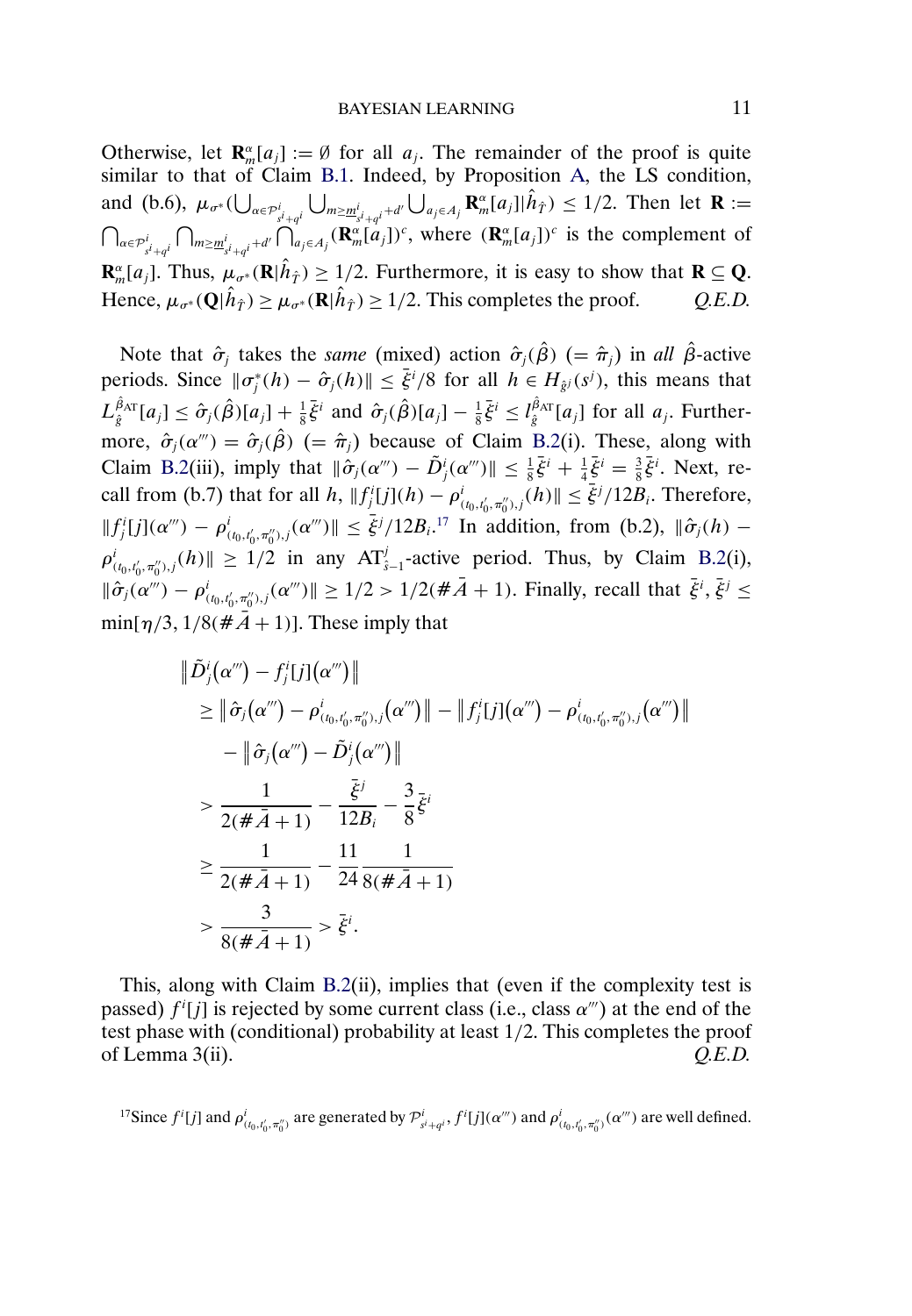### B.3. *Proof of Lemma 5*

<span id="page-11-0"></span>*The (Disjoint)*  $ER(s)$  *Interval in the General Case.* First, I define the  $(i, j)$ subinterval for  $i \neq j$ . Given any formation phase of player i, consider the *shortest* time interval such that (a) it begins in the first period of the given formation phase, (b) it includes at least one active interval of player  $j \neq i$ ), and (c) it ends in the last period of a test phase of player i. The time interval is called an  $(i, j)$  *subinterval*. Then I define the  $ER(s)$  interval. Suppose that the first belief rejection by the maximum epoch player in maximum epoch s has occurred; assume that (maximum epoch) player i has made the belief rejection. Then consider the *shortest* time interval such that (a) it begins in the next period following player i's belief rejection, (b) it consists of a sequence of disjoint  $(i, j)$  subintervals (i.e., it includes exactly one  $(i, j)$  subinterval for each  $j \neq i$ ), a formation phase, and a transition phase of player  $i$ , and  $(c)$  all players' epoch stages are no more than s through the interval regardless of the realized history in the interval. The time interval is called the first  $ER(s)$  interval. Inductively, suppose that belief rejection by the maximum epoch player has occurred for the first time after the *m*th  $ER(s)$  interval.<sup>18</sup> Then the shortest time interval satisfying (a)–(c) is called the  $(m + 1)$ th ER(s) interval.

PROOF OF LEMMA 5: Take  $\bar{s}$  such that for all  $s \ge \bar{s}$ ,  $\underline{p}_s = (\frac{1}{s})^{s\bar{N}_s} \le (\frac{1}{2})^{2(I-1)} \times$  $(\prod_i \underline{l}_i)^{(\bar{c}I+1)(I-1)\bar{N}_s}$ . Let  $\bar{s}_3 := \max[\bar{s}_1, \bar{s}_2, \bar{s}]$ . I may assume that the ER(s) interval is initiated by (maximum epoch) player 1 and that the  $ER(s)$  interval consists of  $(1, 2), (1, 3), \ldots, (1, I)$  subintervals, a formation phase, and a transition phase of player 1. Accordingly, let  $\bar{s}_3 \leq s^j \leq s^1 = s$  for all  $j \geq 2$ .

*Step 1.* First, from Lemma 3, player 1 forms  $f<sup>1</sup>[2]$  in the initial formation phase during the (1, 2) subinterval with probability at least  $(\prod_{i \neq 1} \underline{l}_i)^{N_s^1}$ . Then player 1 retains  $f^1[2]$  until the last test phase in the  $(1, 2)$  subinterval with probability  $(\prod_{i \neq 1} \underline{l}_i)^{(\bar{c}-1)N_s^1}$ ; even if player 1 rejects  $f^1[2]$  in any interim test phase, she forms it again in the next formation phase with probability  $(\prod_{i \neq 1} \underline{l}_i)^{N_s^1}$  and, by the RB condition, there are at most  $(\bar{c} - 1)$  interim test phases of player 1 in the  $(1, 2)$  subinterval. Hence, by Lemma 3(i), player 2 rejects her current belief  $f^2$  in her first test phase in the (1, 2) subinterval with probability  $\frac{1}{2}$ . Furthermore, from Lemma 4, player 2 forms an AEB  $\hat{g}^2$  in the next formation phase with probability  $(\prod_{i\neq 2} \underline{l}_i)^{N_{s^2}^2}$ . Then player 2 retains  $\hat{g}^2$  until the end of the (1, 2) subinterval with probability  $(\prod_{i \neq 2} \underline{l}_i)^{(\bar{c}-1)N_{s^2}^2}$  for the same reason as in the case of  $f<sup>1</sup>[2]$ . By Lemma 3(ii), this, in turn, leads player 1 to reject  $f^1[2]$  in the last test phase with probability  $\frac{1}{2}$ . That is, player 1 rejects  $f<sup>1</sup>[2]$  at the end of the  $(1, 2)$  subinterval. By the AS condition, the probability of the sequential events is at least the product of the probabilities of

<sup>&</sup>lt;sup>18</sup>Note that a maximum epoch player other than player *i*, for example, player  $k \neq i$ , may make the belief rejection. In that case, player  $i$  is replaced by player  $k$  in (a) and (b).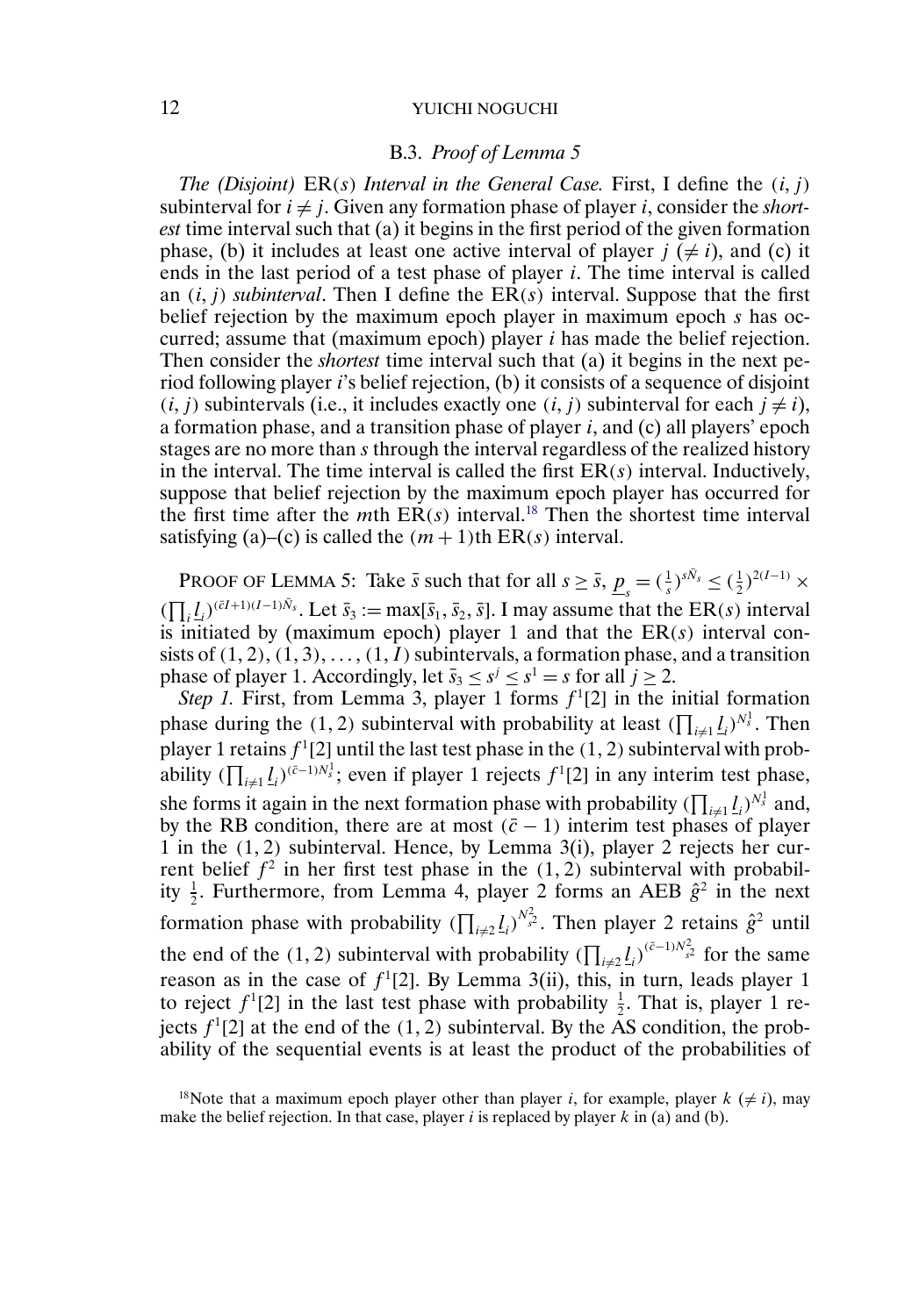those events, that is,  $(\prod_{i\neq 1} \underline{l}_i)^{N_s^1} (\prod_{i\neq 1} \underline{l}_i)^{(\bar{c}-1)N_s^1} (\frac{1}{2}) (\prod_{i\neq 2} \underline{l}_i)^{N_{s^2}^2} (\prod_{i\neq 2} \underline{l}_i)^{(\bar{c}-1)N_{s^2}^2} (\frac{1}{2})$  $(\geq (\frac{1}{2})^2 (\prod_i \underline{l}_i)^{\bar{c}(N_s^1 + N_{s^2}^2)})$ . In addition, player 2 retains  $\hat{g}^2$  *until* the end of the ER(s) interval with probability  $(\prod_{i\neq 2} l_i)^{2\tilde{c}(I-2)N_{s^2}^2} \geq (\prod_i l_i)^{2\tilde{c}(I-2)N_{s^2}^2}$  because, by the RB condition, there are at most  $2\bar{c}$  test phases of player 2 in the  $(1, j)$ subinterval for any  $j \ge 3$ , and  $(I - 2)$  subintervals remain after the (1, 2) subinterval.

*Step 2.* I consider the remaining subintervals inductively: for any  $j > 3$ , from Lemma 3, player 1 forms  $f<sup>1</sup>[j]$  in the first formation phase during the  $(1, j)$  subinterval with probability  $(\prod_{i \neq 1} \underline{l}_i)^{N_s^1}$ . The remainder is the same as in the case of the  $(1, 2)$  subinterval by replacing player 2 with player *j*. Again, from the AS condition, the probability of the sequential events is at least  $(\prod_{i \neq 1} \underline{l}_i)^{N_s^1} (\prod_{i \neq 1} \underline{l}_i)^{(\bar{c}-1)N_s^1} (\frac{1}{2}) (\prod_{i \neq j} \underline{l}_i)^{N_{sj}^j} (\prod_{i \neq j} \underline{l}_i)^{(\bar{c}-1)N_{sj}^j} (\frac{1}{2})$  $(\geq (\frac{1}{2})^2 (\prod_i \underline{l}_i)^{\bar{c}(N_s^1 + N_{s^j}^j)})$ ; player *j* retains an AEB  $\hat{g}^j$  and player 1 rejects  $f^1[j]$ at the end of the  $(1, j)$  subinterval. By the inductive hypothesis, players 2 to j – 1 retain their AEBs  $(\hat{g}^{i})_{2 \leq i \leq j-1}$  until the end of the ER(s) interval. Furthermore, player j also retains  $\hat{g}^j$  until the end of the ER(s) interval with probability  $(\prod_{i \neq j} \underline{l}_i)^{2\tilde{c}(I-j)N_{sj}^j} \geq (\prod_i \underline{l}_i)^{2\tilde{c}(I-j)N_{sj}^j}$  since, by the RB condition, there are at most  $2\vec{c}$  test phases of player j in the  $(1, j')$  subinterval for all  $j' > j$ , and  $(I - j)$  subintervals remain after the  $(1, j)$  subinterval.

*Step 3.* By the inductive argument, all players other than 1 employ their AEBs  $(\hat{g}^j)_{j\neq 1}$  and player 1 rejects  $f^1[I]$  at the end of the  $(1, I)$  subinterval with probability at least  $(\frac{1}{2})^{2(I-1)}(\prod_i \underline{l}_i)^{\theta}$ , where  $\theta := \bar{c}(I-1)N_s^1 + \bar{c}\sum_{j=2}^I N_{s^j}^j +$  $2\bar{c}\sum_{j=2}^{I}(I-j)N_{s^j}^j$ . Finally, player 1 also forms an AEB  $\hat{g}^1$  in the final formation phase with probability  $(\prod_{i \neq 1} \underline{l}_i)^{N_s^1}$  and changes  $f^1[I]$  to  $\hat{g}^1$  in the final transition phase: all players employ their AEBs  $\hat{g}$  at the end of the ER(s) interval. That is,  $\text{AES}(\hat{\sigma})$  is reached at the end of the  $\text{ER}(s)$  interval with probability at least  $(\frac{1}{2})^{2(I-1)}(\prod_i \underline{l}_i)^{\theta}(\prod_{i \neq 1} \underline{l}_i)^{N_s^1} \geq (\frac{1}{2})^{2(I-1)}(\prod_i \underline{l}_i)^{\theta + N_s^1}$ ). Note that  $s^i \leq s$  for all *i*. Thus,  $N_{s^i}^i \le N_s^i \le \bar{N}_s$  for all *i*. From these, it follows that for all  $s \ge \bar{s}_3 \ (\ge \bar{s})$ ,

$$
\left(\frac{1}{2}\right)^{2(I-1)} \left(\prod_{i} L_{i}\right)^{\theta+N_{s}^{1}}
$$
\n
$$
\geq \left(\frac{1}{2}\right)^{2(I-1)} \left(\prod_{i} L_{i}\right)^{(\bar{c}+1)(I-1)\bar{N}_{s}+\bar{c}(I-1)\bar{N}_{s}+2\bar{c}(1/2)(I-1)(I-2)\bar{N}_{s}}
$$
\n
$$
= \left(\frac{1}{2}\right)^{2(I-1)} \left(\prod_{i} L_{i}\right)^{(\bar{c}I+1)(I-1)\bar{N}_{s}} \geq \left(\frac{1}{s}\right)^{s\bar{N}_{s}} = \underline{p}_{s}.
$$
\nQ.E.D.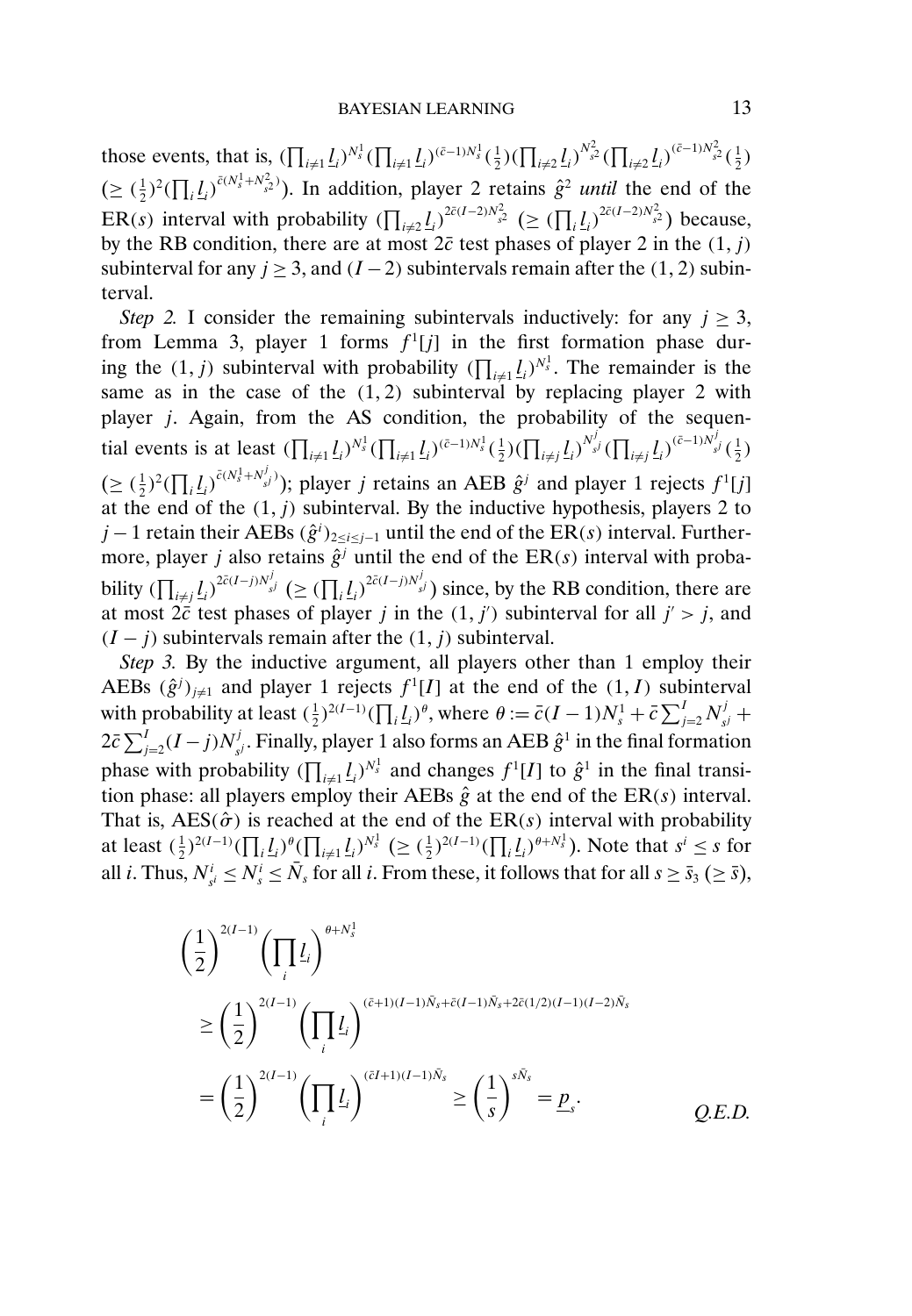## APPENDIX C

## C.1. *Proof of Lemma 6*

<span id="page-13-0"></span>*The*  $(i, j)$  *Belief-Rejectable Interval for*  $i \neq j$ . Suppose that player i has rejected her belief for the first time in epoch  $s<sup>i</sup>$ . Then consider the time interval such that (a) it begins in the next period following the rejection, (b) it ends in the last period of the first test phase of player  $j \neq i$ ) after the rejection, and (c) the epoch stage of player i is no more than  $s<sup>i</sup>$  through the interval regardless of the realized history in the interval. This time interval is called *the first*  $(i, j)$  *belief-rejectable interval in epoch*  $s<sup>i</sup>$  *of player i.* It is abbreviated as the first  $BR_j^i(s^i)$  interval. Inductively, suppose that in epoch  $s^i$ , player *i* has rejected her belief for the first time after the *m*th  $BR_j^i(s^i)$  interval. Then the time interval satisfying (a)–(c) is called the  $(m+1)$ th BR<sup>*i*</sup><sub>*j*</sub>(*s<sup><i>i*</sup>) interval.

I prepare one claim to prove Lemma 6.

CLAIM C.1: *For any i*, *j* with  $i \neq j$ , any  $s^i \geq \bar{s}_1$ , and any  $BR^i_j(s^i)$  interval in which  $s^i \geq s^j$  and  $s^j + q^j \geq \bar{s}_1$ , player  $j$  rejects her belief at the end of the  $\text{BR}_j^i(s^i)$ interval with (conditional) probability at least  $\frac{1}{2}(\prod_k \underline{l}_k)^{\tilde{c} N^i_{sl}}.^{19}$ 

PROOF: Consider any  $BR_j^i(s^i)$  interval and let  $\mathcal{P}_{s^j+q^j}^j$  be the CR used in the only test phase of player j during the  $\text{BR}_j^i(s^i)$  interval. Suppose that  $s^i \geq s^j$ , and  $s^i$ ,  $s^j + q^j \ge \bar{s}_1$ , where  $\bar{s}_1$  is taken from Lemma 3. Then Lemma 3 ensures that player *i* forms  $f^{i}[j]$  in the first formation phase during the  $BR^{i}_{j}(s^{i})$  interval with probability ( $\prod_{k\neq i}\underline{l}_k^{N^i_{sj}}.$  Then player  $i$  retains  $f^i[j]$  until the end of the  $\text{BR}^i_j(s^i)$ interval with probability  $(\prod_{k\neq i} \underline{l}_k)^{(\bar{c}-1)N^i_{s^i}}$  since, by the RB condition, there are at most ( $\bar{c}$ −1) test phases of player *i* in any BR<sup>*i*</sup><sub>*j*</sub>(s<sup>*i*</sup>) interval. Thus, since player *i* retains  $f^{i}[j]$  through the only test phase of player *j*, by Lemma 3(i), player j rejects her current belief  $f^j$  at the end of the test phase with probability  $\frac{1}{2}$ . From the AS condition, the (conditional) probability of the sequential events is at least  $(\prod_k \underline{l}_k)^{N_{s^i}^i} (\prod_k \underline{l}_k)^{(\bar{c}-1)N_{s^i}^i} (\frac{1}{2}) = \frac{1}{2} (\prod_k \underline{l}_k)^{\bar{c}N_s^i}$ si . *Q.E.D.*

For any  $s^i \ge \bar{s}_1$ , define a class  $\gamma(s^i, i, j)$  such that  $h_T \in \gamma(s^i, i, j)$  if and only if (a) a  $BR_j^i(s^i)$  interval starts at time  $T + 1$ , (b)  $s^i \ge s^j$  in the  $BR_j^i(s^i)$  interval, and (c) player *j* uses a CR  $\mathcal{P}^{j}_{s^{j}+q^{j}}$  whose index is no less than  $\bar{s}_1$ , that is,  $s^{j} + q^{j} \ge \bar{s}_{1}$ , in her only test phase during the BR<sup>*i*</sup><sub>*j*</sub>(*s<sup><i>i*</sup>) interval. Furthermore, for any  $s^i \ge \bar{s}_1$ , let  $\mathbf{d}_m^{\gamma(s^i,i,j)}(h_\infty)$  denote the number of times up to the *mth* 

<sup>&</sup>lt;sup>19</sup>This is the probability conditional on the finite history realized just before the  $\text{BR}_j^i(s^i)$  interval.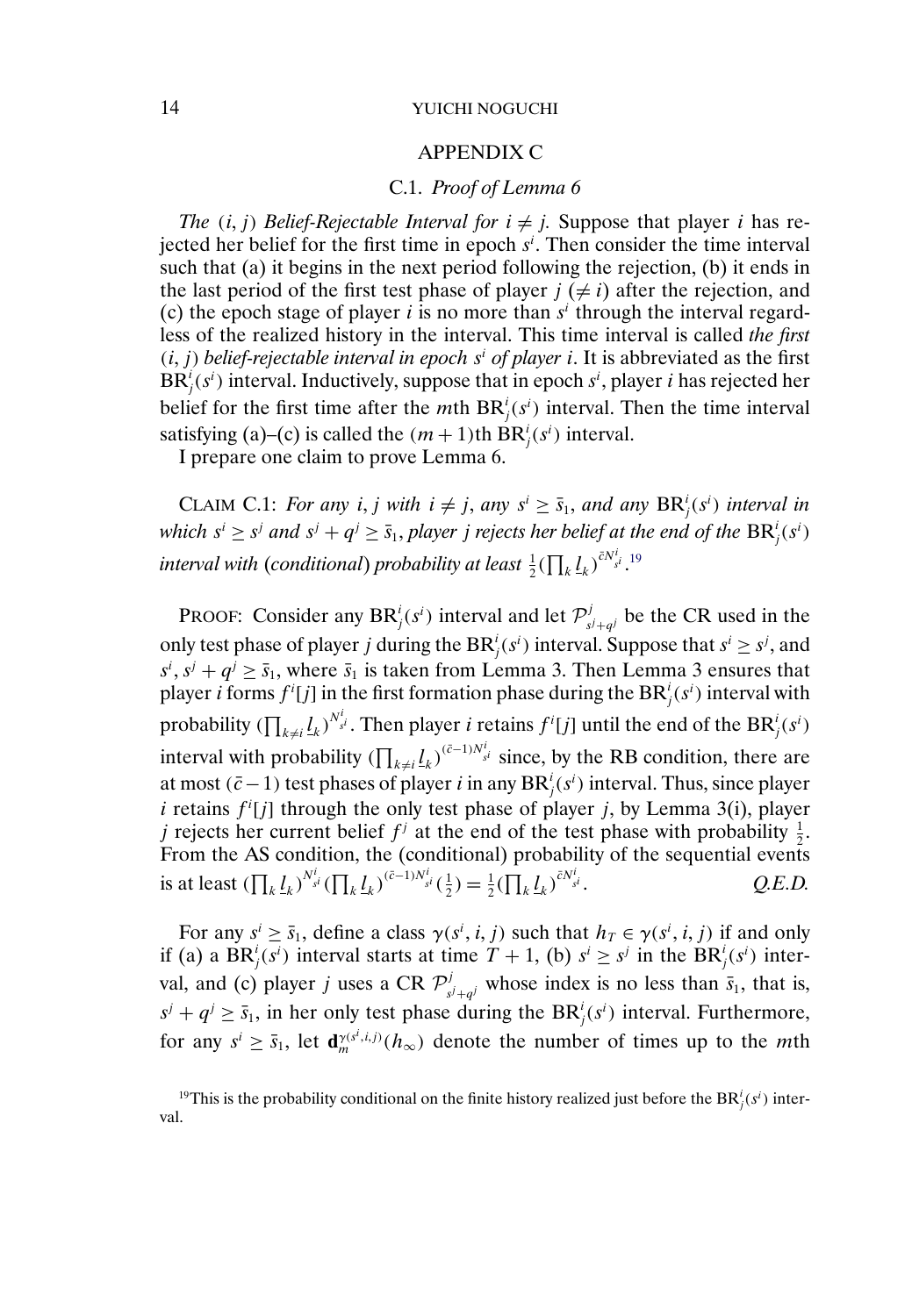$\gamma(s^i, i, j)$ -active period that player j has rejected her belief in a BR<sup>i</sup><sub>j</sub>(s<sup>i</sup>) interval in which  $s^i \ge s^j$ , and  $s^j + q^j \ge \bar{s}_1$ . Then define  $\mathbf{A}_m(s^i, i, j) := \{h_\infty \mid \mathcal{T}_m^{\gamma(s^i, i, j)} \le \bar{s}_1\}$  $\infty$ ,  $\frac{d\gamma(s^i, i, j)}{m}$  /m <  $\underline{p}_{s^i} - \frac{1}{2}\underline{p}_{s^i}$ }. Note that  $\frac{1}{2}(\prod_k \underline{l}_k)^{\bar{c}N_{s^i}^i} \ge \underline{p}_{s^i}$  for any large  $s^i$ . From this, Claim [C.1,](#page-13-0) and Proposition [A,](#page-0-0) it follows that, for any large  $s^i$  ( $\geq \bar{s}_1$ ),  $\mu_{\sigma^*}(\mathbf{A}_m(s^i, i, j)) \leq 2 \exp(-2m(\frac{1}{2}\underline{p}_{s^i})^2) = 2 \exp(-\frac{1}{2}m(\underline{p}_{s^i})^2)$  for all  $i$ , all  $j \neq i$ , and all *m*. Furthermore, since  $w_{s^i}^i = \frac{1}{s^i} (p_{s^i}^i)^{s^i(I-1)}$ , for all *i*,  $w_{s^i}^i R_{s^i}^i \leq R_{s^i}^i / \bar{c}$  for any large s<sup>i</sup>. From the RB condition, for all i,  $\overline{N}_{s^i} \leq \overline{n} N_{s^i}^i$  for all s<sup>i</sup>. Therefore, for any large  $s^i$ ,  $(p_{s^i}^i)^{s^i} \le (p_{s^i}^i)^{\bar{n}} = (\frac{1}{s^i})^{s^i \bar{n} N_{s^i}^i} \le (\frac{1}{s^i})^{s^i \bar{N}_{s^i}} = \underline{p}_{s^i}$  for all *i*. From these inequalities and the MR condition, it follows that for any  $i$ , any  $j \neq i$ , and any large  $s'$  ( $\geq \bar{s}_1$ ),

$$
\mu_{\sigma^*} \Biggl( \bigcup_{s^i \ge s'} \bigcup_{m \ge R_{s^i}^i/\bar{c}} \mathbf{A}_m(s^i, i, j) \Biggr) \n\le \sum_{s^i \ge s'} \sum_{m \ge w_{s^i}^i R_{s^i}^i} 2 \exp \Biggl( -\frac{1}{2} m (p_{s^i}^i)^{2s^i} \Biggr) \n\le 2 \sum_{s^i \ge s'} \exp (-s^i) = 2 (1 - \exp(-1))^{-1} \exp(-s').
$$

The first inequality holds because, for any large  $s^i$ ,  $(p_{s^i}^i)^{s^i} \leq \underline{p}_{s^i}$ , and  $w_{s^i}^i R_{s^i}^i \leq$  $R_{s}^{i}/\bar{c}$ . The second inequality is obtained by the MR condition. Hence, for all i and all  $j \neq i$ ,  $\mu_{\sigma^*}(\bigcap_{s' \ge \bar{s}_1} \bigcup_{s' \ge s'} \bigcup_{m \ge R_{s'}^i/\bar{c}} \mathbf{A}_m(s^i, i, j)) = 0$ . Therefore,

$$
\mu_{\sigma^*}\bigg(\bigcup_i\bigcup_{j\neq i}\bigcap_{s'\geq \bar{s}_1}\bigcup_{s':s'\leq s'}\bigcup_{m\geq R_{\bar{s}^i}/\bar{c}}\mathbf{A}_m(s^i, i, j)\bigg)=0.
$$

From this, I obtain Lemma 6.

Proof of Lemma 6: Let  $\mathbf{A} := \bigcap_i \bigcap_{j \neq i} \bigcup_{s' \geq \bar{s}_1} \bigcap_{s^i \geq s'} \bigcap_{m \geq R_{\bar{s}}^i / \bar{c}} (\mathbf{A}_m(s^i, i, j))^c$ , where  $(A_m(s^i, i, j))^c$  is the complement of  $A_m(s^i, i, j)$ . Then  $\mu_{\sigma^*}(A) = 1$ . Suppose that there are infinite belief rejections but that some player, for example, player  $j_1$ , only rejects her belief a finite number of times along  $h_{\infty} \in \mathbf{A}$ . On the one hand, since player  $j_1$  does not reject her belief from some period on, she stays in some epoch, for example, epoch  $s_0^{j_1}$ , forever from some period. Moreover, she continues switching to finer CRs in her test phases throughout epoch  $s_0^{j_1}$ , as defined in Section 4.1.2:  $s_0^{j_1} + q^{j_1} \rightarrow \infty$  as  $T \rightarrow \infty$ . On the other hand, since there are infinite belief rejections, there exists  $i_1 \neq j_1$ ) such that player  $i_1$  rejects her belief infinitely many times; her epoch stage goes to infinity, that is,  $s_T^{i_1} \to \infty$  as  $T \to \infty$ . These imply that for any large  $s^{i_1} \ (\ge \bar{s}_1)$ ,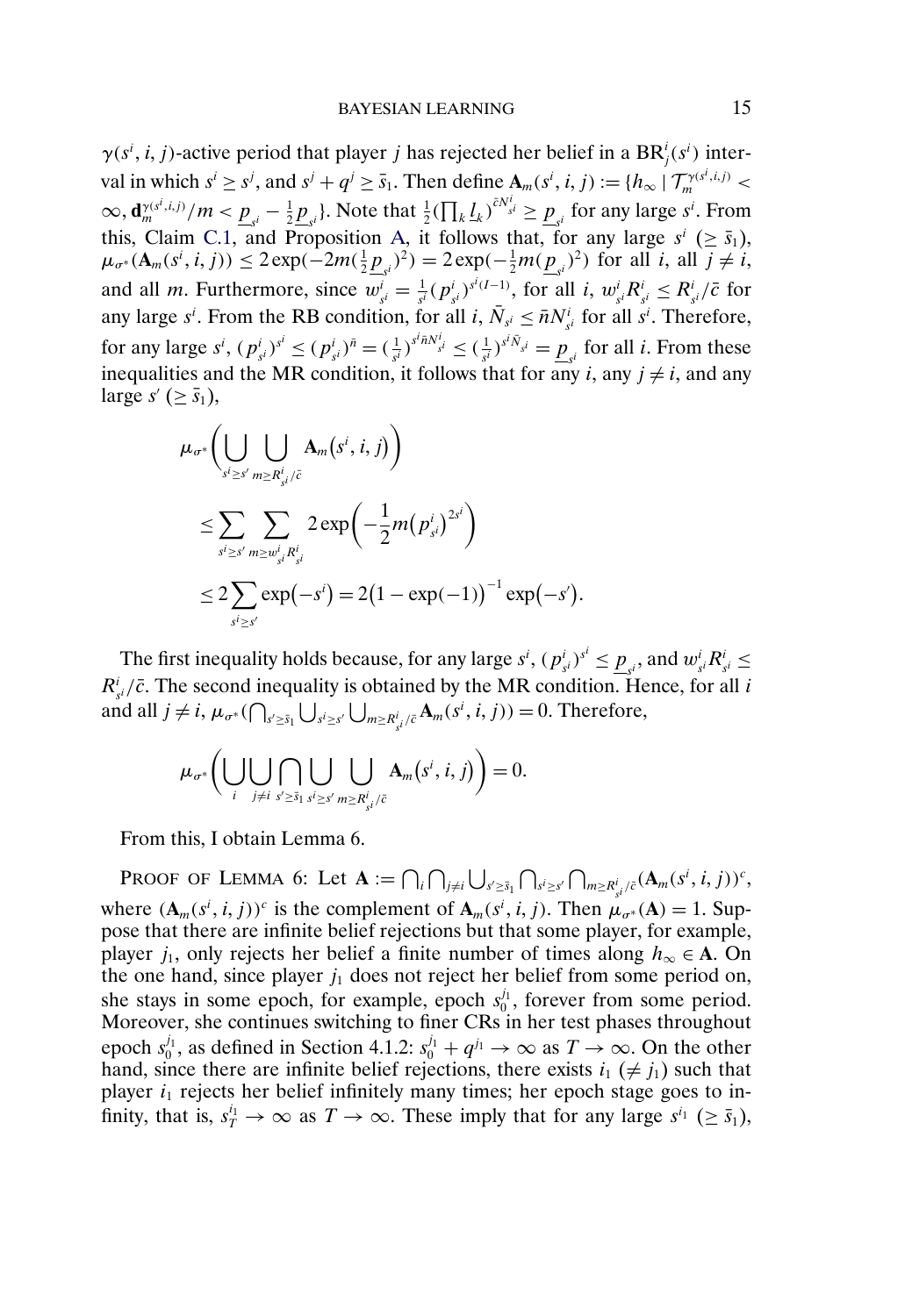$s^{i_1} \ge s_0^{j_1}$  and  $s_0^{j_1} + q^{j_1} \ge \bar{s}_1$  in any  $\text{BR}_{j_1}^{i_1}(s^{i_1})$  interval during epoch  $s^{i_1}$ . In addition, there are at least  $(R_{s_i}^{i_1}/\bar{c})$   $BR_{j_1}^{i_1}(s_i)$  intervals in each epoch  $s_i$  because, by the RB condition, there are at most  $(\bar{c} - 1)$  test phases of player  $i_1$  in any  $\text{BR}^{i_1}_{j_1}(s^{i_1})$ interval. Since  $h_{\infty} \in A$ , these imply that, for any large  $s^{i_1} \ (\geq s' \geq \bar{s}_1)$ , (i) for all *m*,  $\mathbf{d}_{m}^{\gamma(s^{i_1}, i_1, j_1)}(h_{\infty})$  equals the number of times that player  $j_1$  has rejected her belief in the first *m* BR<sup>*i*<sub>1</sub></sup>(s<sup>*i*<sub>1</sub>)</sup> intervals and (ii)  $\mathbf{d}_{R^i_1, R^i}^{\gamma(s^i_1, i_1, i_1)}$  $R_{s^{i_1}}^{i_1,i_1,i_1)}(h_\infty) \geq \frac{1}{2} \underline{p}_{s^{i_1}}(R_{s^{i_1}}^{i_1}/\bar{c}).$ This means that player  $j_1$  rejects her belief at least  $\frac{1}{2}\underline{p}_{s^{i_1}}(R^{i_1}_{s^{i_1}}/\bar{c})$  times in epoch  $s^{i_1}$  for any large  $s^{i_1}$ . However, Remark 1 implies that  $\underline{p}_{s^{i_1}} R^{i_1}_{s^{i_1}} \to \infty$  as  $s^{i_1} \to \infty$ . Therefore, player  $j_1$  rejects her belief infinitely many times along  $h_{\infty}$ . This is a contradiction. *Q.E.D.*

## C.2. *Proof of Lemma 7*

For all  $s \ge 1$ , define a class  $\omega(s)$  such that  $h_T \in \omega(s)$  if and only if (a) time  $T + 1$  is the first period of an  $ER_{mod I}(s)$  interval and (b) all players' epoch stages are no less than  $\bar{s}_3$  at the beginning of the  $ER_{mod I}(s)$  interval, where  $\bar{s}_3$  is taken from Lemma 5. Let  $\mathbf{d}_{m}^{\omega(s)}(h_{\infty})$  denote the number of times that  $\text{AES}(\hat{\sigma})$ has been reached in the first  $m \operatorname{ER}_{\mathrm{mod}I}(s)$  intervals in which all players' epoch stages are no less than  $\bar{s}_3$ . Then define  $\mathbf{B}_m^s := \{h_\infty \mid \mathcal{T}_m^{\omega(s)} < \infty, \mathbf{d}_m^{\omega(s)} / m < \infty\}$  $\underline{p}_s - \frac{1}{2}\underline{p}_s$ . By Lemma 5 and Proposition [A,](#page-0-0)  $\mu_{\sigma^*}(\mathbf{B}_m^s) \le 2 \exp(-2m(\frac{1}{2}\underline{p}_s)^2)$  $2 \exp(-\frac{1}{2}m(\underline{p_s})^2)$  for all s and all m. Recall that there are at least  $(\underline{R_s}/2\bar{c}I \times$  $(I-1)$ ) ER<sub>mod I</sub> (s) intervals in each maximum epoch s. Note that for any large s, there exists  $i_s$  such that  $R_s^{i_s}/s \leq R_s^{i_s}/2\bar{c}I(I-1) = \underline{R}_s/2\bar{c}I(I-1)$ . Therefore,  $w_s^{i_s} R_s^{i_s} := \frac{1}{s} (p_s^{i_s})^{s(I-1)} R_s^{i_s} \leq \underline{R}_s / 2 \bar{c} I(I-1)$  for any large *s*. Furthermore, from the RB condition, it follows that for any large  $s$ ,  $(p_s^i)^s \le (p_s^i)^{\bar{n}} = (\frac{1}{s})^{s\bar{n}N_s^i} \le (\frac{1}{s})^{s\bar{N}_s}$  $p<sub>s</sub>$  for all *i*. From these inequalities and the MR condition, the same computation as in Appendix [C.1](#page-13-0) induces that

$$
\mu_{\sigma^*}\bigg(\bigcap_{s'\geq 1}\bigcup_{s\geq s'}\bigcup_{m\geq \underline{R}_s/2\bar{c}I(I-1)}\mathbf{B}_m^s\bigg)=0.
$$

Let  $\mathbf{B} := \bigcup_{s' \geq 1} \bigcap_{s \geq s'} \bigcap_{m \geq R_s/2\bar{c}I(I-1)} (\mathbf{B}_m^s)^c$ , where  $(\mathbf{B}_m^s)^c$  is the complement of  $\mathbf{B}_{m}^{s}$ . Then  $\mu_{\sigma^{*}}(\mathbf{B}) = 1$ . From this, I obtain Lemma 7.

PROOF OF LEMMA 7: Consider **B** ∩ **Z**, where **Z** := { $h_{\infty}$  | if there are infinite belief rejections, then every player rejects her belief infinitely many times in  $h_{\infty}$ ;  $\mu_{\sigma^*}(\mathbf{Z}) = 1$  by Lemma 6. Then  $\mu_{\sigma^*}(\mathbf{B} \cap \mathbf{Z}) = 1$ . Take any  $h_{\infty} \in \mathbf{B} \cap \mathbf{Z}$ and suppose that there are infinite belief rejections in  $h_{\infty}$ . Since  $h_{\infty} \in \mathbb{Z}$ , every player rejects her belief infinitely many times in  $h_{\infty}$ . This means that there exists  $\bar{s}'_3$  ( $\geq \bar{s}_3$ ) such that for all  $s \geq \bar{s}'_3$ , all players' epoch stages are no less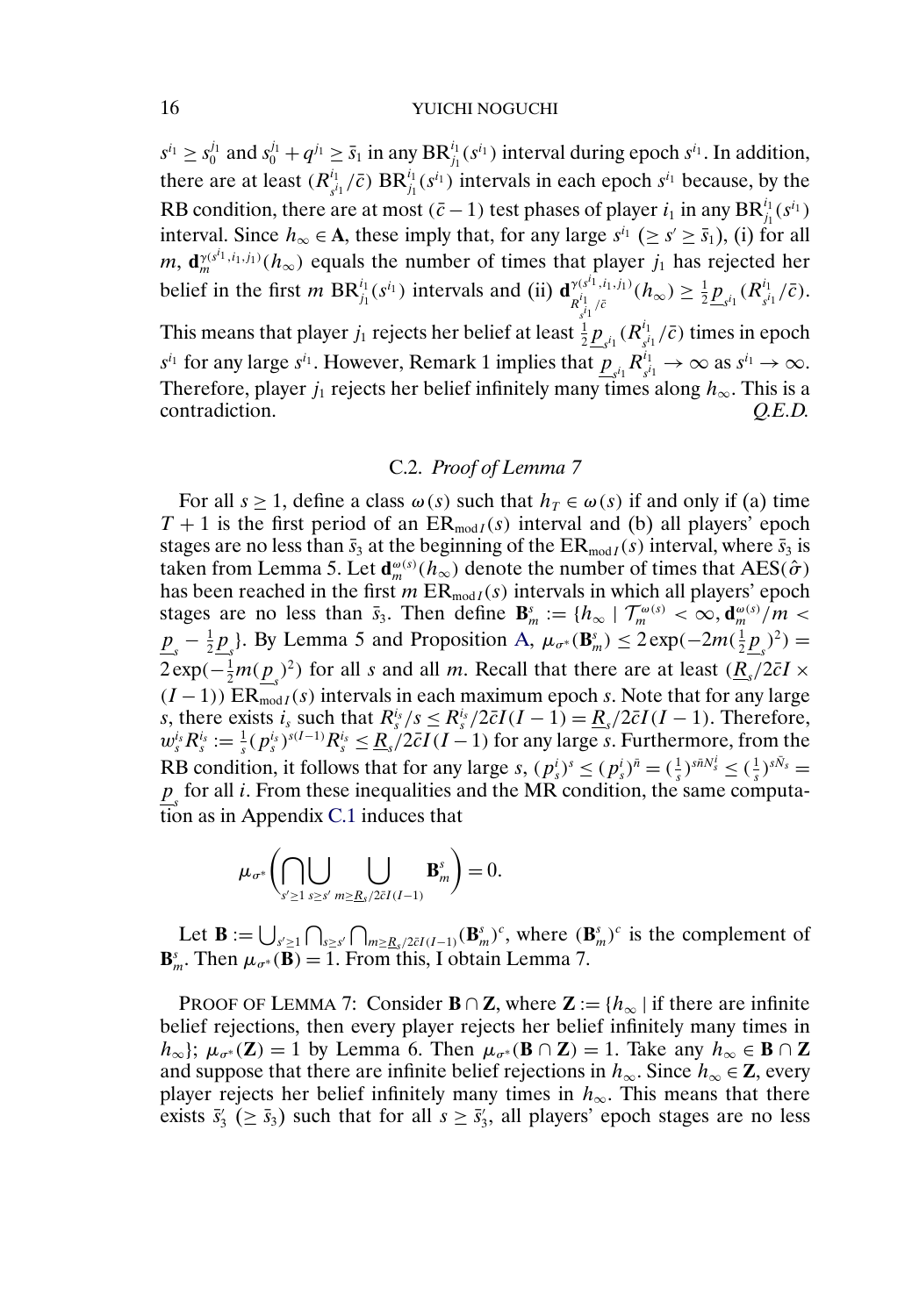<span id="page-16-0"></span>than  $\bar{s}_3$  through maximum epoch s in  $h_{\infty}$ . Therefore, for all  $s \ge \bar{s}'_3$  and all m,  $\mathbf{d}_{m}^{\omega(s)}(h_\infty)$  equals the number of times that AES( $\hat{\sigma}$ ) has been reached in the first  $m \to \mathbb{R}_{\text{mod } I}(s)$  intervals. In addition, since  $h_{\infty} \in \mathbb{B}$ , there exists  $\bar{s}_4 \ (\geq \bar{s}_3)$  such that for all  $s \ge \bar{s}_4$ ,  $\mathbf{d}_m^{\omega(s)}(h_\infty) \ge \frac{1}{2} \underline{p}_s m$  for all  $m \ge \underline{R}_s/2\bar{c}I(I-1)$ . Since there are at least  $\underline{R_s}/2\overline{c}I(I-1)ER_{mod I}(\overline{s})$  intervals in maximum epoch s for all s, this means that for all  $s \ge \bar{s}_4$ , AES( $\hat{\sigma}$ ) is reached at least  $\frac{1}{2} \underline{p}_s(\underline{R}_s/2\bar{c}I(I-1))$  times in the first  $R_s/2\bar{c}I(I-1)ER_{mod I}(s)$  intervals in maximum epoch s in  $h_\infty$ . *Q.E.D.* 

## C.3. *Proof of Lemma 8*

For convenience, I introduce the  $\alpha$ -sampling. Given  $(\mathcal{P}_{s+q}^i, \underline{m}_{s+q}^i + d)$  and  $\alpha \in \mathcal{P}_{s+q}^{i}$ , by the  $(d+1)$ th  $\alpha$ -sampling in epoch s of player i, I mean that player i collects samples (i.e., her opponents' realized actions) in  $\alpha$ -active periods for the statistical test that uses  $(\mathcal{P}_{s+q}^i, \underline{m}_{s+q}^i + d)$ . Further, the  $(d+1)$ th  $\alpha$ -sampling (in epoch  $s$  of player  $i$ ) is *effective* at time  $T$  if player  $i$  continues collecting samples in  $\alpha$ -active periods at time T for the corresponding statistical test. Then, for all *i*, all  $s \ge 1$ , all  $q \ge 0$ , all  $\alpha \in \mathcal{P}_{s+q}^i$ , and all  $d \ge 0$ , define a class  $\alpha(s, q, d)$  such that  $h_T \in \alpha(s, q, d)$  if and only if (a)  $h_T \in \alpha$ , that is, time  $T + 1$ is  $\alpha$ -active, (b) the  $(d+1)$ th  $\alpha$ -sampling is effective at time  $T + 1$ , and (c) for any  $h_{T'} \leq h_T$  such that time  $T' + 1$  is  $\alpha$ -active and the  $(d + 1)$ th  $\alpha$ -sampling is effective at time  $T' + 1$ ,  $\|\hat{g}_j^i(h_{T'}) - \sigma_j^*(h_{T'})\| \le \bar{\xi}^i/8$  for all  $j \ne i$ , where player i's AEB  $\hat{g}^i$  has been formed just after the most recent belief rejection by player i in  $h_T$ . Let  $\mathbf{d}_{j,m}^{\alpha(s,q,d)}[a_j]$  denote the number of times that  $a_j$  has been realized in the first m  $\alpha(s, q, d)$ -active periods, and let  $\mathbf{d}_{j,m}^{\alpha(s,q,d)} := (\mathbf{d}_{j,m}^{\alpha(s,q,d)}[a_j])_{a_j}$ . Recall that for all *i*,  $\mathcal{P}_{Id} \leq \mathcal{P}_{s}^{i}$  for all *s*. Accordingly, for all *i*, all  $s \geq 1$ , all  $q \geq 0$ , all  $\alpha \in \mathcal{P}_{s+q}^i$ , all  $j \neq i$ , and all  $a_j$ , let  $\overline{\hat{\sigma}}_j^i(\alpha)[a_j] := \hat{\sigma}_j(\alpha)[a_j] + \frac{1}{4}\overline{\xi}^i$  and  $\underline{\hat{\sigma}}_j^i(\alpha)[a_j] :=$  $\hat{\sigma}_j(\alpha)[a_j] - \frac{1}{4}\bar{\xi}^i$ . Then define

$$
\mathbf{C}_{m}^{\alpha(s,q,d)}[a_{j}] := \left\{ h_{\infty} \middle| \mathcal{T}_{m}^{\alpha(s,q,d)} < \infty, \frac{\mathbf{d}_{j,m}^{\alpha(s,q,d)}[a_{j}]}{m} < \frac{\hat{\sigma}^{i}_{j}(\alpha)[a_{j}] - \frac{\bar{\xi}^{i}}{4} \text{ or } \frac{\mathbf{d}_{j,m}^{\alpha(s,q,d)}[a_{j}]}{m} > \overline{\hat{\sigma}}^{i}_{j}(\alpha)[a_{j}] + \frac{\overline{\xi}^{i}}{4} \right\}
$$

and  $\mathbf{C}_m^{\alpha(s,q,d)} := \bigcup_{j \neq i} \bigcup_{a_j} \mathbf{C}_m^{\alpha(s,q,d)}[a_j]$ . From the definition of  $\alpha(s,q,d)$  and (4.1) in Section 4.3, it follows that for all *i*, all  $s \ge 1$ , all  $q \ge 0$ , all  $\alpha \in \mathcal{P}_{s+q}^i$ , all  $d \ge 0$ , all  $h \in \alpha(s, q, d)$ , and all  $j \neq i$ ,  $\underline{\hat{\sigma}}_j^i(\alpha)[a_j] \leq \sigma_j^*(h)[a_j] \leq \overline{\hat{\sigma}}_j^i(\alpha)[a_j]$  for all  $a_j$ . From this and Proposition [A,](#page-0-0) it follows that for all i, all  $s \ge 1$ , all  $q \ge 0$ , all  $\alpha \in \mathcal{P}_{s+q}^i$ , and all  $d \geq 0$ ,  $\mu_{\sigma^*}(\mathbf{C}_m^{\alpha(s,q,d)}) \leq (\sum_{j \neq i} \#A_j)2 \exp(-\frac{1}{8}m(\dot{\xi}^i)^2)$  for all m.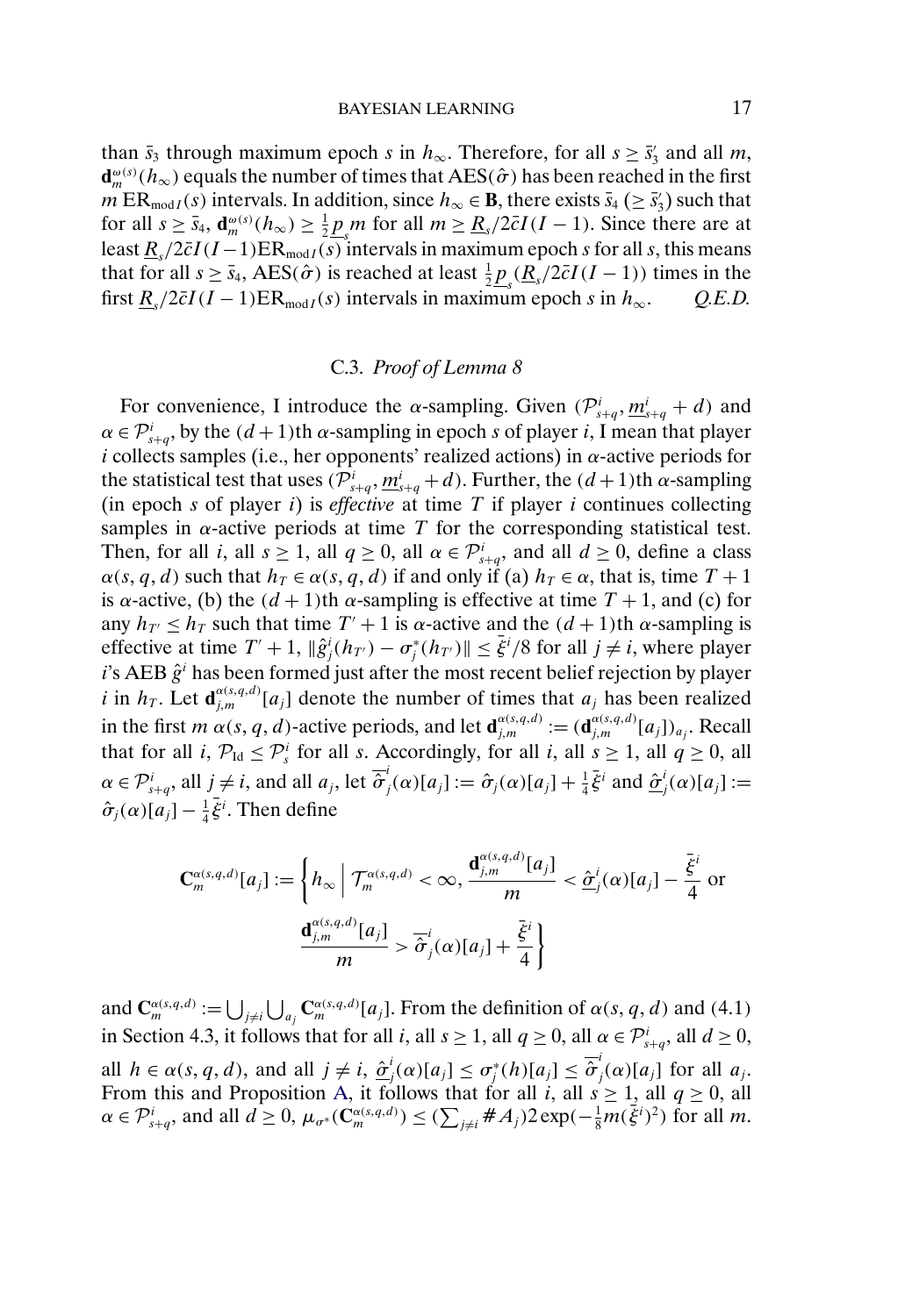Hence, for all *i* and all  $s' \geq 1$ ,

$$
\mu_{\sigma^*}\Big(\bigcup_{s\geq s'\atop s\geq 0}\bigcup_{\alpha\in\mathcal{P}_{s+q}^i}\bigcup_{d\geq 0}\bigcup_{m\geq \underline{m}_{s+q}^i+d}C_{m}^{\alpha(s,q,d)}\Big)
$$
\n
$$
\leq \sum_{s\geq s'\atop q\geq 0}\sum_{\alpha\in\mathcal{P}_{s+q}^i}\sum_{d\geq 0}\sum_{m\geq \underline{m}_{s+q}^i+d} \Big(\sum_{j\neq i} \# A_{j}\Big)2\exp\Big(-\frac{1}{8}m(\bar{\xi}^{i})^2\Big)
$$
\n
$$
= 2\Big(\sum_{j\neq i} \# A_{j}\Big)\sum_{s\geq s'}\sum_{q\geq 0}\sum_{\alpha\in\mathcal{P}_{s+q}^i}\sum_{d\geq 0} \Big(1-\exp\Big(-\frac{1}{8}(\bar{\xi}^{i})^2\Big)\Big)^{-1}
$$
\n
$$
\times \exp\Big(-\frac{1}{8}\big(\underline{m}_{s+q}^i+d\big)\big(\bar{\xi}^{i}\big)^2\Big)
$$
\n
$$
= 2\Big(\sum_{j\neq i} \# A_{j}\Big)\Big(1-\exp\Big(-\frac{1}{8}(\bar{\xi}^{i})^2\Big)\Big)^{-1}
$$
\n
$$
\times \sum_{s\geq s'}\sum_{q\geq 0} \Big(\# \mathcal{P}_{s+q}^{i}\Big)\sum_{m\geq \underline{m}_{s+q}^i}\exp\Big(-\frac{1}{8}m(\bar{\xi}^{i})^2\Big)
$$
\n
$$
\leq 2\Big(\sum_{j\neq i} \# A_{j}\Big)\Big(1-\exp\Big(-\frac{1}{8}(\bar{\xi}^{i})^2\Big)\Big)^{-1}\sum_{s\geq s'}\sum_{q\geq 0}\exp(-s-q)
$$
\n
$$
= 2\Big(\sum_{j\neq i} \# A_{j}\Big)\Big(1-\exp\Big(-\frac{1}{8}(\bar{\xi}^{i})^2\Big)\Big)^{-1}\Big(1-\exp(-1)\Big)^{-2}\exp(-s').
$$

The fourth inequality results from the LS condition. All other (in-) equalities are obvious. Therefore, for all i,

$$
\mu_{\sigma^*}\bigg(\bigcap_{s'\geq 1}\bigcup_{s\geq s'}\bigcup_{q\geq 0}\bigcup_{\alpha\in\mathcal{P}_{s+q}^i}\bigcup_{d\geq 0}\bigcup_{m\geq \underline{m}_{s+q}^i+d}C_{m}^{\alpha(s,q,d)}\bigg)=0.
$$

Then letting  $\mathbf{C} := \bigcup_i \bigcap_{s' \geq 1} \bigcup_{s \geq s'} \bigcup_{q \geq 0} \bigcup_{\alpha \in \mathcal{P}_{s+q}^i} \bigcup_{d \geq 0} \bigcup_{m \geq \underline{m}_{s+q}^i + d} \mathbf{C}_m^{\alpha(s,q,d)},$  $\mu_{\sigma^*}(\mathbf{C}) = 0$ . From this, I obtain Lemma 8.

PROOF OF LEMMA 8: Define  $W := \{h_{\infty} \mid \text{there are infinite belief rejections in }\}$ AES( $\hat{\sigma}$ ) under accurate testing along  $h_{\infty}$ ). Then it suffices to prove that **W**  $\subseteq$  **C** because  $\mu_{\sigma^*}(\mathbf{C}) = 0$ . Suppose that  $h_{\infty} \in \mathbf{W}$ . This means that some player, for example, player i, infinitely rejects her AEB in  $\text{AES}(\hat{\sigma})$  under accurate testing along  $h_{\infty}$ . Moreover, from Lemma 2 and (4.1) in Section 4.3, it follows that there exists  $\bar{T}$  such that for all  $T \geq \bar{T}$ , if time  $T + 1$  is in AES( $\hat{\sigma}$ ), then  $\|\hat{g}^i_j(h_T) -$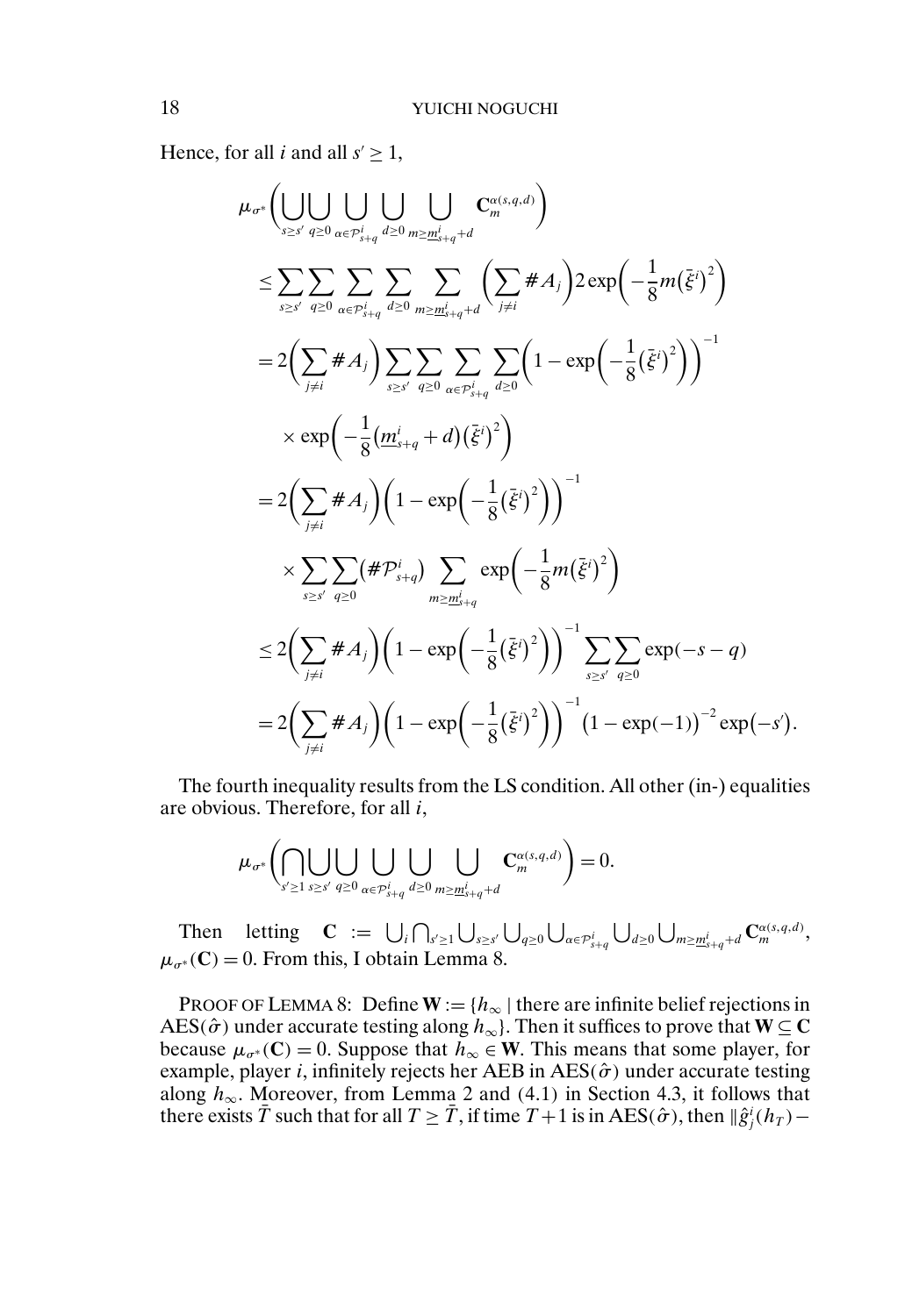$\sigma_j^*(h_T)$   $\leq \bar{\xi}^i/8$  for all  $j \neq i$  and all i. Clearly, in infinitely many epochs  $\{s_n\}_n$  of player *i* after time  $\overline{T}$ , player *i* rejects her belief in AES( $\hat{\sigma}$ ) under accurate testing. Then, for each  $s_n$ , *either* there exist  $q_n$ ,  $\alpha'_n$ ,  $\alpha''_n$ ,  $\beta_n$ ,  $d_n$ , and  $\hat{g}_n$  such that (i)  $\alpha'_n, \alpha''_n \in \mathcal{P}^i_{s_n+q_n}$  and  $\beta_n \in \mathcal{P}^i_{s_n-1}$ , (ii)  $\alpha'_n, \alpha''_n \subseteq \beta_n$ , (iii)  $\alpha'_n$  and  $\alpha''_n$  obtain enough samples during the test phase of using  $(\mathcal{P}_{s_n+q_n}^i, \underline{m}_{s_n+q_n}^i + d_n)$ , that is,  $\tilde{m}^{\alpha'_n}$ ,  $\tilde{m}^{\alpha''_n} \ge$  $\underline{m}_{s_n+q_n}^i + d_n$ , (iv) AEBs  $\hat{g}_n$  are employed during the test phase, (v)  $\|\hat{g}_{n,j}^i(h_T) \sigma_j^*(h_T)$   $\leq \bar{\xi}^i/8$  for all  $j \neq i$  during the test phase, and (vi)  $\hat{g}_n^i$  is rejected by the complexity test,  $\|\tilde{D}_j^i(\alpha'_n) - \tilde{D}_j^i(\alpha''_n)\| > \bar{\xi}^i$  for some  $j \neq i$ , *or* there exist  $q_n$ ,  $\alpha_n$ ,  $d_n$ , and  $\hat{g}_n$  such that (vii)  $\alpha_n \in \mathcal{P}_{s_n+q_n}^i$ , (viii)  $\alpha_n$  obtains enough samples, that is,  $m^{\alpha_n} \ge \underline{m}_{s_n+q_n}^i + d_n$ , (ix) AEBs  $\hat{g}_n$  are employed as long as the  $(d_n + 1)$ th  $\alpha_n$ sampling is effective, (x) for all  $h_T < h_{\infty}$  such that time  $T + 1$  is  $\alpha_n$ -active and the  $(d_n+1)$ th  $\alpha_n$ -sampling is effective at time  $T+1$ ,  $\|\hat{g}_{n,j}^i(h_T) - \sigma_j^*(h_T)\| \leq \bar{\xi}^i/8$ for all  $j \neq i$ , (xi) for all h,  $\|\hat{g}_{n,j}^i(h) - \hat{\sigma}_j(h)\| \leq \bar{\xi}^i/18$  for all  $j \neq i$ , and (xii)  $\hat{g}_n^i$  is rejected by  $\alpha_n$ ,  $||D_j^i(\alpha_n) - \hat{g}_{n,j}^i(\alpha_n)|| > \overline{\xi}^i$  for some  $j \neq i$ .

First, I consider the former case:  $\|\tilde{D}_j^i(\alpha'_n) - \tilde{D}_j^i(\alpha''_n)\| > \bar{\xi}^i$  for some  $j \neq i$  by (vi). From (i), (iv), (v), and the definition of  $\alpha(s, q, d)$ , it follows that  $\tilde{D}_j^i(\alpha'_n)$  $\mathbf{d}_{j,m'}^{\alpha'_n(s_n,q_n,d_n)}/m'$  and  $\tilde{D}_j^i(\alpha''_n) = \mathbf{d}_{j,m''}^{\alpha''_n(s_n,q_n,d_n)}/m''$ , where  $m' := \tilde{m}^{\alpha'_n}$  and  $m'' := \tilde{m}^{\alpha''_n}$ . Furthermore,  $\tilde{m}^{\alpha'_n}$ ,  $\tilde{m}^{\alpha''_n} \ge \underline{m}_{s_n+q_n}^i + d_n$  by (iii). However, then if  $\|\tilde{D}_j^i(\alpha'_n) \hat{\sigma}_j(\alpha'_n)$   $\leq \frac{1}{2}\bar{\xi}^i$  and  $\|\tilde{D}_j^i(\alpha''_n) - \hat{\sigma}_j(\alpha''_n)\| \leq \frac{1}{2}\bar{\xi}^i$ , then  $\|\tilde{D}_j^i(\alpha'_n) - \tilde{D}_j^i(\alpha''_n)\| \leq \bar{\xi}^i$  because  $\hat{\sigma}(\alpha'_n) = \hat{\sigma}(\alpha''_n)$  (=  $\hat{\sigma}(\beta_n) = \hat{\pi}$ ) by (i) and (ii). This contradicts (vi). Hence, for some  $a_j$ , either  $|\tilde{D}_j^i(\alpha'_n)[a_j] - \hat{\sigma}_j(\alpha'_n)[a_j]| > \frac{1}{2}\bar{\xi}^i$  or  $|\tilde{D}_j^i(\alpha''_n)[a_j] \hat{\sigma}_j(\alpha''_n)[a_j] > \frac{1}{2}\bar{\xi}^i$ . This implies that *either*  $\tilde{D}_j^i(\alpha'_n)[a_j] < \underline{\hat{\sigma}}_j^i(\alpha'_n)[a_j] - \frac{1}{4}\bar{\xi}^i$  or  $\tilde{D}_j^i(\alpha'_n)[a_j] > \overline{\hat{\sigma}}_j^i(\alpha'_n)[a_j] + \frac{1}{4}\overline{\xi}^i$ , or  $\tilde{D}_j^i(\alpha''_n)[a_j] < \underline{\hat{\sigma}}_j^i(\alpha''_n)[a_j] - \frac{1}{4}\overline{\xi}^i$  or  $\tilde{D}_j^i(\alpha''_n)[a_j] >$  $\overline{\hat{\sigma}}^i_j(\alpha''_n)[a_j] + \frac{1}{4}\overline{\xi}^i.$ 

I proceed to the latter case:  $||D_j^i(\alpha_n) - \hat{g}_{n,j}^i(\alpha_n)|| > \bar{\xi}^i$  for some  $j \neq i$  by (xii). However, then, from (xi), it follows that  $\hat{\sigma}_j(\alpha_n)[a_j] - \frac{1}{16}\bar{\xi}^i \leq \hat{g}_{n,j}^i(\alpha_n)[a_j] \leq$  $\hat{\sigma}_j(\alpha_n)[a_j] + \frac{1}{16}\bar{\xi}^i$  for all  $a_j$ .<sup>20</sup> These imply that for some  $a_j$ , either  $D_j^i(\alpha_n)[a_j]$  <  $\hat{g}_{n,j}^{i}(\alpha_{n})[a_{j}]-\bar{\xi}^{i} \leq (\hat{\sigma}_{j}(\alpha_{n})[a_{j}]+\frac{1}{16}\bar{\xi}^{i})-\bar{\xi}^{i}=\hat{\underline{\sigma}}_{j}^{i}(\alpha_{n})[a_{j}]-\frac{11}{16}\bar{\xi}^{i} < \hat{\underline{\sigma}}_{j}^{i}(\alpha_{n})[a_{j}] \frac{1}{4}\bar{\xi}^{i}$  or  $D_{j}^{i}(\alpha_{n})[a_{j}] > \hat{g}_{n,j}^{i}(\alpha_{n})[a_{j}] + \bar{\xi}^{i} \geq (\hat{\sigma}_{j}(\alpha_{n})[a_{j}] - \frac{1}{16}\bar{\xi}^{i}) + \bar{\xi}^{i} = \overline{\hat{\sigma}}_{j}^{i}(\alpha_{n})[a_{j}] +$  $\frac{11}{16}\bar{\xi}^i > \overline{\hat{\sigma}}^i_j(\alpha_n)[a_j] + \frac{1}{4}\bar{\xi}^i$ . Moreover, from (vii), (viii), (ix), (x), and the definition of  $\alpha(s, q, d)$ , it follows that  $D_j^i(\alpha_n) = \mathbf{d}_{j,m''}^{\alpha_n(s_n,q_n,d_n)}/m''$ , where  $m'' := m^{\alpha_n} \geq$  $\underline{m}^i_{s_n+q_n}+d_n.$ 

Both cases show that  $h_{\infty} \in \mathbb{C}$ . Therefore,  $\mathbf{W} \subseteq \mathbb{C}$ . *Q.E.D.* 

<sup>20</sup>Note that  $\hat{g}_n^i$  and  $\hat{\sigma}$  are generated by  $\mathcal{P}_{s_n}^i$ ,  $\mathcal{P}_{s_n}^i \leq \mathcal{P}_{s_n+q_n}^i$ , and  $\alpha_n \in \mathcal{P}_{s_n+q_n}^i$ . Hence,  $\hat{g}_n^i(\alpha_n)$  and  $\hat{\sigma}(\alpha_n)$  are well defined; see Section 4.1.1 for details.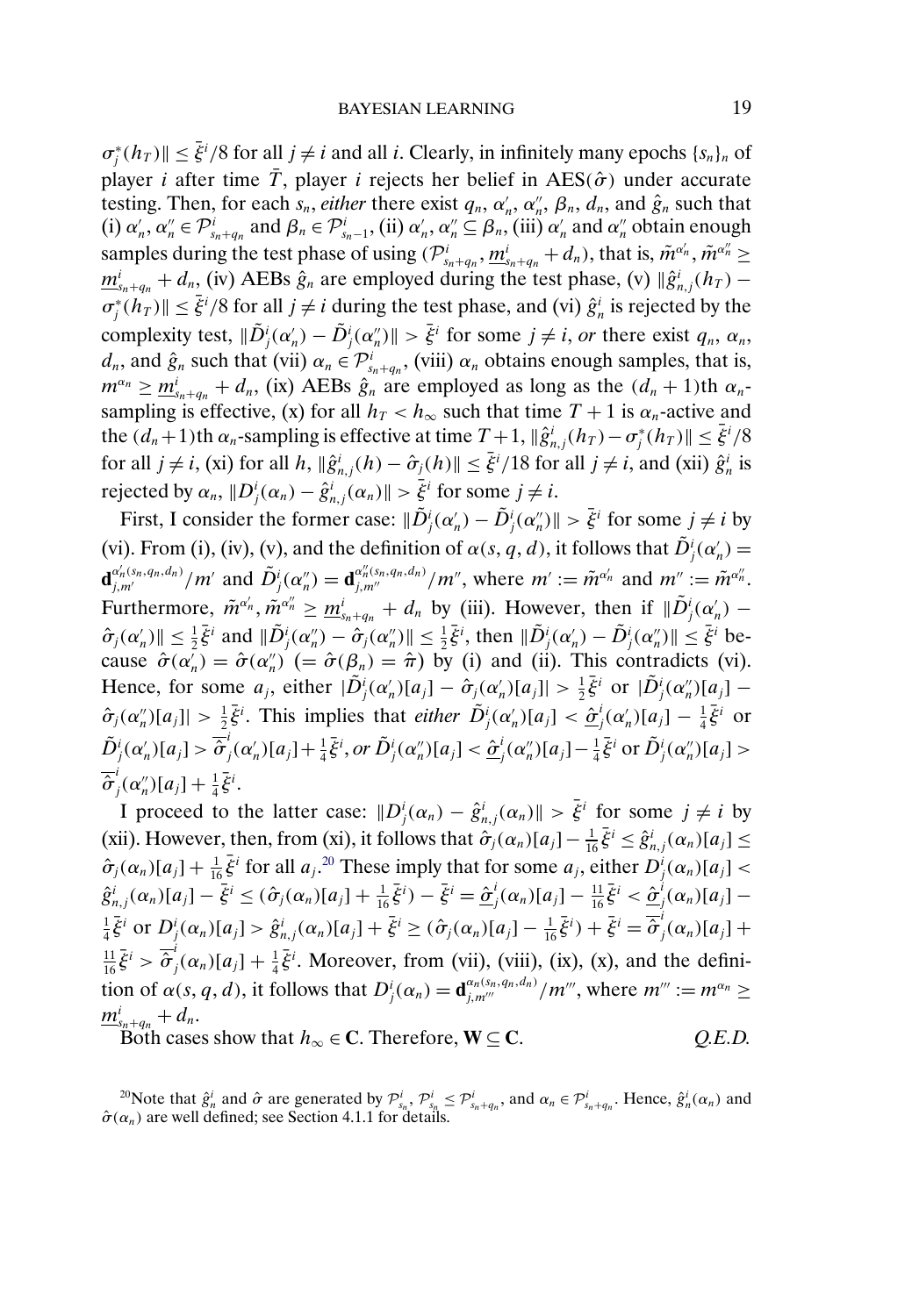## C.4. *Two Claims for the Proof of Lemma 9*

As mentioned in Section 4.3.2, I can obtain the following claim.

CLAIM C.2: *With*  $\mu_{\sigma^*}$ *-probability* 1, *if there are infinite belief rejections, there exists*  $\bar{s}_5$  *such that for each*  $s \geq \bar{s}_5$ ,  $\text{AES}(\hat{\sigma})$ , *which has been reached at the end of an*  $ER_{mod I}(s)$  *interval, survives the first*  $(I - 1)$  *belief rejections (after the*  $ER_{mod I}(s)$  interval) at least  $(\frac{1}{2}\underline{p}_s)^{I-1} \cdot \frac{1}{2}\underline{p}_s(\underline{R}_s/2\bar{c}I(I-1))$  times in maximum *epoch* s.

Since the proof of Claim C.2 is the same as that of Lemma 7, I omit it. Next, player *i*'s AEB  $\hat{g}^i$  is *under accurate testing* in an AES( $\hat{\sigma}$ ) at time T if all effective statistical tests of player *i* at time T have begun after the  $\text{AES}(\hat{\sigma})$  has been reached. Therefore, an AES( $\hat{\sigma}$ ) is under accurate testing at time T if and only if all players' AEBs are under accurate testing in the  $\text{AES}(\hat{\sigma})$  at time T. Moreover, the proof of Lemma 8 (in Appendix [C.3\)](#page-16-0) implies that (i) *with*  $\mu_{\sigma^*}$ *probability 1, from some period on, if a player's AEB is under accurate testing in*  $\overline{AES}(\hat{\sigma})$ , her AEB is never rejected. In addition, from the definition of statistical testing, it is obvious that (ii) *for all* i, *whenever player* i *rejects her belief, all of her effective statistical tests that began before the rejection are terminated.* From (i) and (ii), I obtain the following claim.

CLAIM C.3: *With*  $\mu_{\sigma^*}$ *-probability* 1, *from some period on*, AES( $\hat{\sigma}$ ) *is under accurate testing just after it survives subsequent* (I − 1) *belief rejections*.

PROOF: Suppose that  $\text{AES}(\hat{\sigma})$  survives the first  $(I - 1)$  belief rejections after the AES( $\hat{\sigma}$ ) has been reached. Then consider the final step to reach the  $\text{AES}(\hat{\sigma})$  (e.g., see the proof of Lemma 5 in Appendix [B.3\)](#page-11-0): the corresponding player, for example, player  $i_1$ , rejects her (wrong) belief and forms an AEB  $\hat{g}^{i_1}$  in the test and formation phases, respectively, while all the other players have already been employing their AEBs  $(\hat{g}^j)_{j \neq i_1}$ . Thus, AES( $\hat{\sigma}$ ) is reached at the end of the next transition phase. Hence, from (ii), it follows that player  $i_1$ 's AEB  $\hat{g}^{i_1}$  is under accurate testing in the AES( $\hat{\sigma}$ ) just after the AES( $\hat{\sigma}$ ) is reached. This, along with (i), implies that some other player, for example, player  $i_2 \neq i_1$ , must make the first belief rejection after the AES( $\hat{\sigma}$ ) is reached. However, since the AES( $\hat{\sigma}$ ) survives the (I – 1) belief rejections, player  $i_2$  forms  $\hat{g}^{i_2}$  again just after the first belief rejection. Then, from (ii), player  $i_2$ 's AEB  $\hat{g}^{i_2}$  is also under accurate testing in the AES( $\hat{\sigma}$ ) after the first belief rejection, and this, along with (i), implies that the second belief rejection must be made by a player other than  $i_1$  or  $i_2$ . I repeat this argument so that all players' AEBs  $\hat{g}$  are under accurate testing in the AES( $\hat{\sigma}$ ) after the AES( $\hat{\sigma}$ ) survives the  $(I - 1)$  belief rejections; that is, the AES( $\hat{\sigma}$ ) is under accurate testing. Clearly, this implies Claim C.3. *Q.E.D.*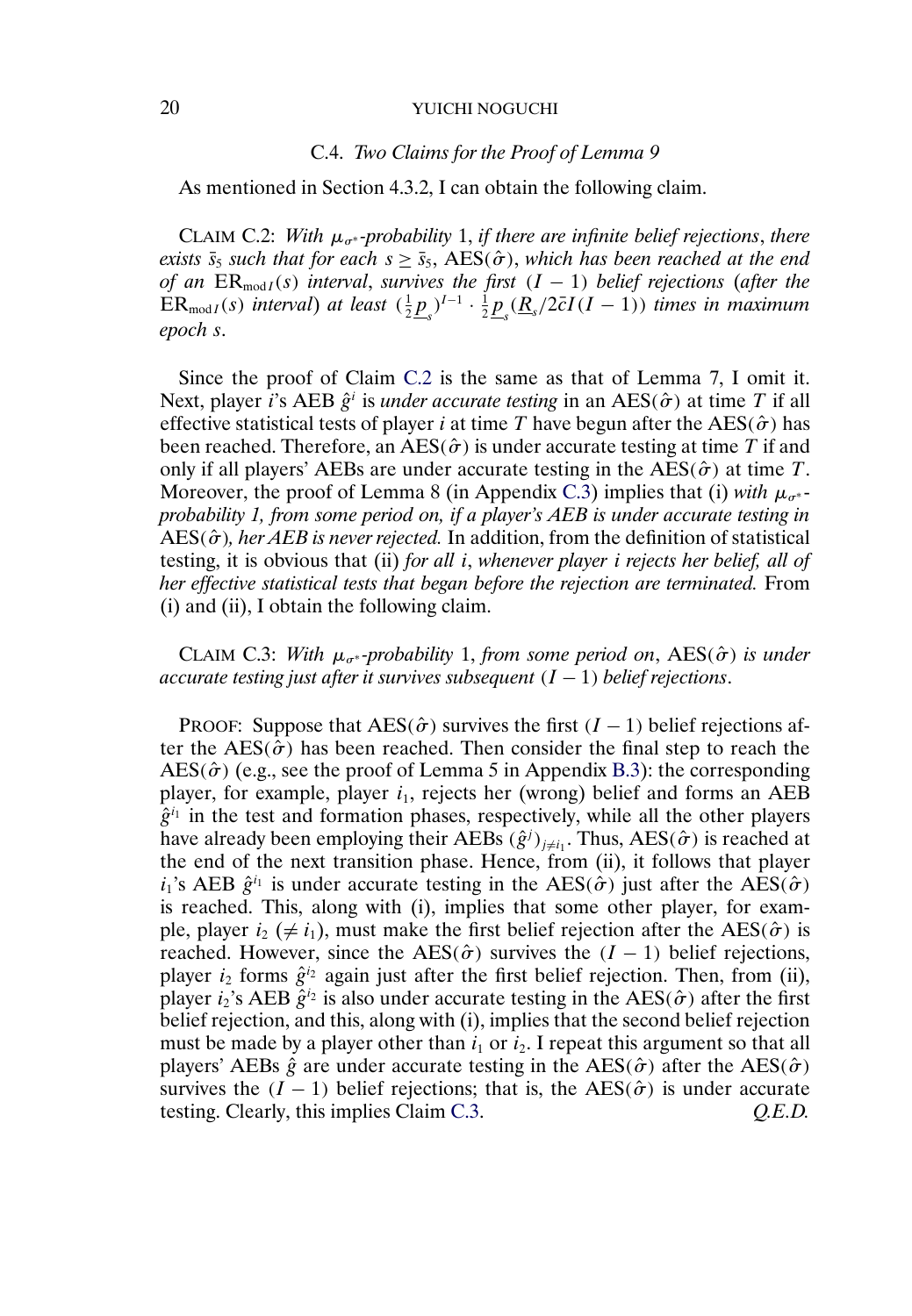#### C.5. *Proof of Proposition 1.B*

For any *i* and any positive integer  $L$  ( $\geq$  2), let  $\Delta_L^i := {\pi_i \in \Delta(A_i) \mid \forall a_i \in A_i}$  $\exists l \in \mathbb{N}(\pi_i[a_i] = l/L)\}$  and  $S_L^i(\pi_i) := {\{\pi'_i \in \Delta(A_i) \mid \|\pi'_i - \pi_i\| \leq 2/L\}}$ . Note that (for all *i*), (c.1)  $\bigcup_{\pi_i \in \Delta_L^i} S_L^i(\pi_i) = \Delta(A_i)$  and (c.2) for any subset  $\Delta$  of  $\Delta(A_i)$ with its diameter no larger than  $1/2L$ , that is, diam( $\Delta$ )  $\leq 1/2L$ ,<sup>21</sup> there exists  $\pi_i \in \Delta_L^i$  such that  $\Delta \subseteq S_L^i(\pi_i)$ .

*Step 1.* Let  $L_{\eta} := \min\{L \mid 2/L \leq \eta/6\}$ ; for convenience, let  $\eta \leq 1$ . Then for all *i*, all  $j \neq i$ , all  $s \geq 1$ , all  $q \geq 0$ , all  $\alpha \in \mathcal{P}_{s+q}^i$ , and all  $\pi_j \in \Delta_{L_{\eta}}^j$ , define a class  $\alpha(\pi_j)$ as follows:  $h_T \in \alpha(\pi_i)$  if and only if (a)  $h_T \in \alpha$ , that is, time  $T + 1$  is  $\alpha$ -active, (b) the *first*  $\alpha$ -sampling in epoch s of player i is effective at time  $T + 1$ ,<sup>22</sup> and (c) for all  $h_{T'} \leq h_T$  such that time  $T' + 1$  is  $\alpha$ -active and the first  $\alpha$ -sampling is effective at time  $T' + 1$ ,  $\pi_j[a_j] - \frac{1}{6}\eta \le \sigma_j^*(h_{T'})[a_j] \le \pi_j[a_j] + \frac{1}{6}\eta$  for all  $a_j$ . (See Appendix [C.3](#page-16-0) for the  $\alpha$ -sampling.) Moreover, let  $\mathbf{d}_{j,m}^{\alpha(\pi_j)}[a_j]$  denote the number of times that  $a_j$  has been realized in the first  $m \alpha(\pi_j)$ -active periods, and let  $\mathbf{d}_{j,m}^{a(\pi_j)} := (\mathbf{d}_{j,m}^{a(\pi_j)}[a_j])_{a_j}$ . Let  $\bar{\pi}_j[a_j] := \pi_j[a_j] + \frac{1}{6}\eta$  and  $\underline{\pi}_j[a_j] := \pi_j[a_j] - \frac{1}{6}\eta$  for all  $a_j$ . Then for all  $i$ , all  $j \neq i$ , all  $s$ , all  $q$ , all  $\alpha \in \mathcal{P}_{s+q}^i$ , all  $\pi_j \in \Delta_{L_{\eta}}^j$ , and all  $m$ , define

$$
\mathbf{D}_j^i(s, q, \alpha, \pi_j, m)
$$
  

$$
:= \left\{ h_{\infty} \middle| \mathcal{T}_m^{\alpha(\pi_j)} < \infty, \right\}
$$
  

$$
\exists a_j \left( \frac{\mathbf{d}_{j,m}^{\alpha(\pi_j)}[a_j]}{m} < \underline{\pi}_j[a_j] - \frac{\eta}{6} \text{ or } \frac{\mathbf{d}_{j,m}^{\alpha(\pi_j)}[a_j]}{m} > \bar{\pi}_j[a_j] + \frac{\eta}{6} \right) \right\}.
$$

Recall that  $\bar{\xi}^i \le \min[\eta/3, 1/8(\hat{\pi}A+1)]$  for all *i*. From this, the LS condition, and Proposition [A,](#page-0-0) it follows that for all i, all  $j \neq i$ , all s, and all  $\bar{q}$ ,

$$
\mu_{\sigma^*} \Biggl( \bigcup_{q \geq \bar{q}} \bigcup_{\alpha \in \mathcal{P}_{s+q}^i} \bigcup_{\pi_j \in \Delta_{L_{\eta}}^j} \bigcup_{m \geq \underline{m}_{s+q}^i} \mathbf{D}_j^i(s, q, \alpha, \pi_j, m) \Biggr) \n\leq \sum_{q \geq \bar{q}} \# \mathcal{P}_{s+q}^i \# \Delta_{L_{\eta}}^j \sum_{m \geq \underline{m}_{s+q}^i} (\# A_j) 2 \exp \biggl( -2m \biggl( \frac{\eta}{6} \biggr)^2 \biggr) \n\leq 2 \# \Delta_{L_{\eta}}^i \# A_j \sum_{q \geq \bar{q}} \# \mathcal{P}_{s+q}^i \sum_{m \geq \underline{m}_{s+q}^i} \exp \biggl( -\frac{1}{8} m \bigl( \bar{\xi}^i \bigr)^2 \biggr)
$$

<sup>21</sup>The diameter of  $\Delta$  is defined as diam( $\Delta$ ) := sup{ $\|\pi - \pi'\| \mid \pi, \pi' \in \Delta$ }. <sup>22</sup>That is,  $d = 0$ .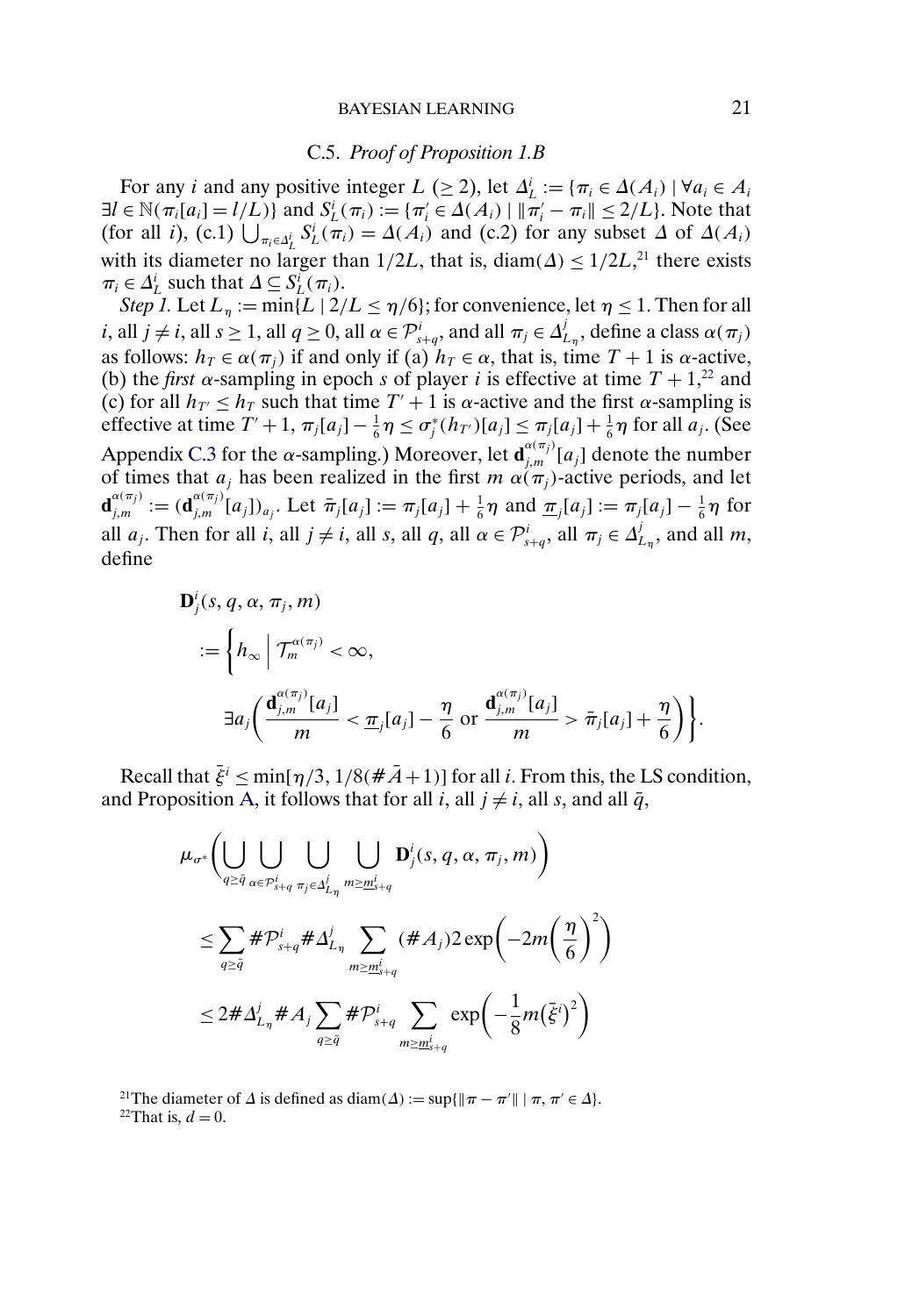$$
\leq 2 \# \Delta_{L_{\eta}}^{j} \# A_{j} \sum_{q \geq \bar{q}} \exp(-s - q)
$$
  
=  $2 \# \Delta_{L_{\eta}}^{j} \# A_{j} (1 - \exp(-1))^{-1} \exp(-s - \bar{q}).$ 

Therefore,  $\mu_{\sigma^*}(\bigcap_{\bar{q}\geq 0}\bigcup_{q\geq \bar{q}}\bigcup_{\alpha\in\mathcal{P}_{s+q}^i}\bigcup_{\pi_j\in\Delta_{L_\eta}^j}\bigcup_{m\geq \underline{m}_{s+q}^i}\mathbf{D}_j^i(s,q,\alpha,\pi_j,m))=0$ for all *i*, all  $j \neq i$ , and all *s*. Thus,

$$
\mu_{\sigma^*}\bigg(\bigcup_i\bigcup_{j\neq i}\bigcup_{s\geq 1}\bigcap_{\bar{q}\geq 0}\bigcup_{q\geq \bar{q}}\bigcup_{\alpha\in\mathcal{P}_{s+q}^i}\bigcup_{\pi_j\in\Delta_{L_{\eta}}^j}\bigcup_{m\geq \underline{m}_{s+q}^i}\mathbf{D}_j^i(s,q,\alpha,\pi_j,m)\bigg)=0.
$$

*Step 2.* Let  $U := \{h_{\infty} | \text{ there are at most a finite number of belief rejections}\}$ in  $h_{\infty}$ . I say that  $\rho_*$  are  $\eta$ -different from  $\sigma^*$  infinitely many times in  $h_{\infty}$  if for infinitely many  $h$  (<  $h_{\infty}$ ), there exist i and  $j$  ( $\neq i$ ) such that  $\|\rho_{*,j}^{i}(h) \sigma_j^*(h)$   $> \eta$ . Let  $\mathbf{V} := \{h_{\infty} \mid \rho_* \text{ are } \eta \text{-different from } \sigma^* \text{ infinitely many times in } \eta_* \}$  $h_{\infty}$ . Then I obtain that

$$
\mathbf{U} \cap \mathbf{V} \subseteq \bigcup_{i} \bigcup_{j \neq i} \bigcup_{s \geq 1} \bigcup_{\bar{q} \geq 0} \bigcap_{q \geq \bar{q}} \bigcup_{\alpha \in \mathcal{P}_{s+q}^i} \bigcup_{\pi_j \in \Delta_{L_{\eta}}^j} \bigcup_{m \geq \underline{m}_{s+q}^i} \mathbf{D}_j^i(s, q, \alpha, \pi_j, m)
$$

$$
\subseteq \bigcup_{i} \bigcup_{j \neq i} \bigcup_{s \geq 1} \bigcap_{\bar{q} \geq 0} \bigcup_{q \geq \bar{q}} \bigcup_{\alpha \in \mathcal{P}_{s+q}^i} \bigcup_{\pi_j \in \Delta_{L_{\eta}}^j} \bigcup_{m \geq \underline{m}_{s+q}^i} \mathbf{D}_j^i(s, q, \alpha, \pi_j, m).
$$

The second inclusion is obvious. I show the first inclusion from Step 3 to Step 6.

*Step 3.* Suppose that  $h_{\infty} \in \mathbf{U} \cap \mathbf{V}$ . On the one hand, since  $h_{\infty} \in \mathbf{U}$ , there exists  $\bar{T}_0$  such that (i) no belief rejection occurs from time  $\bar{T}_0$ , (ii) there exist beliefs  $(\bar{f}^i)_i$  such that each player *i* retains  $\bar{f}^i$  forever from time  $\bar{T}_0$ , and (iii) there exist  $(s_0^i)_i$  such that each player *i* stays in epoch  $s_0^i$  forever from time  $\overline{T}_0$ . Hence, for all *i*,  $\bar{f}^i$  is generated by  $\mathcal{P}^i_{s_0^i}$ , and  $\rho^i_*(h_T) = \tilde{f}^i(h_T)$  for all  $T \ge \bar{T}_0$ . On the other hand, since  $h_{\infty} \in V$ , there exist  $i_0$  and  $j_0 \neq i_0$ ) such that  $\|\tilde{f}_{j_0}^{i_0}(h_{T_k}) - \sigma_{j_0}^*(h_{T_k})\| =$  $\|\rho_{*,j_0}^{i_0}(h_{T_k})-\sigma_{j_0}^*(h_{T_k})\|>\eta$  for infinitely many  $h_{T_k}< h_{\infty}$ .

*Step 4.* From Step 3, (P.1), (P.2), footnote 29 (in Section 4.1.2), and Lemma 1, it follows that for all i, all  $j \neq i$ , and all s, there exists  $\hat{q}(i, j, s)$  such that for all  $q \ge \hat{q}(i, j, s)$ , (c.3)  $\mathcal{P}_{s+q}^{i}$  is a CR of  $\bar{f}^{i}$  and (c.4)  $\mathcal{P}_{s+q}^{i}$  is an  $\eta/96$ -ACR of  $\sigma_{j}^{f}$ : for all  $\alpha \in \mathcal{P}_{s+q}^i$  and all  $h, h' \in \alpha$ ,  $\bar{f}^i(h) = \bar{f}^i(h')$  and  $\|\sigma_j^{\bar{f}}(h) - \sigma_j^{\bar{f}}(h')\| \leq \eta/96$ ; hence,  $\bar{f}^i(\alpha)$  is well defined for all  $\alpha \in \mathcal{P}^i_{s+q}$ . Moreover, since  $\lim_{m\to\infty} K^i(m)$  =  $\infty$  for all *i*, it follows from Lemma 2 that, for all *i*,  $\|\sigma_i^{\bar{f}}(h_T) - \sigma_i^*(h_T)\| \to 0$  as  $T \to \infty$ . Thus, there exists  $\bar{T}_1 \ (\ge \bar{T}_0)$  such that (c.5) for all i, all  $j \ne i$ , all s, all  $q \ge \hat{q}(i, j, s)$ , all  $\alpha \in \mathcal{P}_{s+q}^i$ , and all  $h_T, h'_{T'} \in H$ , if  $h_T, h'_{T'} \in \alpha, h_T, h'_{T'} < h_{\infty}$ , and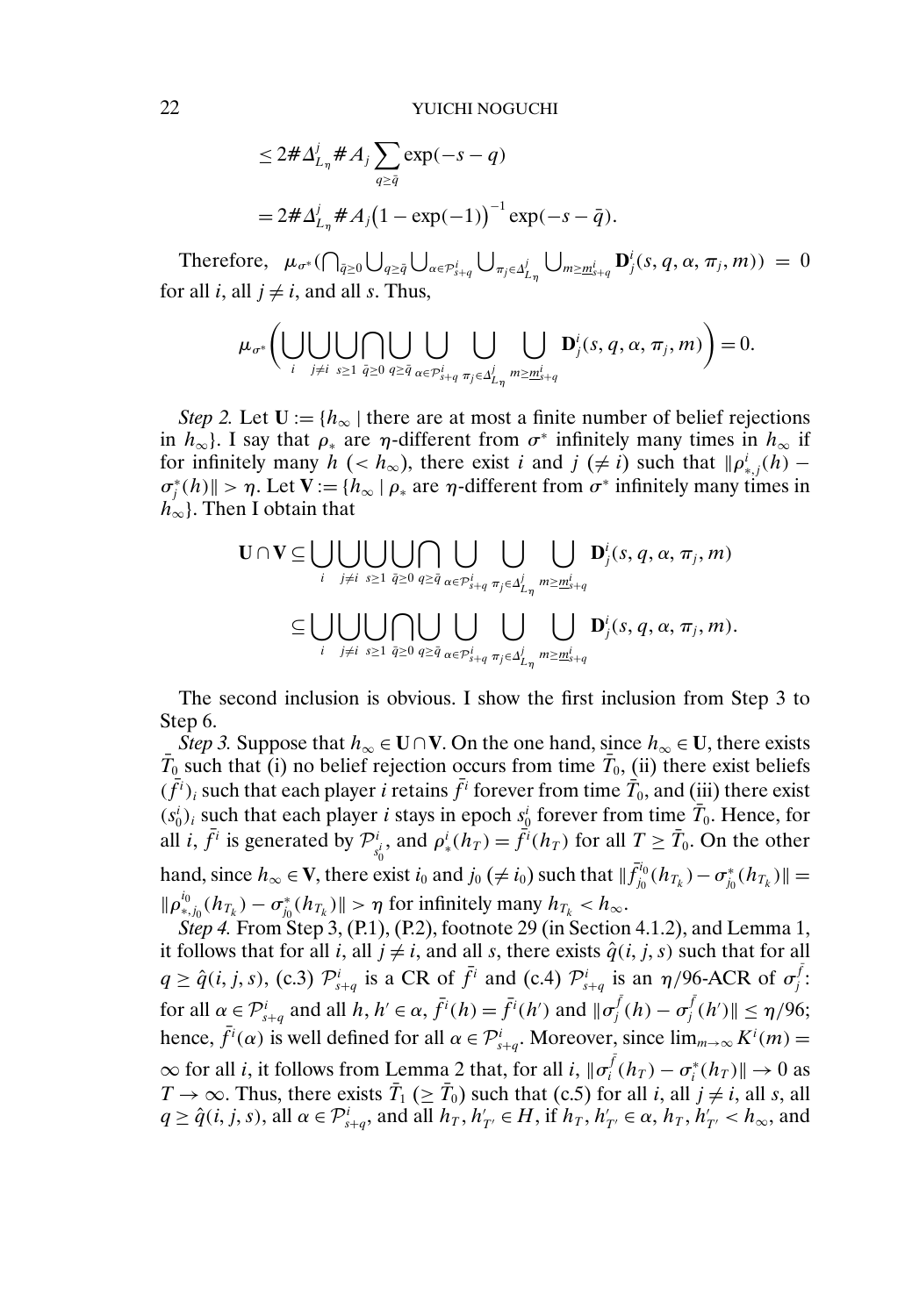T,  $T' \geq \overline{T}_1$ , then  $\|\sigma_j^*(h_T) - \sigma_j^*(h_{T'}')\| \leq \eta/48$ : for each  $\alpha \in \mathcal{P}_{s+q}^i$ , diam $(\{\sigma_j^*(h_T) \mid$  $h_T \in \alpha$ ,  $h_T < h_\infty$ ,  $T \geq \overline{T}_1$ })  $\leq \eta/48 \leq 1/2L_\eta$ . Therefore, by (c.2) and (c.5), for all *i*, all *j*  $\neq$  *i*, all *s*, all *q*  $\geq \hat{q}(i, j, s)$ , and all  $\alpha \in \mathcal{P}_{s+q}^{i}$ , there exists  $\pi_{j} \in \Delta_{L_{\eta}}^{j}$  such that  $\{\sigma_j^*(h_T) \mid h_T \in \alpha, h_T < h_\infty, T \ge \overline{T}_1\} \subseteq S_{L_\eta}^j(\pi_j).$ 

*Step 5.* In addition, since no belief rejection occurs from time  $\bar{T}_0$  and  $\{\mathcal{P}_{s_0^{i_0}+q}^{i_0}\}_q$ is a set of *finite* partitions, it is clear that there exists  $\bar{q} \ge \hat{q}(i_0, j_0, s_0^{i_0})$  such that for all  $q \ge \bar{q}$ , there exists  $\alpha_q \in \mathcal{P}_{s_0^{i_0}+q}^{i_0}$  such that (c.6) the first  $\alpha_q$ -sampling begins after time  $\bar{T}_1^{23}$  and (c.7)  $h_{T_{k_n}} \in \alpha_q$  for all *n*, where  $\{h_{T_{k_n}}\}_n$  is an infinite subsequence of  $\{h_{T_k}\}_k$ . Furthermore, from Step 3, (c.3), (c.5), and (c.7), it follows that (c.8)  $\|\bar{f}_{j_0}^{i_0}(h_T)-\sigma_{j_0}^*(h_T)\|>\eta-\frac{1}{48}\eta=\frac{47}{48}\eta$  for all  $h_T < h_{\infty}$  such that  $T\geq \bar{T}_1$ and  $h_T \in \alpha_q$ .

*Step 6.* From Steps 4 and 5, it is derived that for all  $q \ge \bar{q}$ , there exists  $\pi_{j_0}^q \in \Delta_{L_{\eta}}^{j_0}$  such that (c.9)  $\{\sigma_{j_0}^*(h_T) \mid h_T \in \alpha_q, h_T < h_{\infty}, T \geq \overline{T}_1\} \subseteq S_{L_{\eta}}^{j_0}(\pi_{j_0}^q)$ . From (c.6), (c.8), and the definition of  $\alpha_q(\pi_{j_0}^q)$ , it then follows that (c.10)  $\|\bar{f}_{j_0}^{i_0}(h) - \sigma_{j_0}^*(h)\| > \frac{47}{48}\eta$  for all  $h < h_{\infty}$  such that  $h \in \alpha_q(\pi_{j_0}^q)$ . Clearly, (c.6) and (c.9) imply that (c.11) in any  $\alpha_q$ -active period in which the first  $\alpha_q$ -sampling is effective,  $\pi_{j_0}^q[a_{j_0}] - \frac{1}{6}\eta \le \sigma_{j_0}^*(h)[a_{j_0}] \le \pi_{j_0}^q[a_{j_0}] + \frac{1}{6}\eta$  for all  $a_{j_0}$ . Furthermore, from (c.6), (c.7), (c.11), and no belief rejection from time  $\bar{T}_0$ , it follows that  $\# \{h\mid h\in \alpha_q(\pi^q_{j_0}), h< h_{\infty}\}=m^{\alpha_q}\geq \underline{m}^{i_0}_{j_0}$  $\frac{a_0}{s_0^{i_0}+q}$ , where  $m^{\alpha_q}$  is the number of the samples obtained for  $\alpha_q$  in  $h_{\infty}$ . This implies that  $\alpha_q$  obtains enough samples but does not reject  $\bar{f}^{i_0}$  in  $h_{\infty}$  and that  $D_{j_0}^{i_0}(\alpha_q) = \mathbf{d}_{j_0,m^{\alpha_q}}^{\alpha_q(\pi_{j_0}^q)}/m^{\alpha_q}$ . Therefore,  $h_{\infty} \in$  ${\bf D}_{j_0}^{i_0}(s_0^{i_0},q,\alpha_q,\pi_{j_0}^q,m^{\alpha_q})$ . Indeed, if not, then  $\|{\bf d}_{j_0,m^{\alpha_q}}^{a_q(\pi_{j_0}^q)}/m^{\alpha_q}-\pi_{j_0}^q\|\leq \eta/3$ . However, then  $\alpha_q$  does not reject  $\bar{f}^{i_0}$ , which means that  $\|\bar{f}^{i_0}_{j_0}(h) - \mathbf{d}^{\alpha_q(\pi_{j_0}^q)}_{j_0,m^{\alpha_q}}/m^{\alpha_q}\| =$  $\|\bar{f}_{j_0}^{i_0}(\alpha_q) - D_{j_0}^{i_0}(\alpha_q)\| \leq \bar{\xi}^{i_0} \leq \eta/3$  for all  $h \in \alpha_q$ . Furthermore, by the definition of  $\alpha_q(\pi_{j_0}^q)$ , for all  $h \in \alpha_q(\pi_{j_0}^q)$ ,  $\pi_{j_0}^q[a_{j_0}] - \frac{1}{6}\eta \le \sigma_{j_0}^*(h)[a_{j_0}] \le \pi_{j_0}^q[a_{j_0}] + \frac{1}{6}\eta$  for all  $a_{j_0}$ . Therefore,  $\|\bar{f}_{j_0}^{i_0}(h) - \sigma_{j_0}^*(h)\| \leq \|\bar{f}_{j_0}^{i_0}(h) - \mathbf{d}_{j_0,m^{\alpha q}}^{\alpha_q(\pi_{j_0}^q)}/m^{\alpha_q}\| + \|\mathbf{d}_{j_0,m^{\alpha q}}^{\alpha_q(\pi_{j_0}^q)}/m^{\alpha_q} \pi_{j_0}^q \| + \| \pi_{j_0}^q - \sigma_{j_0}^*(h) \| \le \frac{1}{3}\eta + \frac{1}{3}\eta + \frac{1}{6}\eta = \frac{5}{6}\eta = \frac{40}{48}\eta$  for all  $h < h_{\infty}$  such that  $h \in \alpha_q(\pi_{j_0}^q)$ . This is a contradiction to (c.10).

*Step 7.* Finally, from all the above steps, it follows that  $\mu_{\sigma^*}(\mathbf{U} \cap \mathbf{V}) = 0$ . Since  $\mu_{\sigma^*}(\mathbf{U}) = 1$  by Proposition 1.A,  $\mu_{\sigma^*}(\mathbf{U} \cap \mathbf{V}^c) = 1$ , where  $\mathbf{V}^c$  is the complement

<sup>23</sup>Since no belief rejection occurs from time  $\bar{T}_0$ , for any large  $q$ ,  $\mathcal{P}_{s_0^{i_0}+q}^{i_0}$  is used only once in the test phases:  $d = 0$ . This means that for each  $\alpha \in \mathcal{P}_{s_0^{i_0}+q}^{i_0}$ , the first  $\alpha$ -sampling starts from the beginning of the only test phase of using  $\mathcal{P}_{s_0^{i_0}+q}^{i_0}$ .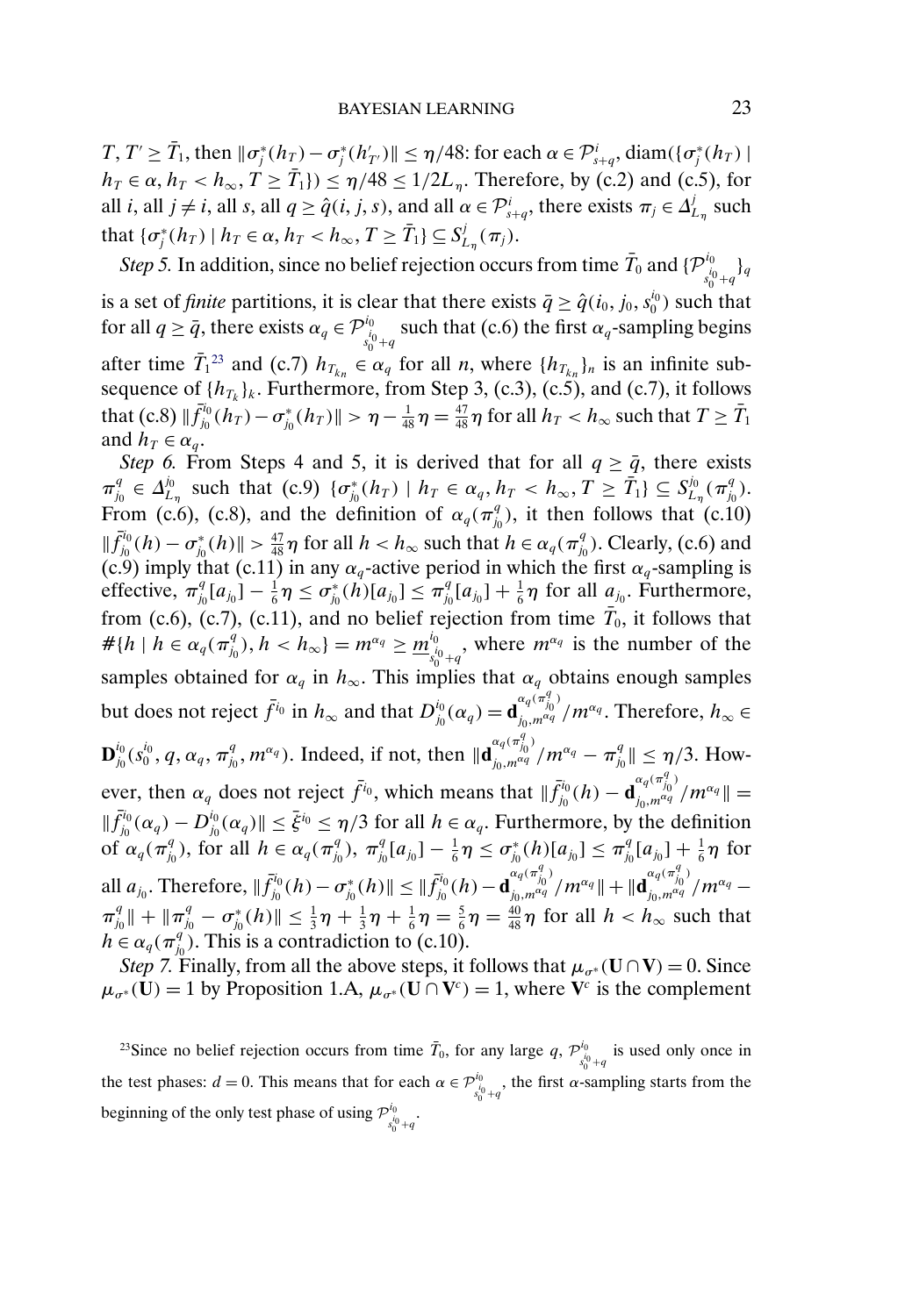<span id="page-23-0"></span>of **V**. Therefore,  $\mu_{\sigma^*}(\mathbf{V}^c) = 1$ . Moreover, for each  $h_{\infty} \in \mathbf{V}^c$ , there exists  $\overline{T}$  such that for all *i* and all  $j \neq i$ ,  $\|\rho_{*,j}^i(h_T) - \sigma_j^*(h_T)\| \leq \eta$  for all  $T \geq \overline{T}$ .

#### APPENDIX D

I prepare one lemma to derive Theorem 1 from Proposition 1.

LEMMA D: *For any i*, *any*  $\sigma_i$ , *and any*  $\sigma_{-i}$ ,  $\sigma'_{-i}$ ,

$$
\left|\bar{V}_i^v(\sigma_{-i}) - \bar{V}_i^v(\sigma'_{-i})\right|, \left|V_i^v(\sigma_i, \sigma_{-i}) - V_i^v(\sigma_i, \sigma'_{-i})\right|
$$
  

$$
\leq D_i \sum_{T=1}^{\infty} \delta_i^{T-1} \max_{h \in H_{T-1}} \max_{j \neq i} \left|\sigma_j(h) - \sigma'_j(h)\right|,
$$

*where*  $D_i := #A_{-i}(I-1)(U_i + r_i)$  and  $A_{-i} := \prod_{j \neq i} A_j$ .

PROOF: Lemma D is immediately obtained from the recursive structure. *Q.E.D.*

Now, take any  $\varepsilon > 0$  and any  $0 \le \bar{\delta} < 1^{24}$  Then define  $\hat{\eta} := \varepsilon (1 - \bar{\delta})/2$  $6#A(I-1).^{25}$  For  $\hat{\eta}$ , take prior beliefs  $\rho_*$  from Proposition 1. Next, fix any  $(u, \delta)$  such that  $0 \leq \delta_i \leq \delta$  for all i. Then take  $\hat{r}(\hat{\eta}, u, \delta)$  from Proposition 1 and define  $\bar{r}(\varepsilon, \delta, u, \delta) := \min[1, \hat{r}(\hat{\eta}, u, \delta)]$ . Finally, fix any r such that  $0 < r_i \le \bar{r}(\varepsilon, \bar{\delta}, u, \delta)$  for all *i*. Then it is sufficient to verify that  $\sigma_{h}^*$  satisfies the definition of  $\varepsilon$ -NE for any large T. Take any  $\hat{T}$  such that  $2D_i\delta_i^{\hat{T}}/(1-\delta_i) \leq \varepsilon/3$ for all *i*. From Proposition 1, each player *i* eventually makes  $\hat{\eta}$ -accurate predictions regarding all her opponents' actions in the next  $\hat{T}$  periods. From these and Lemma D, it follows that for any large  $T$  and any  $i$ ,

$$
\begin{aligned} &\left|V_i^v(\sigma_{i,h_T}^*,\sigma_{-i,h_T}^*)-\bar{V}_i^v(\sigma_{-i,h_T}^*)\right|\\ &\leq \left|V_i^v(\sigma_{i,h_T}^*,\sigma_{-i,h_T}^*)-V_i^v(\sigma_{i,h_T}^*,\rho_{*,h_T}^i)\right|+\left|\bar{V}_i^v(\rho_{*,h_T}^i)-\bar{V}_i^v(\sigma_{-i,h_T}^*)\right|\\ &\leq 2D_i\sum_{t=1}^{\infty}\delta_i^{t-1}\max_{h\in H_{t-1}}\max_{j\neq i}\left|\sigma_{j,h_T}^*(h)-\rho_{*,h_T}^i(h)\right|\\ &\leq 2D_i\left[\frac{1-\delta_i^{\hat{T}}}{1-\delta_i}\hat{\eta}+\frac{\delta_i^{\hat{T}}}{1-\delta_i}\right] \end{aligned}
$$

<sup>24</sup>I need to impose the upper bound  $\bar{\delta}$  on the discount factors because even if I make arbitrarily small  $\eta$ -errors of predictions of  $\rho_*^i$  at each period, these small errors may accumulate over time so that if the discount factor  $\delta_i$  is taken to be sufficiently close to 1, player *i*'s payoff  $V_i^v(\sigma_{h_T}^*)$ may be bounded away from the maximum payoff  $\bar{V}_i^v(\sigma_{-i,h_T}^*)$ . Therefore,  $\sigma_{h_T}^*$  may not satisfy the definition of ANE.

<sup>25</sup>Note that  $\hat{\eta} \leq \varepsilon (1 - \bar{\delta})/3 \# A_{-i}(I - 1)(U_i + 1)$  for all *i* because  $U_i \leq 1$  for all *i*.